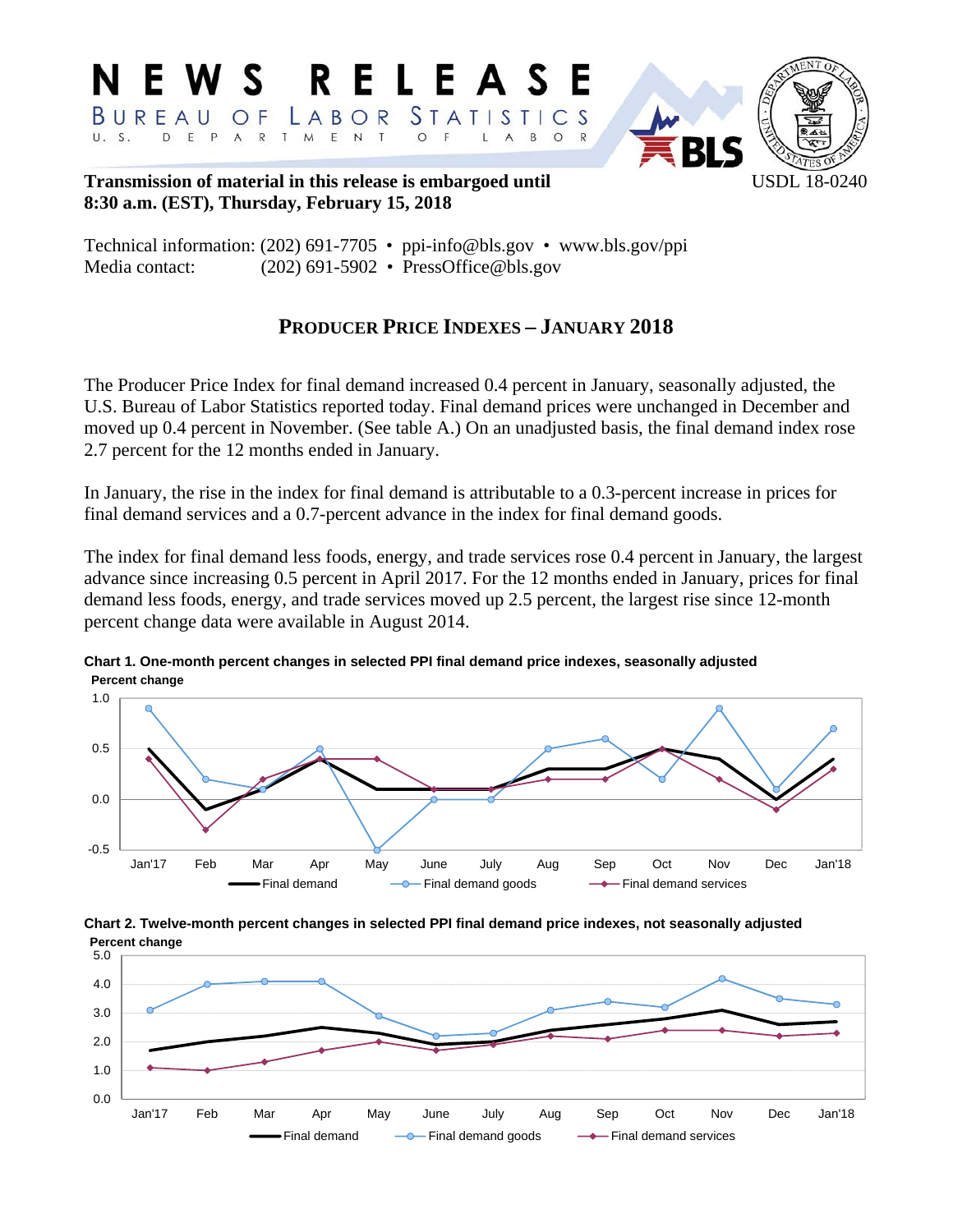## **Final Demand**

**Final demand services:** Prices for final demand services advanced 0.3 percent in January following a 0.1 percent decline a month earlier. Nearly two-thirds of the broad-based increase is attributable to the index for final demand services less trade, transportation, and warehousing, which moved up 0.4 percent. Margins for final demand trade services rose 0.3 percent, and prices for final demand transportation and warehousing services advanced 0.4 percent. (Trade indexes measure changes in margins received by wholesalers and retailers.)

*Product detail:* A major factor in the January increase in prices for final demand services was the index for hospital outpatient care, which rose 1.0 percent. The indexes for apparel, footwear, and accessories retailing; health, beauty, and optical goods retailing; residential real estate services (partial); long-distance motor carrying; and hospital inpatient care also moved higher. In contrast, margins for chemicals and allied products wholesaling declined 2.3 percent. Prices for wireless telecommunication services and airline passenger services also fell. (See table 4.)

**Final demand goods:** The index for final demand goods jumped 0.7 percent in January, the sixth consecutive increase. Over 80 percent of the January advance can be traced to prices for final demand energy, which climbed 3.4 percent. The index for final demand goods less foods and energy rose 0.2 percent. Conversely, prices for final demand foods fell 0.2 percent.

*Product detail:* Nearly half of the January increase in the index for final demand goods is attributable to prices for gasoline, which climbed 7.1 percent. The indexes for residential electric power, iron and steel scrap, diesel fuel, jet fuel, and fresh and dry vegetables also moved higher. In contrast, prices for chicken eggs fell 38.9 percent. The indexes for residential natural gas and for power cranes, draglines, and shovels also declined.

|       |                          | Final<br>demand                           | Final demand goods |        |        |                                | Final demand services |        |                                                |       | Change<br>in final                             | Change<br>in final<br>demand<br>less                                |
|-------|--------------------------|-------------------------------------------|--------------------|--------|--------|--------------------------------|-----------------------|--------|------------------------------------------------|-------|------------------------------------------------|---------------------------------------------------------------------|
| Month | Total<br>final<br>demand | less<br>foods,<br>energy,<br>and<br>trade | Total              | Foods  | Energy | Less<br>foods<br>and<br>energy | Total                 | Trade  | Trans-<br>portation<br>and<br>ware-<br>housing | Other | demand<br>from 12<br>months<br>ago<br>(unadj.) | foods.<br>energy,<br>and<br>trade<br>from 12<br>mo. ago<br>(unadj.) |
| 2017  |                          |                                           |                    |        |        |                                |                       |        |                                                |       |                                                |                                                                     |
| Jan.  | 0.5                      | 0.2                                       | 0.9                | 0.2    | 3.8    | 0.4                            | 0.4                   | 0.9    | $-0.3$                                         | 0.2   | 1.7                                            | 1.7                                                                 |
| Feb   | $-0.1$                   | 0.1                                       | 0.2                | 0.7    | $-0.2$ | 0.2                            | $-0.3$                | $-1.1$ | 0.2                                            | 0.1   | 2.0                                            | 1.8                                                                 |
| Mar   | 0.1                      | 0.1                                       | 0.1                | 0.8    | $-1.4$ | 0.4                            | 0.2                   | 0.6    | $-1.0$                                         | 0.1   | 2.2                                            | 1.8                                                                 |
| Apr   | 0.4                      | 0.5                                       | 0.5                | 1.3    | 0.0    | 0.3                            | 0.4                   | 0.4    | 0.9                                            | 0.5   | 2.5                                            | 2.0                                                                 |
| May   | 0.1                      | 0.1                                       | $-0.5$             | $-0.8$ | $-2.0$ | $-0.1$                         | 0.4                   | 0.8    | 0.2                                            | 0.2   | 2.3                                            | 2.1                                                                 |
| June  | 0.1                      | 0.2                                       | 0.0                | 0.3    | $-0.1$ | 0.1                            | 0.1                   | $-0.3$ | 0.2                                            | 0.2   | 1.9                                            | 2.1                                                                 |
| July  | 0.1                      | 0.1                                       | 0.0                | 0.0    | $-0.3$ | 0.1                            | 0.1                   | 0.2    | $-0.4$                                         | 0.2   | 2.0                                            | 2.0                                                                 |
| Aug   | 0.3                      | 0.1                                       | 0.5                | $-0.7$ | 3.1    | 0.2                            | 0.2                   | 0.5    | 0.2                                            | 0.0   | 2.4                                            | 1.9                                                                 |
| Sept  | 0.3                      | 0.2                                       | 0.6                | $-0.1$ | 2.9    | 0.2                            | 0.2                   | $-0.2$ | 1.3                                            | 0.1   | 2.6                                            | 2.1                                                                 |
| Oct   | 0.5                      | 0.3                                       | 0.2                | 0.3    | $-0.1$ | 0.3                            | 0.5                   | 1.2    | 0.7                                            | 0.3   | 2.8                                            | 2.3                                                                 |
| Now   | 0.4                      | 0.3                                       | 0.9                | 0.4    | 3.6    | 0.3                            | 0.2                   | $-0.3$ | 0.5                                            | 0.3   | 3.1                                            | 2.4                                                                 |
| Dec   | 0.0                      | 0.1                                       | 0.1                | $-0.4$ | 0.5    | 0.2                            | $-0.1$                | $-0.4$ | $-0.6$                                         | 0.2   | 2.6                                            | 2.3                                                                 |
| 2018  |                          |                                           |                    |        |        |                                |                       |        |                                                |       |                                                |                                                                     |
| Jan   | 0.4                      | 0.4                                       | 0.7                | $-0.2$ | 3.4    | 0.2                            | 0.3                   | 0.3    | 0.4                                            | 0.4   | 2.7                                            | 2.5                                                                 |

| Table A. Monthly and 12-month percent changes in selected final demand price indexes, seasonally adjusted |  |  |
|-----------------------------------------------------------------------------------------------------------|--|--|
|                                                                                                           |  |  |

NOTE: Some of the percent changes shown here and elsewhere in this release may differ from those previously reported because seasonal adjustment factors have been recalculated to reflect developments during 2017. In addition, indexes for September 2017 have been recalculated to incorporate late reports and corrections by respond indexes are subject to revision 4 months after original publication.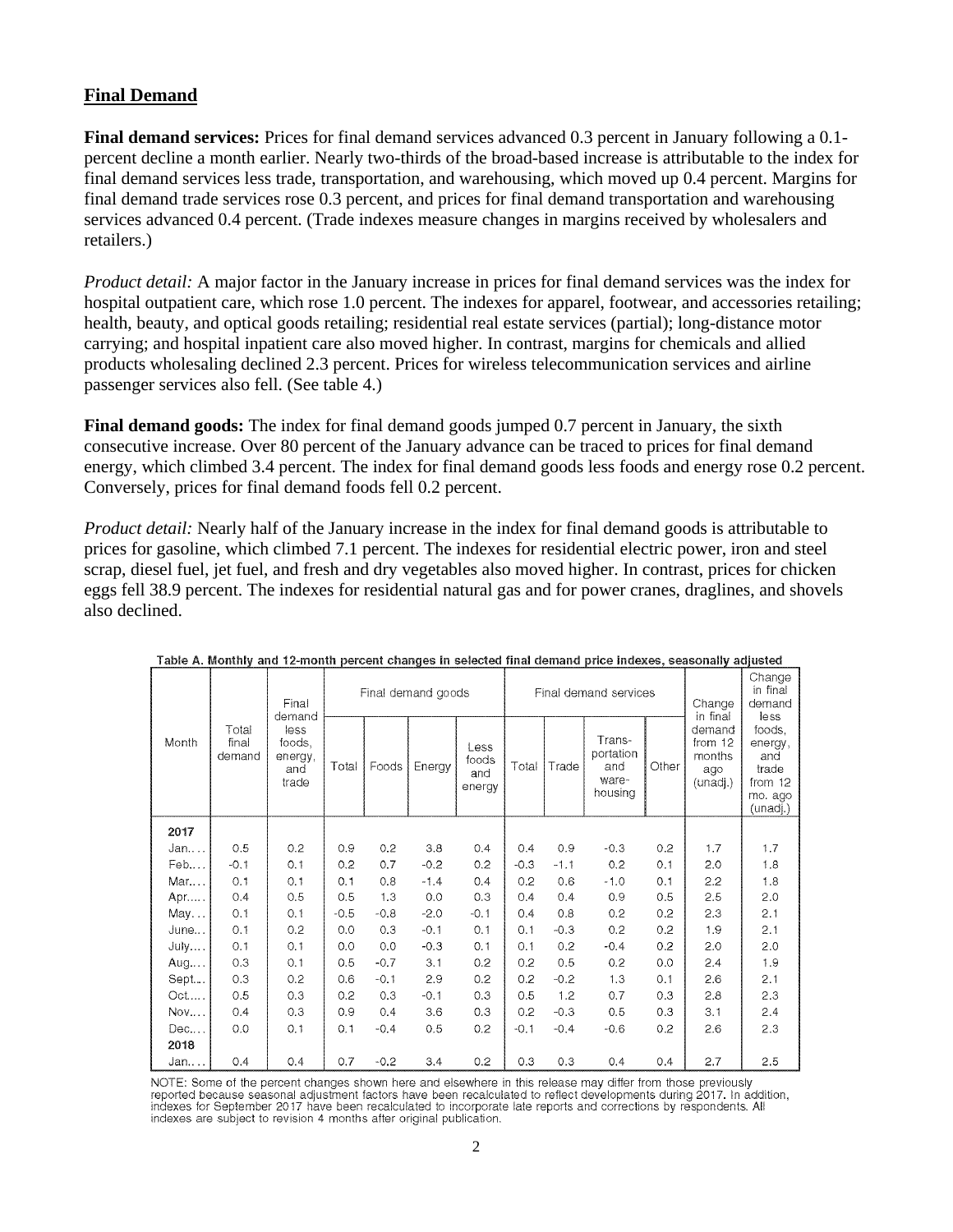### **Intermediate Demand by Commodity Type**

Within intermediate demand in January, prices for processed goods increased 0.7 percent, the index for unprocessed goods advanced 0.9 percent, and prices for services edged up 0.1 percent. (See tables B and C.)

**Processed goods for intermediate demand:** The index for processed goods for intermediate demand climbed 0.7 percent in January, the sixth straight rise. Seventy percent of the January advance is attributable to a 2.5-percent increase in prices for processed energy goods. The index for processed materials less foods and energy also moved higher, rising 0.3 percent. Conversely, prices for processed foods and feeds moved down 0.3 percent. For the 12 months ended in January, the index for processed goods for intermediate demand advanced 4.6 percent.

*Product detail:* A major factor in the January increase in prices for processed goods for intermediate demand was the index for diesel fuel, which rose 5.1 percent. Prices for gasoline, commercial electric power, jet fuel, primary nonferrous metals, and copper and brass mill shapes also moved higher. In contrast, the processed eggs index fell 13.2 percent. Prices for utility natural gas and ethanol also declined. (See table 5.)

**Unprocessed goods for intermediate demand:** The index for unprocessed goods for intermediate demand increased 0.9 percent in January, the third straight advance. Most of the January rise can be attributed to the index for unprocessed nonfood materials less energy, which climbed 3.8 percent. The index for unprocessed energy materials advanced 0.5 percent. Conversely, prices for unprocessed foodstuffs and feedstuffs declined 0.8 percent. For the 12 months ended in January, the index for unprocessed goods for intermediate demand climbed 2.5 percent.

*Product detail:* A major factor in the January increase in the index for unprocessed goods for intermediate demand was prices for iron and steel scrap, which jumped 12.9 percent. The indexes for crude petroleum, slaughter barrows and gilts, slaughter chickens, corn, and nonferrous scrap also moved higher. In contrast, prices for slaughter cattle fell 4.9 percent. The indexes for natural gas and wastepaper also moved lower.

|       |        | Processed goods for intermediate demand |                 |                                |                                                          | Unprocessed goods for intermediate demand |                                           |                     |                                        |                                                          |
|-------|--------|-----------------------------------------|-----------------|--------------------------------|----------------------------------------------------------|-------------------------------------------|-------------------------------------------|---------------------|----------------------------------------|----------------------------------------------------------|
| Month | Total  | Foods<br>and<br>feeds                   | Energy<br>goods | Less<br>foods<br>and<br>energy | Total,<br>change<br>from 12<br>months<br>ago<br>(unadj.) | Total                                     | Food-<br>stuffs<br>and<br>feed-<br>stuffs | Energy<br>materials | Nonfood<br>materials<br>less<br>energy | Total,<br>change<br>from 12<br>months<br>ago<br>(unadj.) |
| 2017  |        |                                         |                 |                                |                                                          |                                           |                                           |                     |                                        |                                                          |
| Jan   | 1.0    | 0.2                                     | 4.6             | 0.3                            | 4.0                                                      | 3.6                                       | 1.5                                       | 6.5                 | 3.3                                    | 17.4                                                     |
| Feb   | 0.5    | 0.4                                     | 0.0             | 0.7                            | 5.4                                                      | $-0.1$                                    | 2.5                                       | $-4.0$              | 1.0                                    | 19.2                                                     |
| Mar   | 0,0    | 0.3                                     | $-2.2$          | 0.4                            | 5.3                                                      | $-3.7$                                    | $-1.2$                                    | $-11.0$             | 2.1                                    | 13.4                                                     |
| Apr   | 0.5    | $-0.3$                                  | 1.3             | 0.4                            | 5.4                                                      | 2.0                                       | $-0.8$                                    | 7.7                 | $-0.6$                                 | 12.8                                                     |
| May   | 0.0    | 0.5                                     | $-0.2$          | $-0.1$                         | 4.6                                                      | $-1.1$                                    | 1.4                                       | $-4.1$              | $-0.7$                                 | 8.5                                                      |
| June  | 0.2    | 0.7                                     | 0.3             | 0.1                            | 3.8                                                      | 0.0                                       | 0.8                                       | $-1.4$              | 0.6                                    | 5.8                                                      |
| July  | $-0.1$ | $-0.2$                                  | 0.1             | $-0.1$                         | 3.6                                                      | 0.3                                       | 0.6                                       | $-0.8$              | 0.8                                    | 6.0                                                      |
| Aug   | 0.5    | $-0.3$                                  | 1.4             | 0.4                            | 4.1                                                      | $-0.7$                                    | $-3.6$                                    | 1.3                 | 1.3                                    | 7.0                                                      |
| Sept  | 0.6    | $-0.8$                                  | 2.5             | 0.3                            | 4.5                                                      | 0.5                                       | $-1.0$                                    | 1.4                 | 1.4                                    | 7.7                                                      |
| Oct   | 0.7    | 0.4                                     | 2.1             | 0.5                            | 5.0                                                      | $-0.3$                                    | 0.4                                       | 1.4                 | $-3.6$                                 | 7.7                                                      |
| Nov   | 0.5    | 0.3                                     | 1.5             | 0.3                            | 5.3                                                      | 3.0                                       | 2.2                                       | 5.6                 | 0.9                                    | 10.6                                                     |
| Dec   | 0.5    | $-0.2$                                  | 0.9             | 0.4                            | 5.1                                                      | 1.9                                       | 0.1                                       | 4.4                 | 1.4                                    | 5.2                                                      |
| 2018  |        |                                         |                 |                                |                                                          |                                           |                                           |                     |                                        |                                                          |
| Jan   | 0.7    | $-0.3$                                  | 2.5             | 0.3                            | 4.6                                                      | 0.9                                       | $-0.8$                                    | 0.5                 | 3.8                                    | 2.5                                                      |

|                                                 | [able B. Monthly and 12-month percent changes in selected intermediate demand price indexes |
|-------------------------------------------------|---------------------------------------------------------------------------------------------|
| or goods by commodity type, seasonally adjusted |                                                                                             |

NOTE: Some of the percent changes shown here and elsewhere in this release may differ from those previously reported because seasonal adjustment factors have been recalculated to reflect developments during 2017. In addition, indexes for September 2017 have been recalculated to incorporate late reports and corrections by respondents. All indexes are subject to revision 4 months after original publication.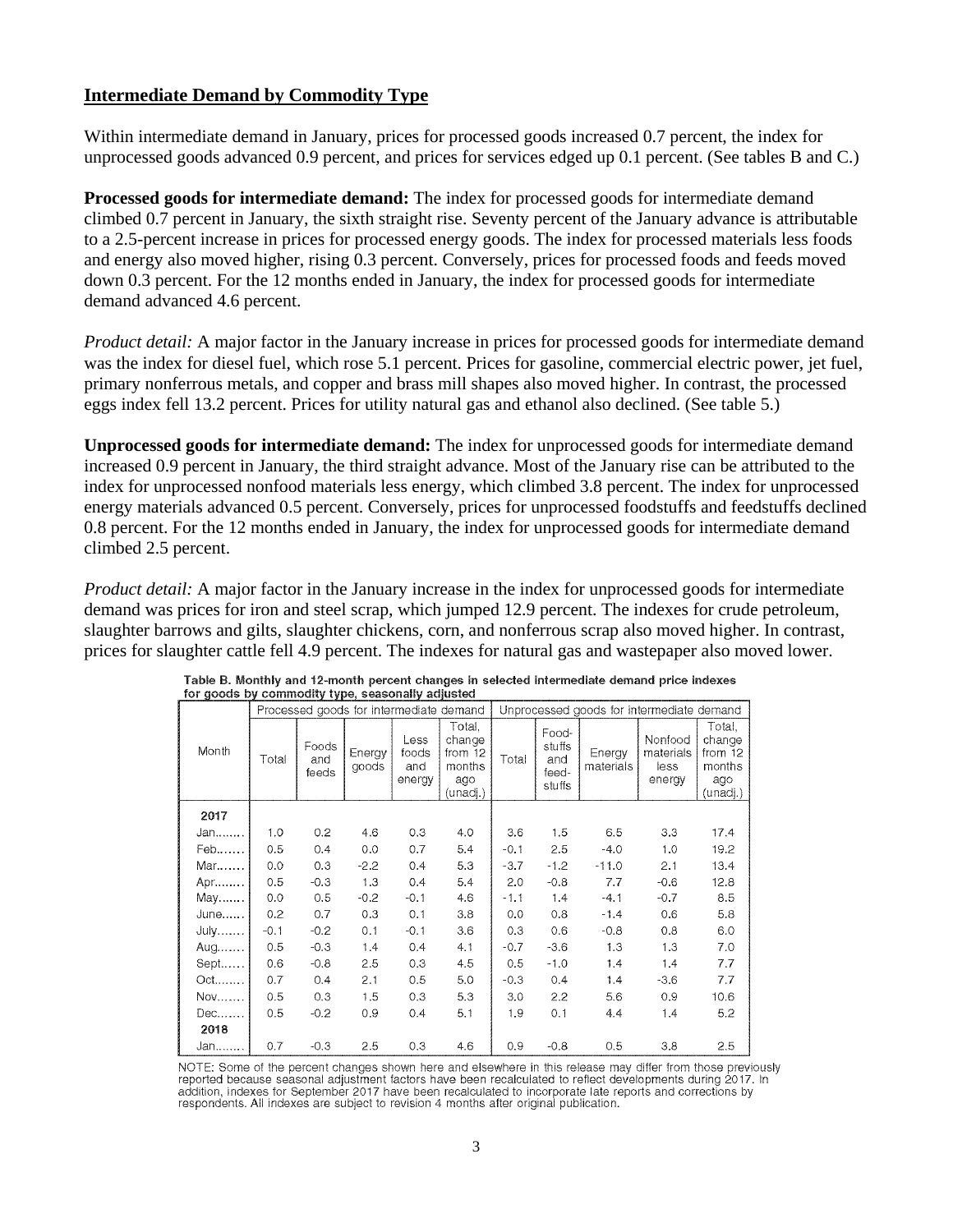**Services for intermediate demand:** Prices for services for intermediate demand inched up 0.1 percent in January following no change in December. Leading the increase, the index for services less trade, transportation, and warehousing for intermediate demand advanced 0.1 percent. Prices for transportation and warehousing services for intermediate demand rose 0.3 percent. Conversely, margins for trade services for intermediate demand declined 0.3 percent. For the 12 months ended in January, the index for services for intermediate demand climbed 2.9 percent.

*Product detail:* A 2.7-percent increase in the index for business loans (partial) was a leading factor in the January rise in prices for services for intermediate demand. The indexes for securities brokerage, dealing, investment advice, and related services; network compensation from broadcast and cable television; paper and plastics products wholesaling; and long-distance motor carrying also moved higher. In contrast, margins for chemicals and allied products wholesaling fell 2.3 percent. The indexes for machinery and equipment parts and supplies wholesaling, internet advertising (sold by non-print publishers), and airline passenger services also decreased.

Table C. Monthly and 12-month percent changes in selected intermediate demand price indexes for services by commodity type, seasonally adjusted

|        |       |        | Services for intermediate demand  |       |                                                 |
|--------|-------|--------|-----------------------------------|-------|-------------------------------------------------|
| Month  | Total | Trade  | Transportation<br>and warehousing | Other | Total, change<br>from 12 months<br>ago (unadj.) |
| 2017   |       |        |                                   |       |                                                 |
| Jan    | 0.2   | 0.2    | 0.0                               | 0.2   | 1.7                                             |
| Feb    | 0.3   | 1.1    | 0.3                               | 0.2   | 2.1                                             |
| Mar    | 0.1   | 0.4    | $-0.1$                            | 0.0   | 2,0                                             |
| Apr    | 0.5   | 0.6    | 0.4                               | 0.4   | 2.5                                             |
| May    | 0.2   | 0.3    | 0.2                               | 0.2   | 2.7                                             |
| June   | 0.3   | 0.0    | 0.1                               | 0.5   | 2.8                                             |
| July   | 0.1   | 0.1    | 0.0                               | 0.1   | 2.2                                             |
| Aug    | 0.2   | 0.3    | 0.2                               | 0.2   | 2.8                                             |
| Sept   | 0.2   | $-0.3$ | 0.7                               | 0.1   | 2.8                                             |
| $Oct.$ | 0.3   | 0.3    | 0.4                               | 0.3   | 2.9                                             |
| Nov    | 0.5   | 1,0    | 0.5                               | 0.4   | 3.2                                             |
| Dec    | 0.0   | 0.0    | $-0.1$                            | 0.1   | 2.9                                             |
| 2018   |       |        |                                   |       |                                                 |
| Jan    | 0.1   | $-0.3$ | 0.3                               | 0.1   | 2.9                                             |

NOTE: Some of the percent changes shown here and elsewhere in this release may differ from those previously reported because seasonal adjustment factors have been recalculated to reflect developments during 2017. In addition, indexes for September 2017 have been recalculated to incorporate late reports and corrections by respondents. All indexes are subject to revision 4 months after original publication.

#### **Intermediate Demand by Production Flow**

**Stage 4 intermediate demand:** Prices for stage 4 intermediate demand advanced 0.3 percent in January after no change in December. In January, the index for total goods inputs to stage 4 intermediate demand climbed 0.7 percent, while prices for total services inputs were unchanged. (See table D.) Increases in the indexes for diesel fuel, gasoline, commercial electric power, business loans (partial), legal services, and paper and plastics products wholesaling outweighed declines in the indexes for machinery and equipment parts and supplies wholesaling, chemicals and allied products wholesaling, and prepared poultry. (See table 6.) For the 12 months ended in January, prices for stage 4 intermediate demand moved up 3.1 percent.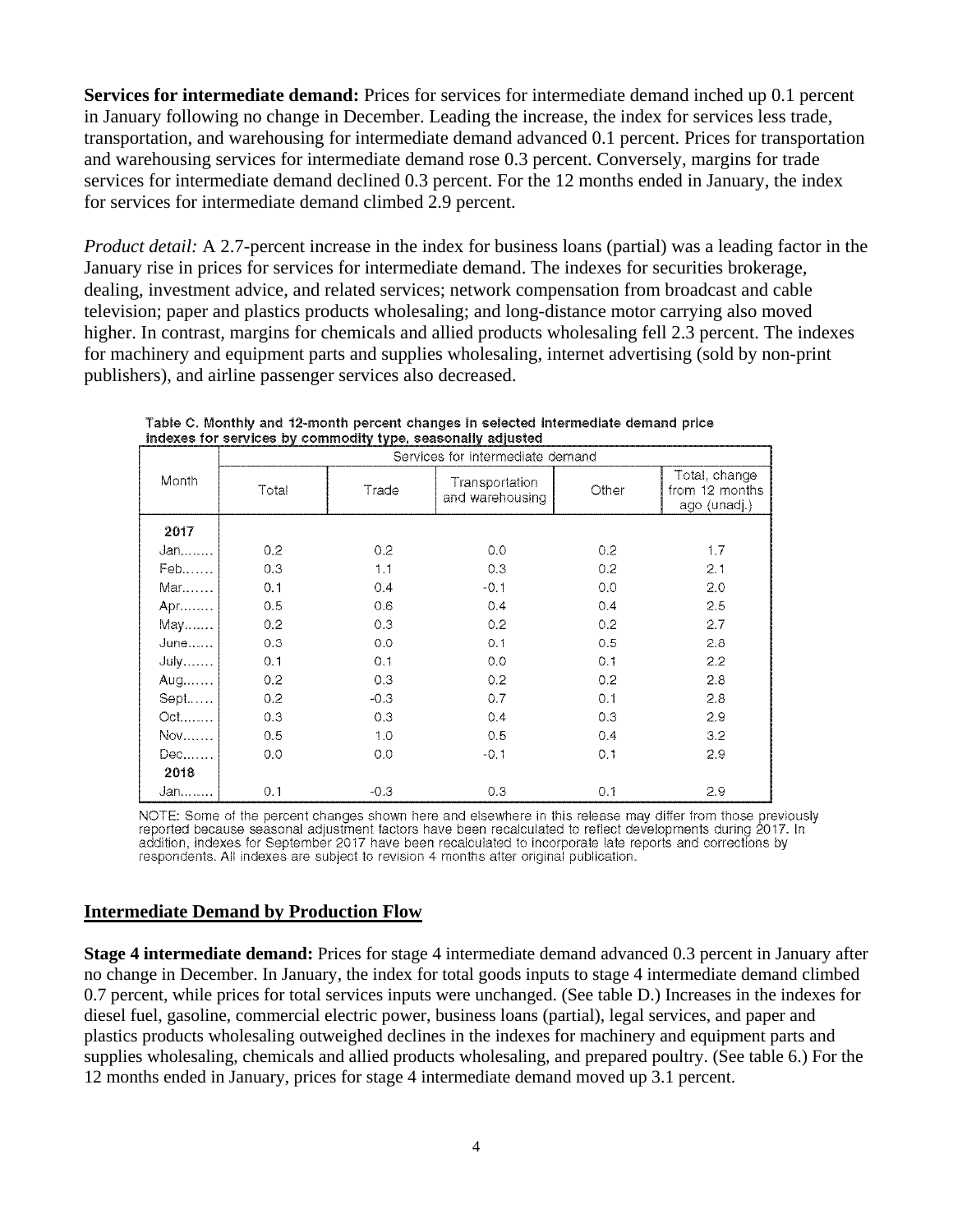**Stage 3 intermediate demand:** The index for stage 3 intermediate demand rose 0.4 percent in January, the sixth straight advance. In January, prices for total goods inputs to stage 3 intermediate demand increased 0.8 percent. The index for total services inputs was unchanged. Higher prices for gasoline, jet fuel, slaughter barrows and gilts, slaughter chickens, diesel fuel, and business loans (partial) outweighed decreases in the indexes for raw milk, slaughter cattle, and chemicals and allied products wholesaling. For the 12 months ended in January, prices for stage 3 intermediate demand climbed 4.1 percent.

**Stage 2 intermediate demand:** The index for stage 2 intermediate demand increased 0.5 percent in January, the seventh consecutive rise. In January, prices for total goods inputs to stage 2 intermediate demand moved up 0.5 percent, and the index for total services inputs advanced 0.3 percent. Higher prices for crude petroleum; network compensation from broadcast and cable television; legal services; securities brokerage, dealing, investment advice, and related services; commissions from sales of insurance; and liquefied petroleum gas outweighed declines in the indexes for natural gas, thermoplastic resins and plastics materials, and cable network advertising time sales. For the 12 months ended in January, prices for stage 2 intermediate demand rose 3.0 percent.

**Stage 1 intermediate demand:** Prices for stage 1 intermediate demand advanced 0.9 percent in January, the eighth straight increase. In January, the index for total goods inputs to stage 1 intermediate demand jumped 1.7 percent. In contrast, prices for total services inputs fell 0.2 percent. Rising prices for iron and steel scrap, diesel fuel, business loans (partial), gasoline, nonferrous scrap, and crude petroleum outweighed declines in the indexes for deposit services (partial), primary basic organic chemicals, and natural gas. For the 12 months ended in January, prices for stage 1 intermediate demand moved up 5.6 percent.

|             | Stage 4 intermediate<br>demand |                 |                         | Stage 3 intermediate<br>demand |                 |                         | Stage 2 intermediate<br>demand |                 |                         | Stage 1 intermediate<br>demand |                 |                         |
|-------------|--------------------------------|-----------------|-------------------------|--------------------------------|-----------------|-------------------------|--------------------------------|-----------------|-------------------------|--------------------------------|-----------------|-------------------------|
| Month       | Total                          | Goods<br>inputs | Ser-<br>vices<br>inputs | Total                          | Goods<br>inputs | Ser-<br>vices<br>inputs | Total                          | Goods<br>inputs | Ser-<br>vices<br>inputs | Total                          | Goods<br>inputs | Ser-<br>vices<br>inputs |
| 2017        |                                |                 |                         |                                |                 |                         |                                |                 |                         |                                |                 |                         |
| Jan         | 0.5                            | 0.6             | 0.2                     | 1.0                            | 1.7             | 0.1                     | 1.2                            | 2.4             | 0.4                     | 0.9                            | 1.9             | $-0.1$                  |
| Feb         | 0.4                            | 0.4             | 0.5                     | 0.6                            | 1.0             | 0.4                     | 0.0                            | $-0.3$          | 0.2                     | 0,6                            | 0.8             | 0.3                     |
| Mar         | 0.1                            | 0.2             | 0.0                     | 0.1                            | $-0.1$          | 0.3                     | $-1.6$                         | $-3.5$          | 0.1                     | 0.2                            | 0.5             | $-0.1$                  |
| Apr         | 0.5                            | 0.4             | 0.7                     | $-0.1$                         | $-0.4$          | 0.4                     | 1.4                            | 2.6             | 0.4                     | 0,3                            | 0,0             | 0.6                     |
| May         | 0.1                            | 0.0             | 0.1                     | 0.1                            | $-0.1$          | 0.2                     | $-0.4$                         | -1.1            | 0.2                     | 0.0                            | $-0.2$          | 0.2                     |
| June        | 0.3                            | 0.3             | 0.3                     | 0.4                            | 0.4             | 0.4                     | 0.0                            | $-0.6$          | 0.4                     | 0.2                            | 0.0             | 0.4                     |
| <b>July</b> | 0.0                            | 0.0             | 0.0                     | $-0.1$                         | $-0.4$          | 0.2                     | 0.1                            | 0.2             | 0.0                     | 0.2                            | 0.3             | 0.1                     |
| Aug         | 0.3                            | 0.3             | 0.3                     | 0.4                            | 0.5             | 0.2                     | 0.2                            | 0.5             | 0.0                     | 0.7                            | 1.1             | 0.2                     |
| $Sept$      | 0.2                            | 0.3             | 0.2                     | 0.4                            | 0.7             | 0.2                     | 0.6                            | 1.3             | 0.2                     | 0.6                            | 1.0             | 0.2                     |
| $Oct.$      | 0.4                            | 0.6             | 0.3                     | 0.4                            | 0.4             | 0.3                     | 0.5                            | 0.5             | 0.4                     | 0.5                            | 0.6             | 0.6                     |
| Nov         | 0.5                            | 0.4             | 0.6                     | 1.2                            | 1.7             | 0.6                     | 1.1                            | 2.0             | 0.4                     | 0.7                            | 0.8             | 0.5                     |
| Dec         | 0.0                            | 0.1             | $-0.1$                  | 0.4                            | 0.9             | 0.1                     | 0,8                            | 1.7             | 0,1                     | 0.6                            | 1.2             | $-0.2$                  |
| 2018        |                                |                 |                         |                                |                 |                         |                                |                 |                         |                                |                 |                         |
| Jan         | 0.3                            | 0.7             | 0.0                     | 0.4                            | 0.8             | 0.0                     | 0.5                            | 0.5             | 0,3                     | 0.9                            | 1.7             | $-0.2$                  |

Table D. Monthly percent changes in selected intermediate demand price indexes by production flow seasonally adjusted

NOTE: Some of the percent changes shown here and elsewhere in this release may differ from those previously reported because seasonal adjustment factors have been recalculated to reflect developments during 2017. In addition, indexes for September 2017 have been recalculated to incorporate late reports and corrections by respondents. All indexes are subject to revision 4 months after original publication.

### **The Producer Price Index for February 2018 is scheduled to be released on Wednesday, March 14, 2018 at 8:30 a.m. (EDT).**

\_\_\_\_\_\_\_\_\_\_\_\_\_\_\_\_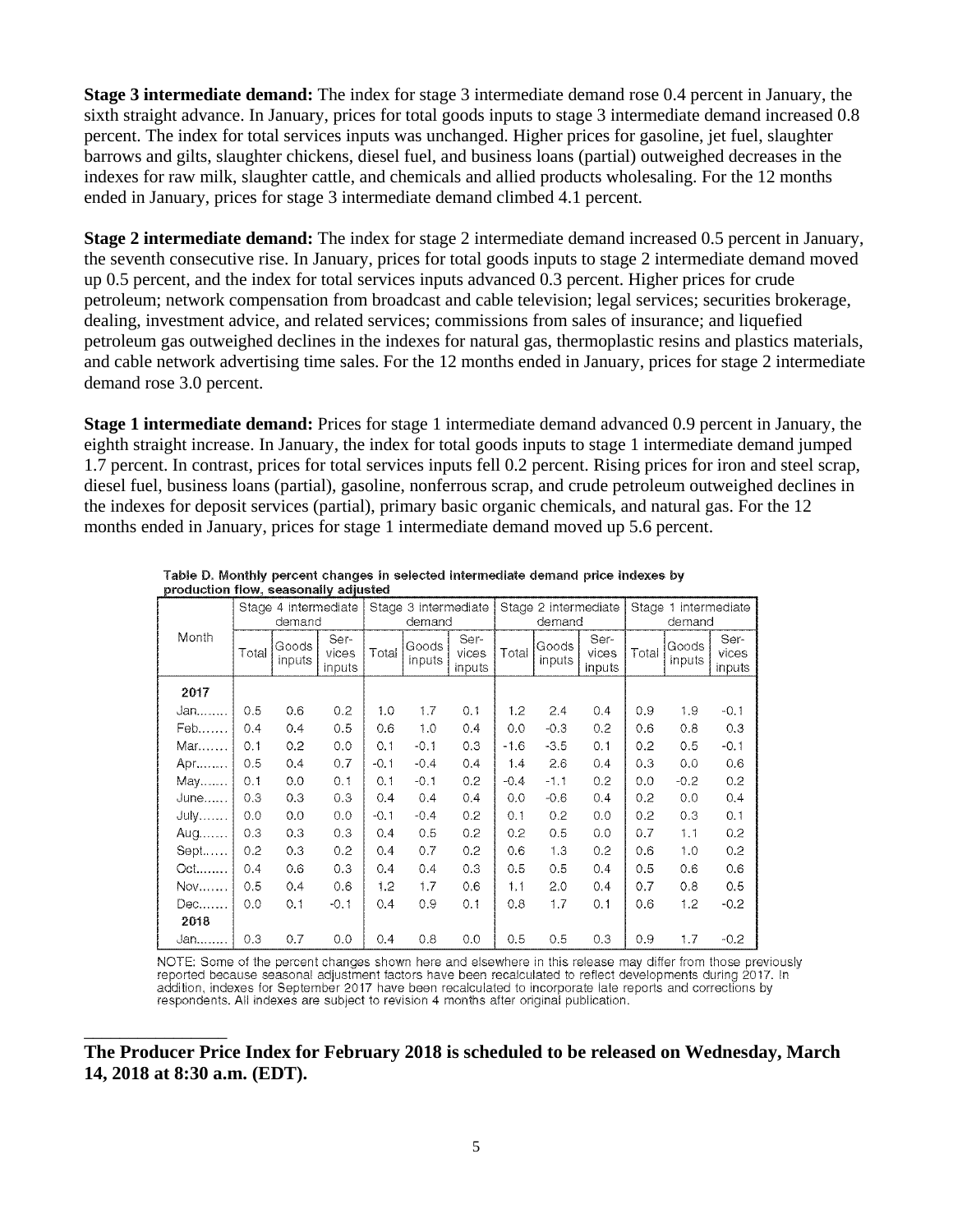## **Resampling of Industries**

Effective with the release of data for January 2018, the Producer Price Index (PPI) includes data for 31 resampled industries classified according to the 2017 North American Industry Classification System (NAICS). The Bureau of Labor Statistics periodically updates the sample of producers providing data for the PPI to reflect current conditions more accurately when the structure, membership, technology, or product mix of an industry shifts. The first results of this systematic process were published in July 1986. Subsequent efforts have been completed at regular intervals.

For information on index additions, deletions, and recodes effective January 2018, see the current issue of the *PPI Detailed Report* online at **www.bls.gov/ppi/ppidr201801.pdf**, or contact the PPI's Section of Index Analysis and Public Information at *ppi-info@bls.gov* or (202) 691-7705.

*NAICS* 

| Code   | Industry                                                                    |
|--------|-----------------------------------------------------------------------------|
| 213115 | Support activities for nonmetallic minerals (except fuels) mining           |
| 311212 | Rice milling                                                                |
| 311213 | Malt manufacturing                                                          |
| 322219 | Other paperboard container manufacturing                                    |
| 325193 | Ethyl alcohol manufacturing                                                 |
| 325510 | Paint and coating manufacturing                                             |
| 325520 | Adhesive manufacturing                                                      |
| 326122 | Plastics pipe and pipe fitting manufacturing                                |
| 326130 | Laminated plastics plate, sheet (except packaging), and shape manufacturing |
| 326191 | Plastics plumbing fixture manufacturing                                     |
| 326299 | All other rubber product manufacturing                                      |
| 331110 | Iron and steel mills and ferroalloy manufacturing                           |
| 331210 | Iron and steel pipe and tube manufacturing from purchased steel             |
| 331221 | Rolled steel shape manufacturing                                            |
| 331222 | Steel wire drawing                                                          |
| 331313 | Alumina refining and primary aluminum production                            |
| 332114 | Custom roll forming                                                         |
| 332215 | Metal cookware, cutlery, and flatware manufacturing                         |
| 332618 | Other fabricated wire product manufacturing                                 |
| 332722 | Bolt, nut, screw, rivet, and washer manufacturing                           |
| 333924 | Industrial truck, trailer, and stacker manufacturing                        |
| 334517 | Irradiation apparatus manufacturing                                         |
| 335911 | Storage battery manufacturing                                               |
| 444220 | Nursery, garden, and farm supply stores                                     |
| 492110 | Couriers and express delivery services                                      |
| 524113 | Direct life insurance carriers                                              |
| 524210 | Insurance agencies and brokerages                                           |
| 531311 | Residential property managers                                               |
| 531312 | Nonresidential property managers                                            |
| 541211 | Offices of certified public accountants                                     |
| 622110 | General medical and surgical hospitals                                      |
|        |                                                                             |
|        |                                                                             |
|        |                                                                             |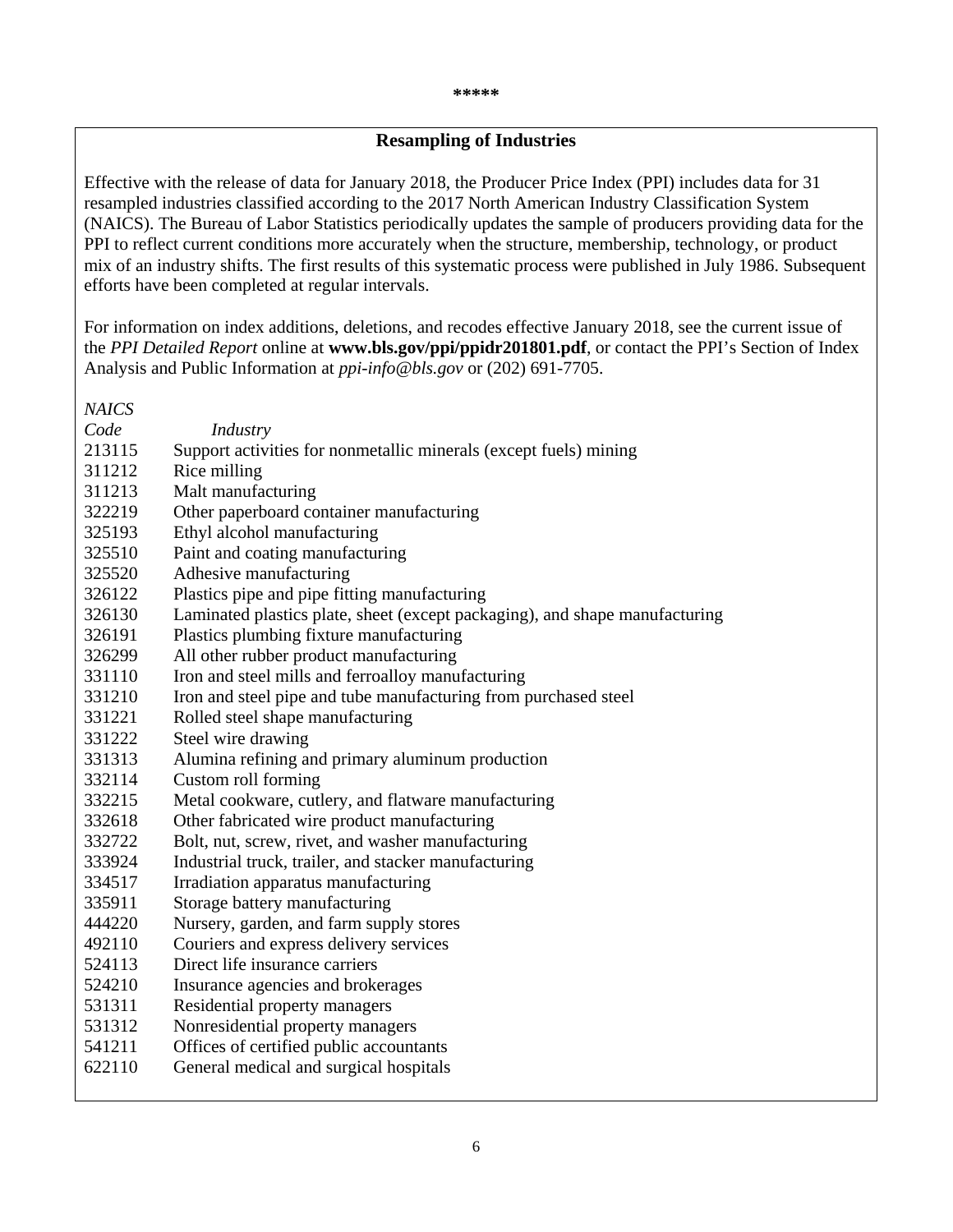#### **Recalculation of Seasonal Adjustment Factors**

Effective with this release, seasonal adjustment factors have been recalculated to reflect price-movement patterns during 2017 for the Final Demand-Intermediate Demand (FD-ID) System and commodity-grouping indexes. This routine annual recalculation may affect previously published seasonally adjusted indexes and percent changes for January 2013 through December 2017.

Revised seasonally adjusted data for this period, as well as seasonal adjustment factors for directly adjusted commodity indexes to be used through December 2018, were released February 13, 2018. To obtain this information, contact the Division of Industrial Prices and Price Indexes, Section of Index Analysis and Public Information at *ppi-info@bls.gov* or (202) 691-7705, or visit the Producer Price Index homepage at **www.bls.gov/ppi**.

Tables E and F below provide monthly seasonally adjusted percent changes for major FD-ID system indexes in 2017, based on former and recalculated seasonal factors. These percent changes include final price data through August 2017 and may differ from values shown in tables A through D of this release, which include final price data through September 2017.

|              | <b>Final demand</b> |                     | <b>Final demand goods</b> |                     |        | <b>Final demand services</b> | Final demand less foods,<br>energy, and trade services |                     |  |
|--------------|---------------------|---------------------|---------------------------|---------------------|--------|------------------------------|--------------------------------------------------------|---------------------|--|
| <b>Month</b> | Former              | <b>Recalculated</b> | Former                    | <b>Recalculated</b> | Former | <b>Recalculated</b>          | <b>Former</b>                                          | <b>Recalculated</b> |  |
| January      | 0.6                 | 0.5                 | 1.0                       | 0.9                 | 0.4    | 0.4                          | 0.1                                                    | 0.2                 |  |
| February     | .υ                  | -. 1                | .4                        |                     | $-.3$  | $-.3$                        |                                                        |                     |  |
| March        |                     |                     | -. I                      |                     |        |                              |                                                        |                     |  |
| April        |                     | .4                  |                           |                     |        |                              | .6                                                     |                     |  |
| May          | .0                  |                     | -.5                       | -. 5                |        |                              | $\Omega$ .                                             |                     |  |
| June         |                     |                     | -. 1                      |                     |        |                              |                                                        |                     |  |
| July         |                     |                     | $-.1$                     |                     |        |                              |                                                        |                     |  |
| August       | .4                  |                     | .6                        |                     |        |                              |                                                        |                     |  |
| September    |                     |                     | .6                        |                     |        |                              |                                                        |                     |  |
| October      |                     |                     |                           |                     |        |                              |                                                        |                     |  |
| November     | $.4\,$              |                     | 1.0                       |                     |        |                              |                                                        |                     |  |
| December     | -. 1                |                     |                           |                     | -      |                              |                                                        |                     |  |

**Table E. Over-the-month percent changes in major final demand indexes, seasonally adjusted, using former and recalculated seasonal factors for 2017** 

**Table F. Over-the-month percent changes in major intermediate demand indexes, seasonally adjusted, using former and recalculated seasonal factors for 2017** 

|              | Processed goods for<br>intermediate demand |                     |        | <b>Unprocessed goods for</b><br>intermediate demand | <b>Services for intermediate</b><br>demand |                     |  |
|--------------|--------------------------------------------|---------------------|--------|-----------------------------------------------------|--------------------------------------------|---------------------|--|
| <b>Month</b> | Former                                     | <b>Recalculated</b> | Former | <b>Recalculated</b>                                 | Former                                     | <b>Recalculated</b> |  |
| January      | 1.2                                        | 1.0                 | 3.8    | 3.6                                                 | 0.4                                        | 0.2                 |  |
| February     |                                            |                     | -. 1   | -. 1                                                | .4                                         |                     |  |
| March        | $-.3$                                      |                     | $-3.4$ | $-3.7$                                              |                                            |                     |  |
| April        |                                            |                     | 1.6    | 2.0                                                 |                                            |                     |  |
| May          | -. 1                                       |                     | $-1.0$ | $-1.1$                                              |                                            |                     |  |
| June         |                                            |                     |        |                                                     |                                            |                     |  |
| July         | -. I                                       | -. I                |        |                                                     | - 1                                        |                     |  |
| August       |                                            |                     | $-1.2$ | -.7                                                 |                                            |                     |  |
| September    |                                            |                     | $-.5$  | $-.2$                                               | $-2$                                       |                     |  |
| October      | 1.0                                        |                     | .0     | .4                                                  |                                            |                     |  |
| November     |                                            |                     | 3.2    | 3.0                                                 |                                            |                     |  |
| December     |                                            |                     | 2.1    | 1.9                                                 | $-11$                                      |                     |  |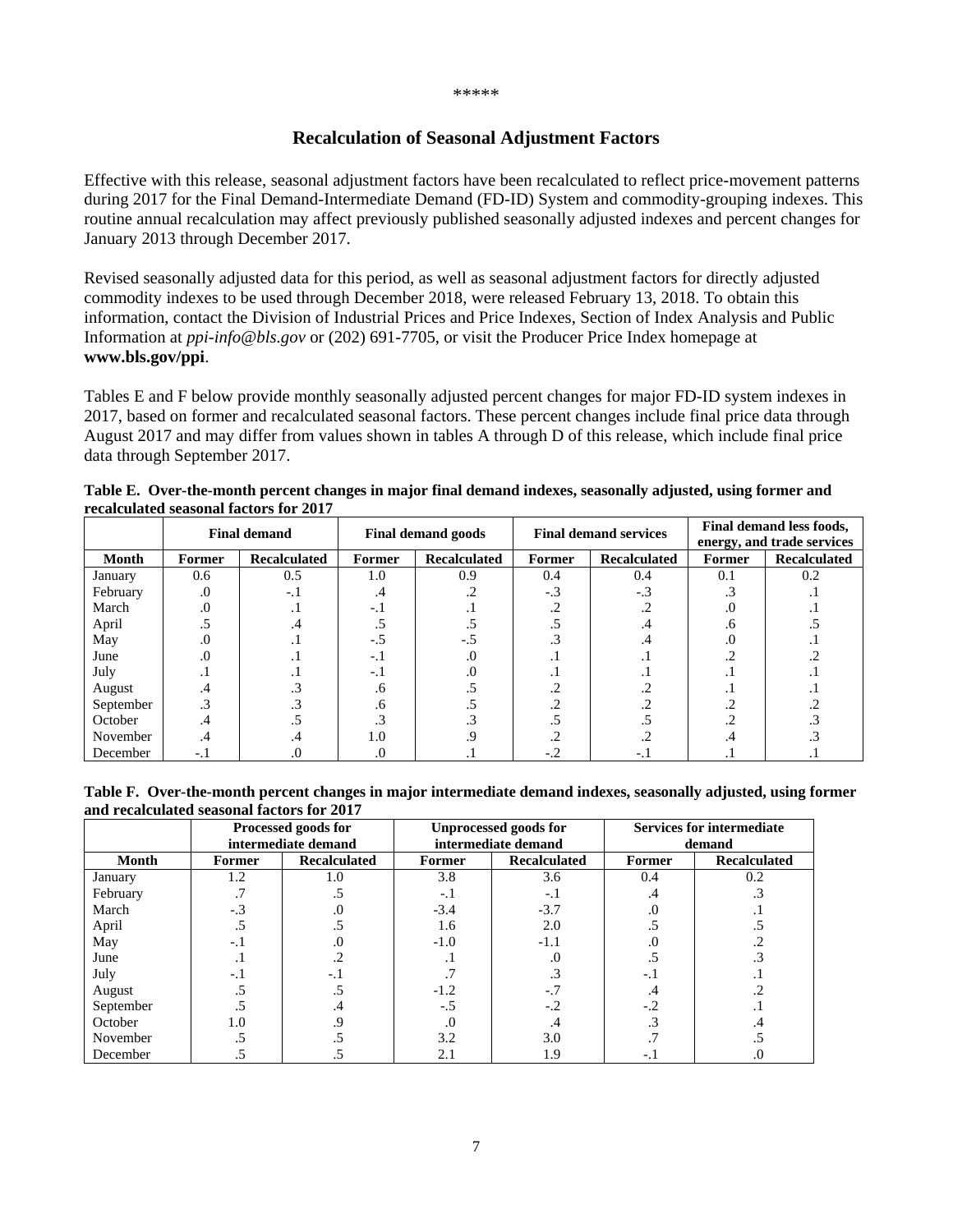#### \*\*\*\*\*

#### **PPI Weights Updated**

With the release of January 2018 Producer Price Index (PPI) data on February 15, 2018, the Bureau of Labor Statistics updated PPI value weights to more accurately reflect recent production and marketing patterns. The updated weights are based on shipment values from the year 2012. These value weights come from the Census of Manufactures, the Census of Mining, the Census of Services, and the Census of Agriculture. PPI weights were based on 2007 Census shipment values from January 2012 through December 2017.

All PPIs were affected by this weight update, including all the industry net output indexes, as well as indexes for traditional commodity groupings. In addition, weights were updated from the 2007 to the 2012 Census for all Final demand-Intermediate demand (FD-ID) indexes, durability of product indexes, special commodity-grouping indexes, and inputs to industry indexes. This weight revision did not result in changes to the arithmetic reference base for indexes, the dates when PPIs are set to 100.

It is important to note that the basic structures of the PPI commodity and FD-ID classification systems did not change as a result of the weight revision. However, PPIs classified according to the North American Industry Classification System (NAICS) were updated to reflect 2017 NAICS definitions established by the U.S. Census Bureau. The weight update also resulted in shifting relative importance values. These shifts impacted aggregate indexes in a manner commensurate with the relative gains and losses in value weights from 2007 to 2012.

In addition, PPI sample updates normally occurring with the release of October and February data were combined and released in conjunction with this weight update. Commodity and FD-ID relative importance figures for December 2017 were released on February 13, 2018, two business days prior to the release of January 2018 PPI data. This information is available on the PPI website at **www.bls.gov/ppi** or by contacting the PPI Section of Index Analysis and Public Information at *ppi-info@bls.gov* or (202)691-7705.

\*\*\*\*\*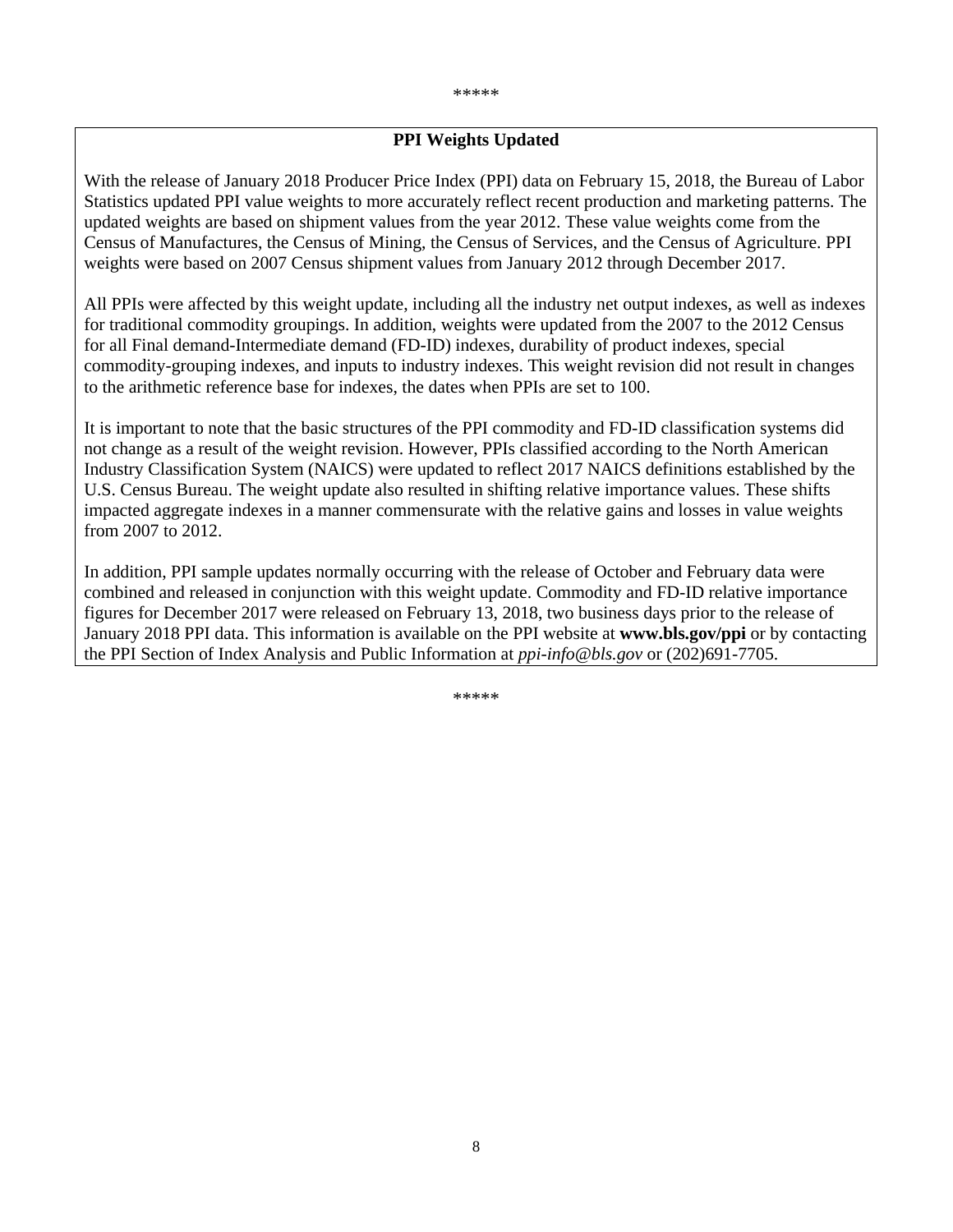# **Technical Note**

## **Brief Explanation of Producer Price Indexes**

The Producer Price Index (PPI) of the Bureau of Labor Statistics (BLS) is a family of indexes that measures the average change over time in prices received (price changes) by producers for domestically produced goods, services, and construction. PPIs measure price change from the perspective of the seller. This contrasts with other measures, such as the Consumer Price Index (CPI). CPIs measure price change from the purchaser's perspective.

 More than 10,000 PPIs for individual products and groups of products are released each month. PPIs are available for the products of virtually every industry in the mining and manufacturing sectors. Over time, new PPIs have been introduced for products of industries in the services and construction sectors of the U.S. economy. As of January 2018, the PPI covered 71 percent of services as measured by 2012 Census revenue, and 31 percent of construction.

More than 100,000 price quotations per month are organized into three sets of PPIs: (1) Final demand-Intermediate demand (FD-ID) indexes, (2) commodity indexes, and (3) indexes for the net output of industries and their products. The FD-ID structure organizes products by class of buyer and degree of fabrication as well as by stage of production. The commodity structure organizes products by similarity of end use or product type. The entire output of various industries is sampled to derive price indexes for the net output of industries and their products.

## **Final Demand–Intermediate Demand Indexes**

 The PPI FD-ID structure measures price change for goods, services, and construction sold to final demand and to intermediate demand. The FD-ID system replaced the PPI stage-of-processing (SOP) system as PPI's primary aggregation model with the release of data for January 2014. The FD-ID model expands coverage beyond that of the SOP system through the addition of services, construction, exports, and government purchases.

 Compared with finished goods under the SOP system, the PPI for final demand goods includes nearly a 50 percent expansion of coverage. This increase can be traced to the addition of government purchases and exports. For overall final demand, expansion to include final demand services represents an even larger increase in coverage. In December 2017, final demand goods were about 33 percent of overall final demand, final demand services were roughly 65.5 percent, and final demand construction was about 1.5 percent of final demand. Within intermediate demand, coverage of services for intermediate demand resulted in about a 45 percent increase in coverage of the intermediate demand portion of the economy.

FD-ID indexes are constructed from commodity-based producer output price indexes. Commodities are allocated to aggregate indexes primarily based on the type of buyer. The main source of data used to determine the type of buyer is the "Use of commodities by industries, before redefinition," table

from the Benchmark Input-Output Accounts of the U.S. In many cases, the same commodity is purchased by different types of buyers. As a result, commodities are often included in several FD-ID indexes. For example, regular gasoline is purchased for personal consumption, export, government use, and business use. The PPI program publishes only one commodity index for regular gasoline (wpu057104), reflecting sales to all types of buyers, and this index is used in all aggregations regardless of whether the gasoline is sold for personal consumption, as an export, to government, or to businesses. Proportions based on BEA "Use of Commodities" data are used to allocate the correct portion of the total weight of gasoline to each use category. In cases when buyer type is an important price determining characteristic, indexes are created based on specific buyer type. For example, within the PPI category for loan services, separate indexes for consumer loans and business loans were constructed. For more information relating to the FD-ID structure, see "A new, experimental system of indexes from the PPI program" in the February 2011 *Monthly Labor Review*.

*Final Demand:* The final demand portion of the FD-ID structure measures price change for commodities sold for personal consumption, capital investment, government, and export. The system is composed of six main price indexes: final demand goods; final demand trade services; final demand transportation and warehousing services; final demand services less trade, transportation, and warehousing; final demand construction; and overall final demand.

 The final demand goods index measures price change for both unprocessed and processed goods sold to final demand. Fresh fruits sold to consumers and computers sold for capital investment are examples of transactions included in the final demand goods price index. The final demand trade services index measures price change for the retailing and wholesaling of merchandise sold to final demand, generally without transformation. (Trade indexes measure changes in margins received by wholesalers and retailers.) The final demand transportation and warehousing services index tracks price change for transportation of passengers, as well as, transportation of cargo sold to final demand, and also includes prices for warehousing and storage of goods sold to final demand. The final demand services less trade, transportation, and warehousing index measures price change for all services other than trade and transportation sold to final demand. Publishing, banking, lodging, and health care are examples of these services. The final demand construction index tracks price change for new construction, as well as maintenance and repair construction sold to final demand. Construction of office buildings is an example of a commodity that would be included in the final demand construction index. Lastly, the overall final demand index tracks price change for all types of commodities sold to final demand by combining the five final demand component indexes described above.

*Intermediate Demand:* The intermediate demand portion of the FD-ID system tracks price change for goods, services, and construction products sold to businesses as inputs to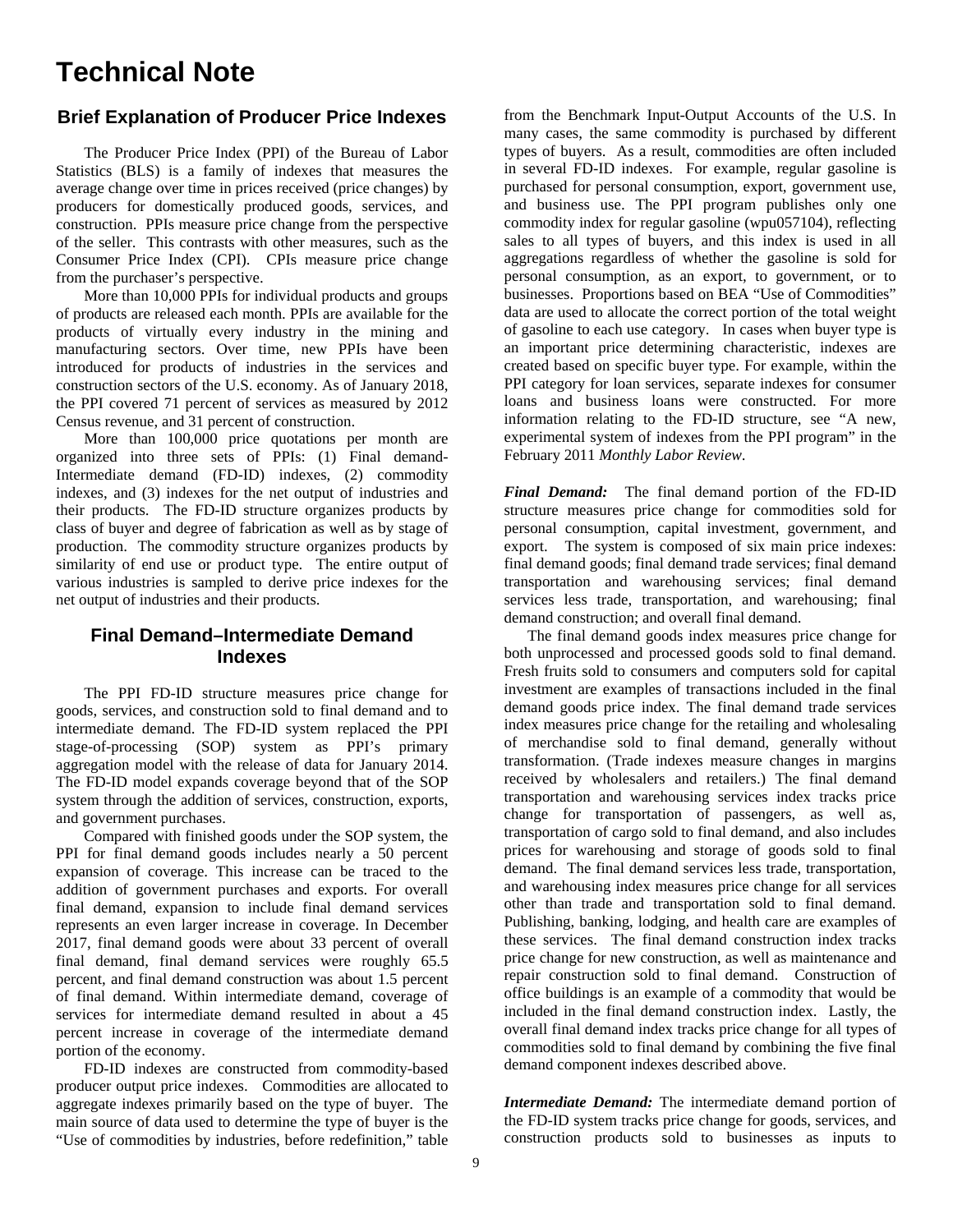production, excluding capital investment. The system includes two parallel treatments of intermediate demand. The first treatment organizes intermediate demand commodities by type. The second organizes intermediate demand commodities into production stages, with the explicit goal of developing a forward-flow model of production and price change.

 The intermediate demand by commodity type portion of the system organizes commodities by similarity of product. The system is composed of six main price indexes: unprocessed goods for intermediate demand; processed goods for intermediate demand; intermediate demand trade services; intermediate demand transportation and warehousing services; intermediate demand services less trade, transportation, and warehousing; and intermediate demand construction.

 The unprocessed goods for intermediate demand price index measures price change for goods sold to businesses as inputs to production that have undergone no fabrication. Crude petroleum sold to refineries is an example of an unprocessed good sold to intermediate demand. The processed goods for intermediate demand index tracks price change for fabricated goods sold as business inputs. Examples include car parts sold to car manufacturers and gasoline sold to trucking companies. The index for trade services for intermediate demand measures price change for the services of retailing and wholesaling goods purchased by businesses as inputs to production. The intermediate demand transportation and warehousing services index measures price change for business travel, as well as, transportation and warehousing of cargo sold to intermediate demand. The intermediate demand services less trade, transportation, and warehousing index measures price change for services other than trade, transportation, and warehousing sold as inputs to production. Legal and accounting services purchased by businesses are examples of intermediate demand services excluding trade, transportation, and warehousing. Finally, the construction for intermediate demand index measures price change for construction purchased by firms as inputs to production. The index for construction for intermediate demand tracks price change for maintenance and repair construction purchased by firms.

The production flow treatment of intermediate demand is a stage-based system of price indexes. These indexes can be used to study price transmission across stages of production and final demand. This system is constructed in a manner that maximizes forward flow of production between stages, while minimizing back-flow of production. The production flow treatment contains four main indexes: intermediate demand stage 1, intermediate demand stage 2, intermediate demand stage 3, and intermediate demand stage 4.

Indexes for the four stages were developed by first assigning each industry in the economy to one of four stages of production, where industries assigned to the fourth stage primarily produce output consumed as final demand, industries in the third stage primarily produce output consumed by stage 4 industries, industries assigned to the second stage primarily produce output consumed by stage 3 industries, and industries assigned to the first stage produce output primarily consumed by stage 2 industries. The four indexes then track prices for the net inputs consumed by

industries in each of the four stages of production. The stage 4 intermediate demand index, for example, tracks price change for inputs consumed, but not produced, by industries included in the fourth stage of production. Hence, the index tracks price change in inputs to industries that primarily produce final demand commodities (stage 4 producers primarily produce commodities sold to final demand).

 Examples of heavily weighted goods-producing industries in stage 4 include the manufacture of light trucks and utility vehicles, automobiles, and pharmaceuticals. Retail trade, food service and drinking places, and hospitals are examples of heavily weighted service industries included in stage 4. Stage 4 also includes all new construction industries. Examples of goods consumed by stage 4 industries include motor vehicle parts, commercial electric power, plastic construction products, biological products, and beef and veal. Engineering services, machinery and equipment wholesaling, long distance motor carrying, and legal services constitute examples of services consumed by stage 4 industries.

 Examples of highly weighted goods-producing industries included in stage 3 are motor vehicle parts manufacturing, animal (except poultry) slaughtering and processing, and semiconductor manufacturing. Services industries classified in stage 3 include wholesale trade; insurance carriers; architecture, engineering, and related services; and hotels and motels. Examples of goods consumed by stage 3 industries include slaughter steers and heifers, industrial electric power, and hot rolled steel bars, plates, and structural shapes. Services commonly consumed by stage 3 industries include commissions from sales of property and casualty insurance, business loans, temporary help services, and administrative and general management consulting services.

 Petroleum refineries; electricity generation, transmission, and distribution; natural gas distribution; cattle ranching and farming; and plastic materials and resin manufacturing are among the goods-based industries assigned to stage 2. Services industries that are heavily weighted in stage 2 include management of companies and enterprises; non-depository credit intermediation; insurance agencies and brokerages; and services to buildings and dwellings. Goods commonly purchased by stage 2 industries include crude oil, natural gas, formula feeds, and primary basic organic chemicals. Services that are heavily weighted in the intermediate demand stage 2 index are legal services, business loans, and cellular phone and other wireless telecommunication.

 Goods producing industries in stage 1 include oil and gas extraction, paper mills, and grain farming. Real estate, legal services, and advertising services are examples of highly weighted services industries included in stage 1. Examples of goods consumed by stage 1 industries are commercial and industrial electric power and gasoline. Services commonly consumed by stage 1 industries include solid waste collection, chemicals and allied products wholesaling, and guestroom or unit rental. It should be noted that all inputs purchased by stage 1 industries are by definition produced either within stage 1 or by latter stages of processing, leaving stage 1 less useful for price transmission analysis. For additional information on industry stage assignments, see **https://www.bls.gov/ppi/industryflowstage.htm.**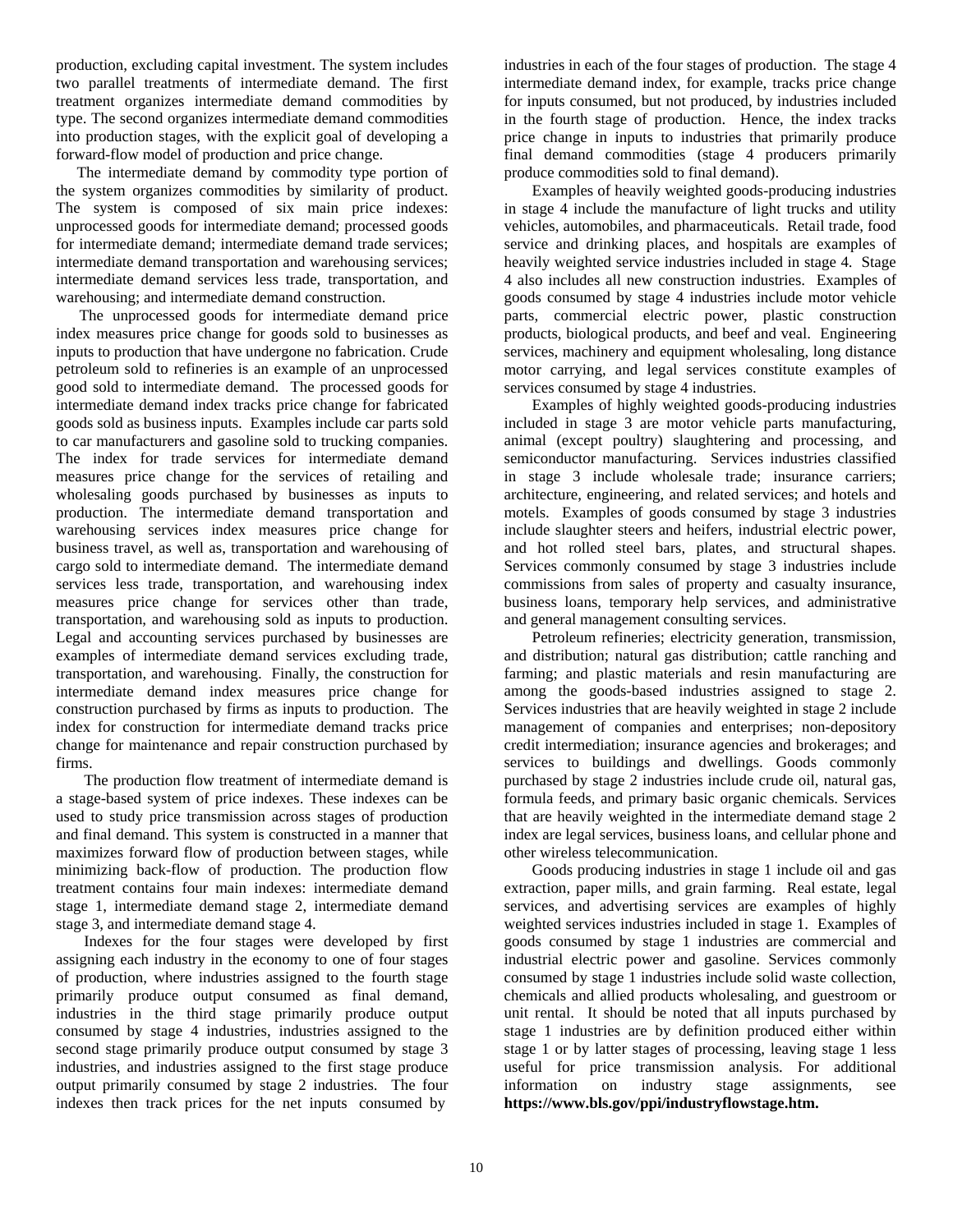#### **Comparing the PPI with CPI**

 Although some data users utilize the PPI as a potential indicator of the Consumer Price Index (CPI), there are many reasons why the PPI and the CPI may diverge. The scope of the personal consumption portion of the PPI includes all marketable output sold by domestic producers for households. The scope of the CPI includes goods and services provided by business or government, where explicit user charges are paid by consumers. For example, the most heavily weighted item in the CPI, owners' equivalent rent, is excluded from the PPI. The scope of the CPI includes imports. The PPI excludes imports. The CPI only includes components of personal consumption directly paid for by the consumers, while the PPI includes components of personal consumption that may not be paid for by consumers. For example, the PPI includes medical services paid for by third parties. In contrast to CPI, PPI does not completely cover services. PPIs exclude taxes, since they do not represent producer revenue. Conversely, sales and other taxes paid by consumers are part of household expenditure and are included in the CPI. Additional technical differences between PPI and CPI also exist. For more information see "Comparing new final demand producer price indexes with other Government price indexes," *Monthly Labor Review*, January 2014, at **https://www.bls.gov/opub/mlr/**.

#### **Commodity Indexes**

The commodity classification of the PPI organizes goods, services, and construction by similarity of product or end use, disregarding industry of origin. With the release of data for July 2009, PPI expanded its commodity structure to include indexes for services and construction products. Prior to this date, the PPI commodity structure only included products from goods producing sectors. Table 9 of the *PPI Detailed Report* includes data for commodity indexes, organized in a hierarchal structure, including major groupings, subgroups, product classes, sub-product classes, and individual items.

#### **Industry Net-Output Price Indexes**

PPIs for the net output of industries and their products are grouped according to the North American Industry Classification System (NAICS). Prior to the release of January 2004, industry-based PPIs were published according to the Standard Industrial Classification (SIC) system. Industry price indexes are compatible with other economic time series organized by industry, such as data on employment, wages, and productivity. Table 11 of the *PPI Detailed Report* includes data for NAICS industries and industry groups (3-, 4-, 5-, and 6-digit codes), Census product classes (7- and 8-digit codes), products (9-digit codes), more detailed sub-products (11-digit codes), and, for some industries, indexes for other sources of revenue.

 Indexes may represent one of three kinds of product categories. Every industry has primary product indexes that show changes in prices received by establishments classified in the industry for products made primarily, but not necessarily exclusively, by that industry. The industry classification of an establishment is determined by which products make up a plurality of its total shipment value. In

addition, most industries have secondary product indexes that show changes in prices received by establishments for products chiefly made in some other industry. Some industries have miscellaneous receipts indexes that track price changes for other sources of revenue received by establishments within the industry that are not derived from sales of their products; for example, resales of purchased materials, or revenues from parking lots owned by a manufacturing plant.

#### **Data Collection**

PPIs are constructed using selling prices reported by establishments of all sizes, selected by probability sampling, with the probability of selection proportionate to size. Individual items and transaction terms also are chosen by probability proportionate to size. BLS strongly encourages cooperating companies to supply actual transaction prices at the time of shipment to minimize the use of list prices. Prices submitted by survey respondents are effective on the Tuesday of the week containing the 13th day of the month. The survey is conducted online via the BLS Internet Data Collection Facility (IDCF).

 Price data are provided on a voluntary and confidential basis; only sworn BLS employees are allowed access to individual company price reports. BLS publishes price indexes instead of actual prices. All PPIs are subject to revision 4 months after original publication to reflect the availability of late reports and corrections by respondents.

 BLS periodically updates the PPI sample of survey respondents to better reflect current conditions when the structure, membership, technology, or product mix of an industry shifts significantly and to spread reporting burden among smaller firms. Information on these resampling efforts are noted in the *PPI News Release* and *PPI Detailed Report* in the months they occur.

 As part of an ongoing effort to expand coverage to sectors of the economy other than mining and manufacturing, an increasing number of service and construction sector industries have been introduced into the PPI. The following list of industries introduced since the mid-1990s includes the month and year in which an article describing the industry's content appeared in the *PPI Detailed Report*.

| <b>Report that announces then miroduction</b><br><b>Title</b>                  | Code         | <b>PPI Detailed</b><br><b>Report Issue</b> |
|--------------------------------------------------------------------------------|--------------|--------------------------------------------|
|                                                                                | <b>SIC</b>   |                                            |
| Wireless telecommunications                                                    | 4812         | <b>July 1999</b>                           |
| Telephone communications, except<br>radio telephone<br>Television broadcasting | 4813<br>4833 | <b>July 1995</b><br><b>July 2002</b>       |
|                                                                                | 5411         | <b>July 2000</b>                           |
| Meat and fish (seafood) markets                                                | 5421         | <b>July 2000</b>                           |
| Fruit and vegetable markets                                                    | 5431         | <b>July 2000</b>                           |
| Candy, nut, and confectionery stores                                           | 5441         | <b>July 2000</b>                           |
| Retail bakeries                                                                | 5461         | <b>July 2000</b>                           |
| Miscellaneous food stores                                                      | 5499         | <b>July 2000</b>                           |
| New car dealers                                                                | 5511         | <b>July 2000</b>                           |

**Service and construction sector industries introduced into the Producer Price Index, by SIC or NAICS code and the** *PPI Detailed Report* **that announces their introduction**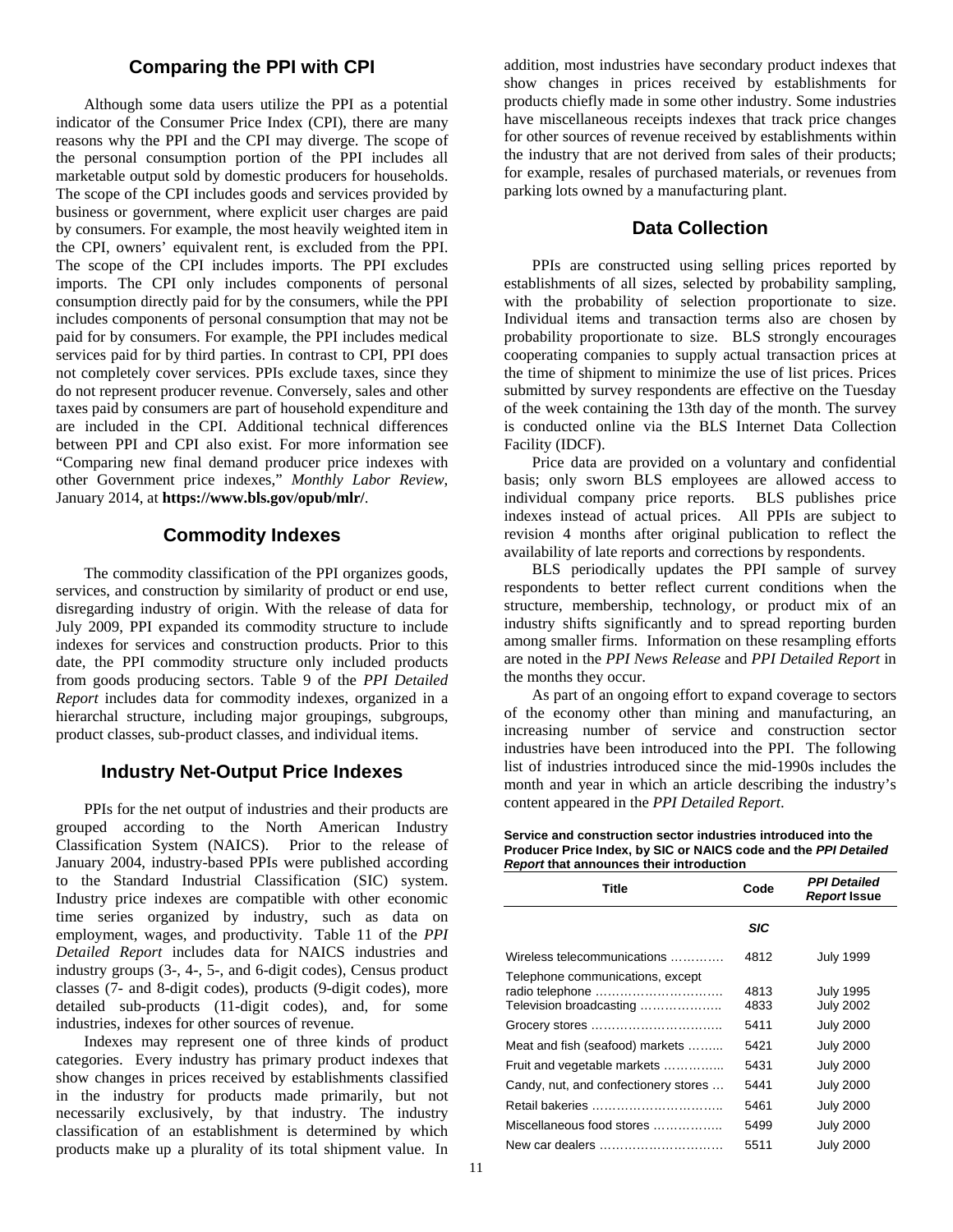| Title                                                                                             | Code             | <b>PPI Detailed</b><br>Report Issue  |
|---------------------------------------------------------------------------------------------------|------------------|--------------------------------------|
|                                                                                                   | <b>SIC</b>       |                                      |
| Gasoline service stations                                                                         | 5541             | January 2002                         |
|                                                                                                   | 5551             | January 2002                         |
| Recreational vehicle dealers                                                                      | 5561             | January 2002                         |
| Miscellaneous retail                                                                              | 59               | January 2001                         |
| Security brokers, dealers, and                                                                    |                  |                                      |
| investment bankers<br>Investment advice                                                           | 6211<br>6282     | January 2001<br>January 2003         |
| Life insurance carriers                                                                           | 6311             | January 1999                         |
| Property and casualty insurance                                                                   | 6331             | <b>July 1998</b>                     |
| Insurance agencies and brokerages                                                                 | 6412             | January 2003                         |
| Operators and lessors of nonresidential                                                           |                  |                                      |
| Real estate agents and managers                                                                   | 6512<br>6531     | January 1996<br>January 1996         |
| Prepackaged software                                                                              | 7372             | January 1998                         |
| Data processing services                                                                          | 7374             | January 2002                         |
| Home health care services                                                                         | 8082             | January 1997                         |
|                                                                                                   | 8111             | January 1997                         |
| Engineering design, analysis, and                                                                 |                  |                                      |
| consulting services<br>Architectural design, analysis, and                                        | 8711             | January 1997                         |
| Premiums for property and casualty                                                                | 8712             | January 1997                         |
|                                                                                                   | 9331             | July 1998                            |
|                                                                                                   | <b>NAICS</b>     |                                      |
| New Industrial building construction                                                              | 236211           | January 2008                         |
| New warehouse building construction                                                               | 236221           | <b>July 2005</b>                     |
| New school construction                                                                           | 236222           | <b>July 2006</b>                     |
| New office construction                                                                           | 236223           | January 2007                         |
| New health care building construction                                                             | 236224           | January 2013                         |
| Concrete contractors, nonresidential<br>building work<br>.<br>Roofing contractors, nonresidential | 23811X           | <b>July 2008</b>                     |
| Electrical contractors, nonresidential                                                            | 23816X           | <b>July 2008</b>                     |
| building work<br>Plumbing / HVAC contractors,                                                     | 23821X           | <b>July 2008</b>                     |
| nonresidential building work<br>Merchant wholesalers, durable goods                               | 23822X<br>423    | <b>July 2008</b><br><b>July 2005</b> |
| Merchant wholesalers, nondurable                                                                  | 424              | <b>July 2005</b>                     |
| Wholesale trade agents and brokers                                                                | 425120           | <b>July 2005</b>                     |
| Electronics and appliance stores                                                                  | 443              | January 2004                         |
| Building material and garden equipment<br>Sporting goods, hobby, book, and                        | 444              | January 2004                         |
| General merchandise stores                                                                        | 451<br>452       | January 2004<br>January 2004         |
| Miscellaneous store retailers                                                                     | 453              | January 2004                         |
| Internet service providers                                                                        | 518111           | <b>July 2005</b>                     |
| Internet publishing and web search                                                                |                  |                                      |
|                                                                                                   | 519130           | January 2010                         |
| Commercial banking<br>Savings institutions                                                        | 522110<br>522120 | January 2005<br>January 2005         |
| Direct health and medical insurance                                                               |                  |                                      |
| Construction, mining, and forestry                                                                | 524114           | <b>July 2004</b>                     |
| machinery and equipment rental and                                                                | 532412           | January 2005                         |

| Title                                    | Code         | <b>PPI Detailed</b><br>Report Issue |
|------------------------------------------|--------------|-------------------------------------|
|                                          | <b>NAICS</b> |                                     |
| Management consulting services           | 541610       | January 2007                        |
| Security quards and patrol services      | 561612       | <b>July 2005</b>                    |
| Computer training                        | 611420       | <b>July 2007</b>                    |
|                                          | 621210       | January 2011                        |
| Blood and organ banks                    | 621991       | January 2007                        |
| Amusement and theme parks                | 713110       | <b>July 2006</b>                    |
| Golf courses and country clubs           | 713910       | <b>July 2006</b>                    |
| Fitness and recreational sports centers. | 713940       | <b>July 2005</b>                    |
| Commercial machinery repair and          | 811310       | <b>July 2007</b>                    |

#### **Weights**

Weights for most commodity groupings of the PPI, as well as, weights for commodity-based aggregate indexes calculated from commodity groupings, such as FD-ID indexes, currently reflect 2012 values of shipments as reported in the *Census of Manufactures* and other sources. From January 2012 to December 2017, PPI weights were derived from 2007 shipment values. Industry indexes now are calculated under the 2017 NAICS structure utilizing 2012 value of shipment weights and 2007 net output ratios. The periodic update of the value weights used to calculate the PPI is done to more accurately reflect changes in production and marketing patterns in the economy.

Net output values of shipments are used as weights for industry indexes. Net output values refer to the value of shipments from establishments within the industry to buyers outside the industry. However, weights for commodity indexes are based on gross shipment values, including values of shipments between establishments within the same industry. As a result, broad commodity grouping indexes, such as the PPI for All Commodities (which is composed of major commodity groupings 01 through 15), are affected by the multiple counting of price change at successive stages of processing, which can lead to exaggerated or misleading signals about inflation. The intermediate demand by commodity type FD-ID indexes partially correct for this defect, but industry indexes, final demand FD-ID indexes, and intermediate demand by production flow FD-ID indexes consistently correct for this at all levels of aggregation. Therefore, industry and FD-ID indexes are more appropriate than broad commodity groupings for analysis of general price trends.

#### **Price Index Reference Base**

Effective with publication of January 1988 data, many important PPI series (including most commodity groups and individual items) were placed on a new reference base,  $1982 =$ 100. From 1971 through 1987, the standard reference base for most PPI series was  $1967 = 100$ . Except for rounding differences, the shift to the new reference base did not alter any previously published percent changes for affected PPI series. (See "Calculating Index Changes," below.) The 1982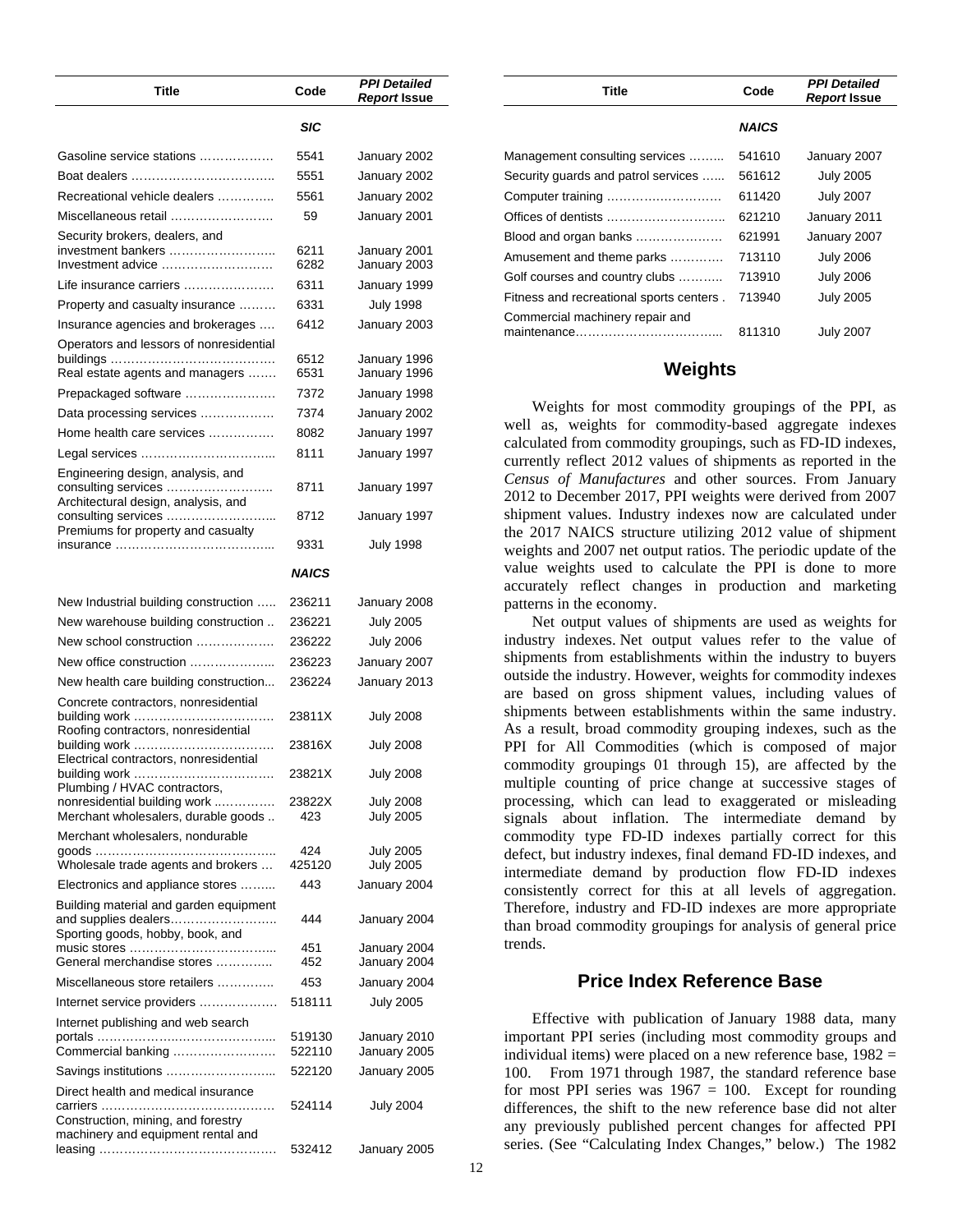reference base is not used for commodity indexes with a base later than December 1981 or for industry net output indexes and their products. The FD-ID indexes typically have a reference base of November 2009 = 100.

 For further information on the underlying concepts and methodology of the Producer Price Index, see chapter 14, "Producer Prices," in the *BLS Handbook of Methods*. This chapter can be downloaded from the BLS Web site at **https://www.bls.gov/opub/hom/homch14.htm**.

## **Calculating Index Changes**

Each PPI measures price changes from a reference period that equals 100.0. An increase of 5.5 percent from the reference period in the Final Demand Goods Price Index, for example, is shown as 105.5. This change also can be expressed in dollars, as follows: prices received by domestic producers of a sample of final demand goods have risen from \$100 in November 2009 to \$105.50. Likewise, a current index of 90.0 would indicate that prices received by producers of final demand goods are 10 percent lower than they were in November 2009.

 Movements of price indexes from one month to another are usually expressed as percent changes, rather than as changes in index points. Index point changes are affected by the level of the index in relation to its base period, whereas percent changes are not. The following example shows the computation of index point and percent changes.

#### *Index point change*

| Final Demand Goods Price Index 107.5 |       |
|--------------------------------------|-------|
| Less previous index                  | 104.0 |
| Equals index point change            | 3.5   |

#### *Index percent change*

| Index point change            | 3.5                |
|-------------------------------|--------------------|
| Divided by the previous index | 104.0              |
| Equals                        | 0.034              |
| Result multiplied by 100      | $0.034 \times 100$ |
| Equals percent change         | 34                 |

#### **Seasonally Adjusted and Unadjusted Data**

Because price data are used for different purposes by different groups, BLS publishes seasonally adjusted and unadjusted changes each month. Seasonally adjusted data are preferred for analyzing general price trends in the economy because these data eliminate the effect of changes that normally occur at about the same time, and in about the same magnitude, every year—such as price movements resulting from normal weather patterns, regular production and marketing cycles, model changeovers, seasonal discounts, and holidays. For these reasons, seasonally adjusted data more clearly reveal underlying trends. Unadjusted data are of primary interest to users who need information that can be related to actual dollar values of transactions. Individuals requiring this information include marketing specialists, purchasing agents, budget and cost analysts, contract specialists, and commodity traders. It is the unadjusted data

that are generally cited when escalating long-term contracts such as purchasing agreements or real estate leases.For more information, see *Price Adjustment Guide for Contracting Parties*, on the Web at

## **https://www.bls.gov/ppi/ppiescalation.htm**.

Seasonal adjustment is accomplished using X-13 ARIMA, a software package published by the U.S. Census Bureau. Each year, the seasonal status of most commodity indexes is reevaluated to reflect more recent price behavior. Industry net output indexes are not seasonally adjusted. For time series that exhibit seasonal pricing patterns, new seasonal factors are estimated and applied to the unadjusted data from the prior 5 years. Updated seasonally adjusted indexes replace the most recent 5 years of seasonal data.

 Seasonal factors may be applied to series using either a direct or an aggregative method. Generally, commodity indexes are seasonally adjusted using direct seasonal adjustment, which produces a more complete elimination of seasonal movements than does the aggregative method. However, the direct seasonal adjustment process may not yield figures that possess additive consistency. Thus, a seasonally adjusted index for a broad category that is directly adjusted may not be logically consistent with all seasonally adjusted indexes for its components. Seasonal movements for FD-ID indexes are derived indirectly through an aggregative method that combines movements of a wide variety of subproduct class (six-digit) series.

Seasonally adjusted indexes can become problematic when previously stable and predictable price patterns abruptly change. If the new pattern persists, the seasonal adjustment method will eventually reflect it; if the pattern keeps shifting, however, seasonally adjusted data will become chronically troublesome. This problem occurs relatively infrequently for farm and food-related products, but has more often affected manufactured products such as automobiles and steel.

Since January 1988, the PPI has used Intervention Analysis Seasonal Adjustment methods to enhance the calculation of seasonal factors. With this technique, outlier values that may distort the seasonal pattern are removed from the data prior to applying the standard seasonal factor estimation procedure. For example, a possible economic cause for large price movements for petroleum-based products might have been the Persian Gulf War. In this case, intervention techniques allowed for better estimates of seasonally adjusted data. On the whole, very few series have required intervention. Out of almost 400 seasonally adjusted series, only 42 were subject to intervention in 2018.

For more information relating to seasonal adjustment methods, see "Summary of Changes to the PPI's Seasonal Adjustment Methodology" in the January 1995 issue of *Producer Price Indexes*, and "PPI and CPI Seasonal Adjustment: an Update" in the July 2010 *Monthly Labor Review*.

#### **Producer Price Index Data on the Internet**

In 1995, the BLS began posting PPI series, news releases, and technical information to both a World Wide Web (WWW) site and a file transfer protocol (FTP) site. During the years following the introduction of PPI Internet services, use of these sites eclipsed more traditional methods of data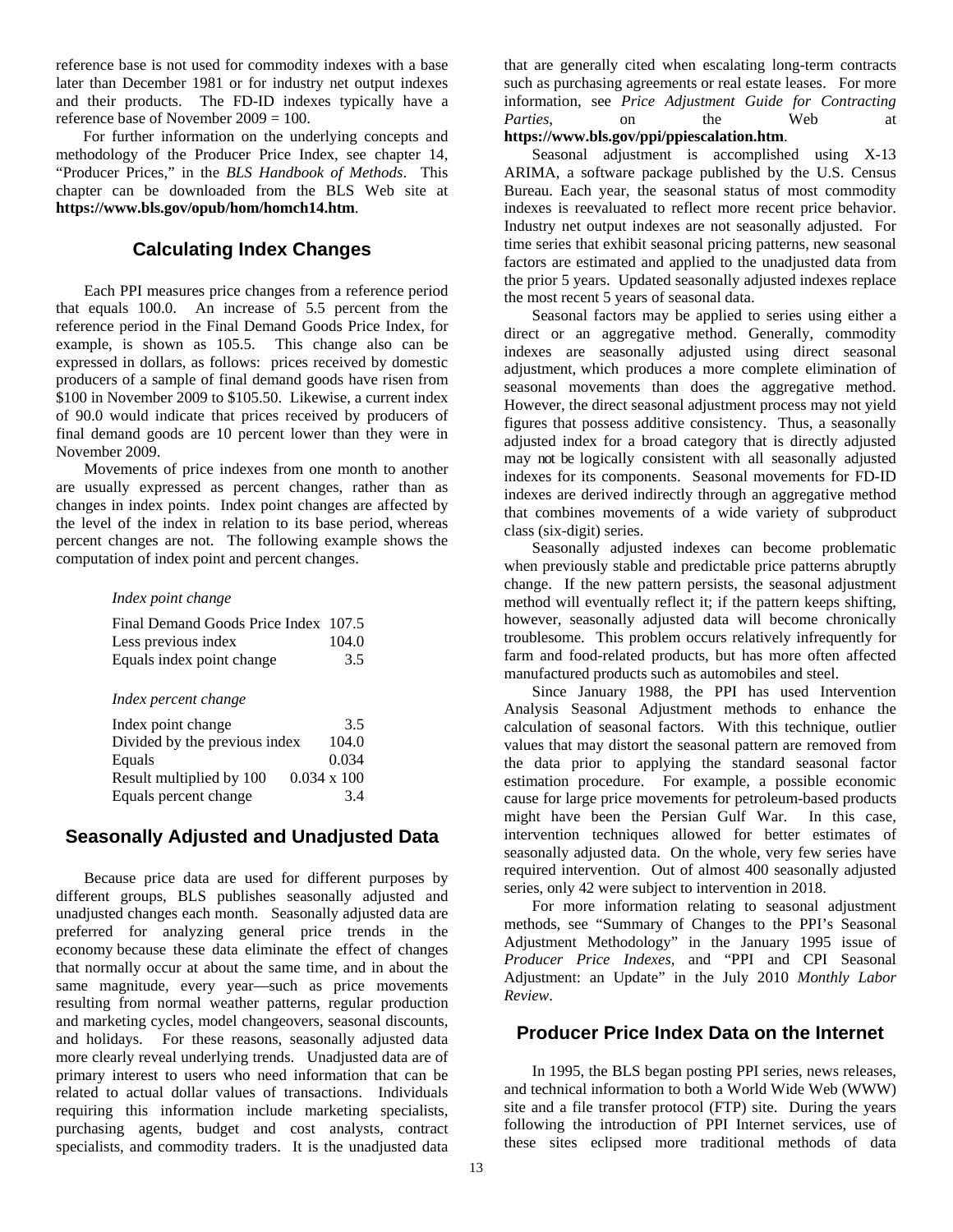dissemination, such as subscriptions to the *PPI Detailed Report*. There were more than 4 million instances of PPI data and tables being downloaded from the BLS website during the 12 months ended December 31, 2017.

#### **Retrieving PPI data from the PPI Web site**

PPI data can be obtained from the WWW address (**https://www.bls.gov/ppi**). On this page, under the tab labeled "Featured PPI databases" links provide the following methods of data retrieval:

- *Top Picks* is a form-based application for both Industry Data and Commodity Data that allows the user to quickly obtain PPI time series data by selecting the high-level aggregate and other commonly requested time series, including the All Commodities Index and the FD-ID indexes (for example, Final Demand). Within each list, any one—or all—of the time series shown can be selected. A user can modify the date range and output options after executing the query, using the reformat button above the data output table.
- *One-Screen Data Search and Multi-Screen Data Search*  are form-based query applications for both Industry Data and Commodity Data designed for users unfamiliar with the PPI coding structure. These applications guide a user through the PPI classification by listing index titles and do not require knowledge of commodity or industry codes. Data retrieved are based on a query formulated by selecting data characteristics from lists provided. Two options are available to create customized tables, depending on a user's browser capability. The one-screen option is a JavaScript application that uses a single screen to guide a user through the available time series data. The second option is a multiple-screen, non-Java-based application. Both methods allow a user to browse the PPI coding structure and select multiple series. Users can modify the date range and output options after executing the query using the reformat button above the data output table.
	- *Series Report* is a form-based application that allows users to input multiple, formatted PPI time series identifiers (commodity or industry codes) as inputs in extracting data according to a specified set of date ranges and output options. This application provides the most efficient path for users who are familiar with the format of PPI time series identifiers. There are five alphabetic prefixes used to create unique PPI time series identifiers: WP, WD, PC, PD, and ND. Each provides the user access to a different PPI database. Adding either a "u" (not seasonally adjusted) or an "s" (seasonally adjusted) to the end of these prefixes further specifies the type of data needed.

#### **EXAMPLES**

**For commodity and FD-ID indexes**, series identifiers combine a "wpu" prefix (not seasonally adjusted) or a "wps" prefix (seasonally adjusted) with a commodity code.

| Commodity code      | <i>Provides data for:</i>           |
|---------------------|-------------------------------------|
| wps141101           | Passenger cars, seasonally adjusted |
| wpu141101           | Passenger cars, not seasonally      |
|                     | adjusted                            |
| wpufd4              | Final demand, not seasonally        |
|                     | adjusted                            |
| wpsid <sub>63</sub> | Services for intermediate demand,   |
|                     | seasonally adjusted                 |

**For discontinued commodity indexes**, series identifiers combine a "wdu" prefix (not seasonally adjusted) or a "wds" prefix (seasonally adjusted) with a commodity code.

| Commodity code | <i>Provides data for:</i>             |
|----------------|---------------------------------------|
| wds019         | Other farm products, seasonally       |
|                | adjusted                              |
| wdu0635        | Preparations, ethical (prescription), |
|                | not seasonally adjusted               |
| wdusi138011    | Stainless steel mill products, not    |
|                | seasonally adjusted                   |

 **Current price indexes grouped by industry according to NAICS** have series identifiers that begin with the prefix "pcu." After the prefix, there are 12 digits (the 6 digit industry code is listed twice) followed by up to 7 alphanumeric characters identifying product detail. Dashes are used as placeholders for higher-level industry group codes.

| Industry-product code, |                                 |
|------------------------|---------------------------------|
| current NAICS series   | <i>Provides data for:</i>       |
| pcu325---325---        | Chemical manufacturing          |
| pcu336110336110        | Automobile and light duty       |
|                        | motor vehicle manufacturing     |
| pcu621111621111411     | Offices of physicians, one- and |
|                        | two-physician practices and     |
|                        | single-specialty group          |
|                        | practices, general/family       |
|                        | practice                        |
|                        |                                 |

**Discontinued industry-product codes based on SIC** combine a "pdu" prefix and "#" between the fourth and fifth characters of the product code. Series identifiers for the discontinued dataset use underscores as placeholders to complete a reference to an SIC industry group code of fewer than four digits. (All PPI industry-based indexes organized by SIC were discontinued with the introduction of NAICS in 2004.)

| Industry-product code,  |                                 |
|-------------------------|---------------------------------|
| discontinued SIC series | <i>Provides data for:</i>       |
| $pdu28$ #               | Chemicals and allied products   |
| pdu331_#                | Blast furnaces, steel works,    |
|                         | and rolling and finishing mills |
| pdu3711#111             | Passenger cars                  |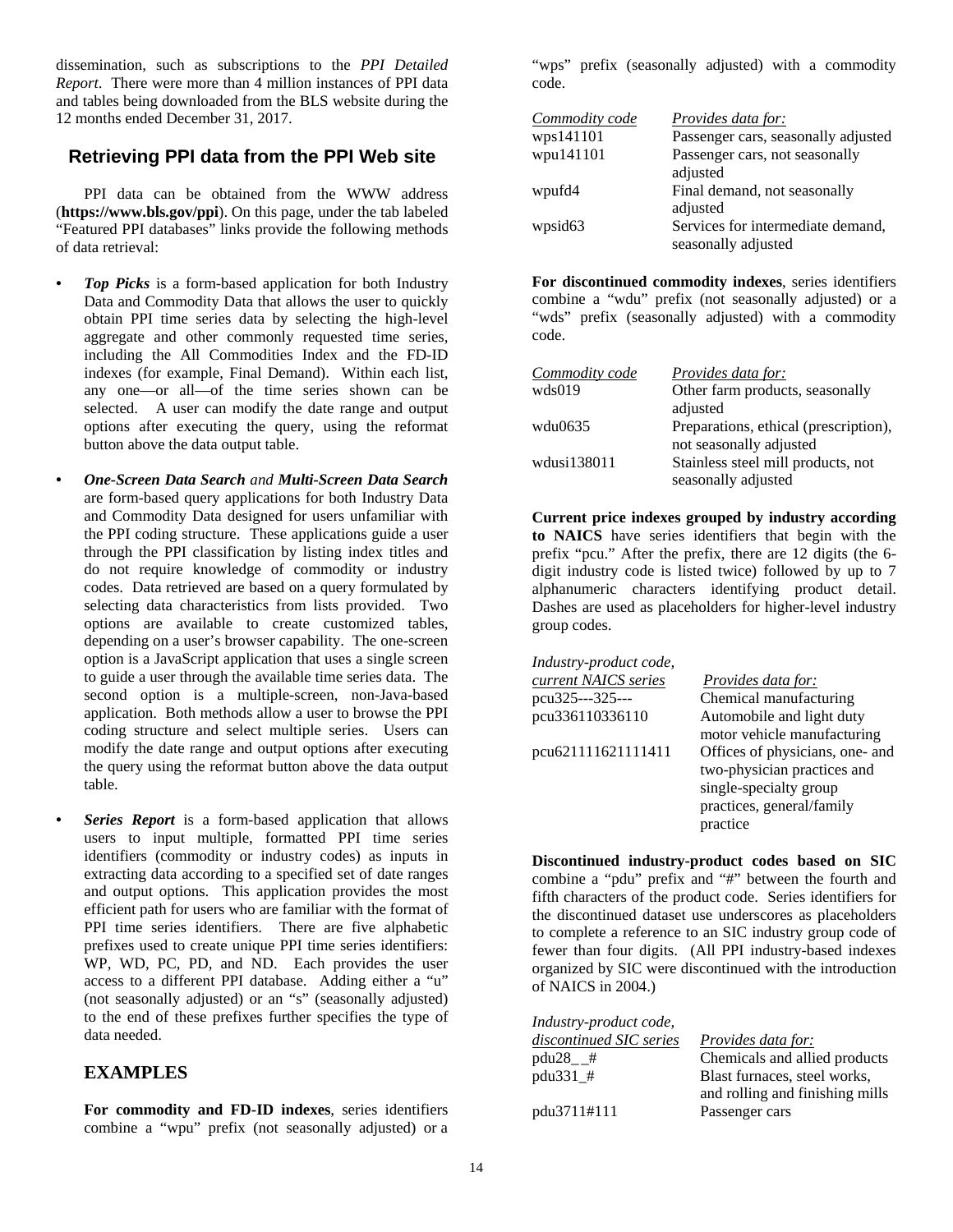**Price indexes for discontinued series grouped by industry according to NAICS** have identifiers that begin with the prefix "ndu." After the prefix, there are 12 numeric digits (the 6-digit industry code is listed twice), and up to 7 additional alphanumeric characters that identify product detail. Dashes are used as placeholders for higher-level group codes.

| Industry-product code,    |                          |
|---------------------------|--------------------------|
| discontinued NAICS series | Provides data for        |
| ndu212231212231           | Lead and zinc ore mining |
| ndu2122312122312          | Lead, zinc concentrates  |
| ndu212231212231214        | Lead concentrates        |

*• Text Files* are best suited for users requiring access to either a large volume of time series data or other PPIrelated documentation, such as seasonal factor tables and relative importance tables. The text files can be accessed at **https://download.bls.gov/** or directly from links on the "PPI Databases" page or the PPI homepage. Data and documentation available for download include the following:

Industry Data **/pub/time.series/pc**  Industry Data - Discontinued (NAICS basis) **/pub/time.series/nd**  (SIC basis) **/pub/time.series/pd**  Commodity Data (incl. FD-ID) **/pub/time.series/wp**  Commodity Data – Discontinued Special requests **/pub/special.requests/ppi**

*Directory*:

#### **Additional information**

The PPI homepage (**https://www.bls.gov/ppi**) contains additional information regarding PPI data and methodology. The top section of the homepage provides PPI news releases, both current and archived, as well as general PPI information. The "PPI Tables" section found beneath the statistics section provides relative importance and seasonal factor tables. The remaining sections offer special notices and publications pertaining to PPI methodology and applications.

For questions or comments regarding PPI data classification, methodology, or data availability on the Internet, call or e-mail the Section of Index Analysis and Public Information at (202) 691-7705 or *ppi-info@bls.gov*.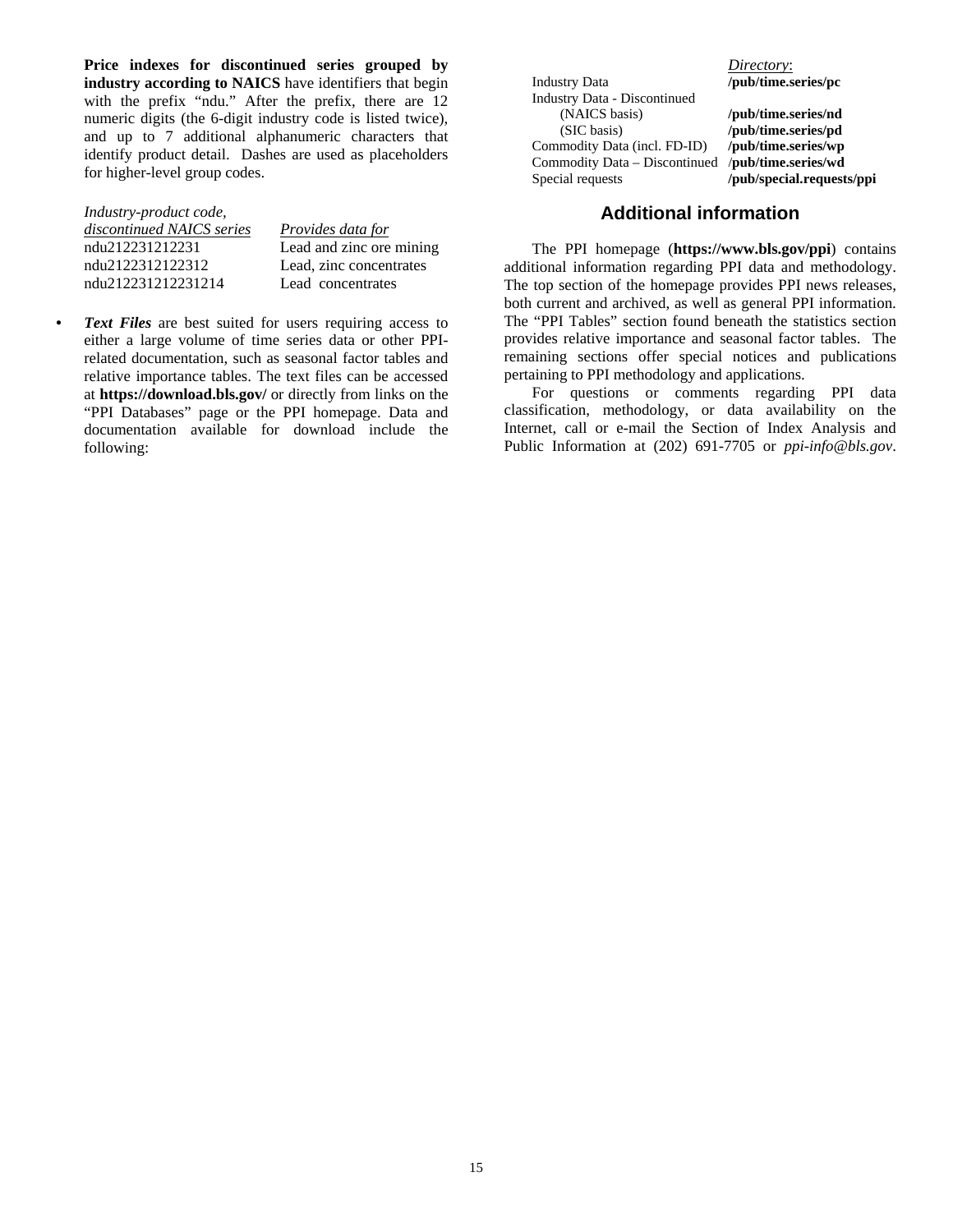#### **Table 1. Producer price indexes and percent changes for final demand<sup>1</sup>**

[Nov 2009=100, unless otherwise indicated]

| Grouping                                                                                                                               |                | Relative<br>Impor-<br>tance |                   | Unadjusted index   |                  |                  | Unadjusted percent<br>change to Jan. 2018<br>from: | Seasonally adjusted<br>percent change from: |                  |                  |
|----------------------------------------------------------------------------------------------------------------------------------------|----------------|-----------------------------|-------------------|--------------------|------------------|------------------|----------------------------------------------------|---------------------------------------------|------------------|------------------|
|                                                                                                                                        | index<br>base  | Dec.<br>$2017^2$            | Sept.<br>$2017^3$ | Dec.<br>$2017^{3}$ | Jan.<br>$2018^3$ | Jan.<br>2017     | Dec.<br>2017                                       | Oct. to<br>Nov.                             | Nov. to<br>Dec.  | Dec. to<br>Jan.  |
|                                                                                                                                        |                | 100.000                     | 113.5             | 113.9              | 114.6            | 2.7              | 0.6                                                | 0.4                                         | 0.0              | 0.4              |
|                                                                                                                                        |                | 33.013                      | 112.0             | 112.5              | 113.3            | 3.3              | 0.7                                                | 0.9                                         | 0.1              | 0.7              |
|                                                                                                                                        |                | 5.723                       | 116.6             | 116.3              | 116.0            | 1.8              | $-0.3$                                             | 0.4                                         | $-0.4$           | $-0.2$           |
|                                                                                                                                        | 00/82          | 4.605                       | 207.6             | 207.3              | 206.4            | 1.9              | $-0.4$                                             | 0.4                                         | $-0.3$           | $-0.3$           |
|                                                                                                                                        | 00/82          | 0.482                       | 203.0             | 220.4              | 212.2            | 19.5             | $-3.7$                                             | 3.1                                         | $-0.9$           | $-4.1$           |
|                                                                                                                                        | 00/82          | 4.123                       | 208.3             | 206.2              | 206.1            | 0.5              | 0.0                                                | 0.2                                         | $-0.3$           | 0.1              |
|                                                                                                                                        |                | 0.344                       | 121.6             | 119.0              | 118.8            | 0.9              | $-0.2$                                             | 0.5                                         | $-0.9$           | 0.3              |
|                                                                                                                                        |                | 0.774                       | 110.2             | 110.0              | 111.0            | 1.6              | 0.9                                                | 0.5                                         | $-0.9$           | 0.8              |
|                                                                                                                                        |                | 5.576                       | 104.3             | 103.4              | 105.7            | 9.2              | 2.2                                                | 3.6                                         | 0.5              | 3.4              |
|                                                                                                                                        | 00/82          | 4.553                       | 167.1             | 163.7              | 167.2            | 7.4              | 2.1<br>2.6                                         | 4.0                                         | $-0.2$           | 3.3<br>3.9       |
|                                                                                                                                        |                | 0.783<br>0.240              | 101.6<br>87.1     | 104.5<br>95.4      | 107.2<br>97.6    | 15.9<br>22.5     | 2.3                                                | 2.0<br>3.5                                  | 2.6<br>4.6       | 4.1              |
|                                                                                                                                        |                | 21.714                      | 113.1             | 114.2              | 114.7            | 2.1              | 0.4                                                | 0.3                                         | 0.2              | 0.2              |
|                                                                                                                                        | 00/82          | 12.772                      | 198.4             | 200.7              | 201.6            | 1.9              | 0.4                                                | 0.3                                         | 0.0              | 0.1              |
| Finished consumer goods less foods and energy                                                                                          | 00/82          | 6.900                       | 220.5             | 223.6              | 225.2            | 2.7              | 0.7                                                | 0.3                                         | 0.0              | 0.2              |
| Nondurable consumer goods less foods and energy                                                                                        | 00/82          | 4.205                       | 280.7             | 284.5              | 287.5            | 3.5              | 1.1                                                | 0.2                                         | 0.1              | 0.1              |
|                                                                                                                                        | 00/82          | 2.695                       | 157.9             | 160.2              | 160.4            | 1.5              | 0.1                                                | 0.4                                         | 0.0              | 0.2              |
|                                                                                                                                        | 00/82          | 5.872                       | 170.5             | 171.8              | 172.0            | 0.9              | 0.1                                                | 0.3                                         | 0.0              | 0.1              |
| Private capital equipment for manufacturing industries                                                                                 | 00/82          | 1.315                       | 172.8             | 173.8              | 174.5            | 1.6              | 0.4                                                | 0.3                                         | 0.1              | 0.2              |
| Private capital equipment for nonmanufacturing industries                                                                              | 00/82          | 4.557                       | 169.5             | 171.0              | 171.1            | 0.8              | 0.1                                                | 0.3                                         | 0.0              | 0.0              |
| Government purchased goods, excluding foods and energy                                                                                 |                | 2.240                       | 110.6             | 111.0              | 111.6            | 1.4              | 0.5                                                | 0.1                                         | 0.0              | 0.4              |
| Government purchased goods excluding foods, energy, and capital                                                                        |                |                             |                   |                    |                  |                  |                                                    |                                             |                  |                  |
|                                                                                                                                        |                | 1.308                       | 112.1             | 112.5              | 113.4            | 1.9              | 0.8                                                | 0.0                                         | 0.1              | 0.5              |
|                                                                                                                                        |                | 0.932<br>6.702              | 107.4<br>110.5    | 107.5<br>111.3     | 107.9<br>111.9   | 0.7<br>2.8       | 0.4<br>0.5                                         | 0.1<br>0.2                                  | 0.0<br>0.5       | 0.1<br>0.4       |
|                                                                                                                                        |                | 65.345                      | 113.9             | 114.3              | 114.9            | 2.3              | 0.5                                                | 0.2                                         | $-0.1$           | 0.3              |
|                                                                                                                                        |                | 20.351                      | 115.3             | 115.4              | 115.5            | 1.7              | 0.1                                                | $-0.3$                                      | $-0.4$           | 0.3              |
|                                                                                                                                        |                | 17.720                      | 115.0             | 115.1              | 115.3            | 1.5              | 0.2                                                | $-0.4$                                      | $-0.5$           | 0.4              |
|                                                                                                                                        |                | 14.511                      | 114.3             | 114.7              | 114.9            | 1.4              | 0.2                                                | $-0.1$                                      | $-0.7$           | 0.5              |
|                                                                                                                                        |                | 3.209                       | 116.9             | 116.0              | 116.1            | 1.9              | 0.1                                                | $-1.4$                                      | $-0.1$           | 0.1              |
|                                                                                                                                        |                | 0.726                       | 118.2             | 118.3              | 117.8            | 3.7              | $-0.4$                                             | $-0.3$                                      | 0.2              | $-0.3$           |
| Trade of government purchased goods, excluding capital                                                                                 |                |                             |                   |                    |                  |                  |                                                    |                                             |                  |                  |
|                                                                                                                                        |                | 0.446                       | 116.5             | 117.6              | 116.7            | 5.0              | $-0.8$                                             | 0.9                                         | 0.3              | $-0.8$           |
| Trade of government purchased capital equipment                                                                                        |                | 0.280                       | 120.2             | 119.1              | 119.2            | 2.2              | 0.1                                                | $-1.8$                                      | 0.1              | 0.1              |
|                                                                                                                                        |                | 1.905                       | 117.0             | 117.3              | 116.7            | 2.8              | $-0.5$                                             | 0.2                                         | $-0.2$           | $-0.5$           |
| Final demand transportation and warehousing services                                                                                   |                | 4.465                       | 115.6             | 116.8              | 118.1            | 2.5              | 1.1                                                | 0.5                                         | $-0.6$           | 0.4              |
|                                                                                                                                        |                | 1.230<br>0.840              | 108.5<br>108.5    | 109.5<br>109.5     | 110.1<br>110.1   | $-3.6$<br>$-3.6$ | 0.5<br>0.5                                         | 0.9<br>1.0                                  | $-4.5$<br>$-4.6$ | $-1.6$<br>$-1.6$ |
|                                                                                                                                        |                | 0.127                       | 108.6             | 109.6              | 110.2            | $-3.6$           | 0.5                                                | 0.9                                         | $-4.6$           | $-1.6$           |
|                                                                                                                                        |                | 0.263                       | 108.3             | 109.3              | 109.9            | $-3.8$           | 0.5                                                | 1.0                                         | $-4.7$           | $-1.6$           |
| Transportation and warehousing of goods for final demand                                                                               |                | 3.235                       | 117.8             | 119.1              | 120.6            | 4.5              | 1.3                                                | 0.4                                         | 0.7              | 1.1              |
| Transportation and warehousing of finished goods <sup>4</sup>                                                                          |                | 2.285                       | 116.7             | 118.0              | 119.4            | 4.6              | 1.2                                                | 0.4                                         | 0.7              | 1.2              |
| Transportation and warehousing of personal consumption                                                                                 |                |                             |                   |                    |                  |                  |                                                    |                                             |                  |                  |
|                                                                                                                                        |                | 1.789                       | 117.0             | 118.3              | 119.7            | 4.5              | 1.2                                                | 0.4                                         | 0.7              | 1.2              |
| Transportation and warehousing of private capital equipment                                                                            |                | 0.496                       | 115.4             | 116.8              | 118.3            | 4.8              | 1.3                                                | 0.4                                         | 0.8              | 1.3              |
| Transportation and warehousing of government purchased goods                                                                           |                | 0.238                       | 117.0             | 118.2              | 119.5            | 4.3              | 1.1                                                | 0.4                                         | 0.6              | 1.0              |
| Transportation and warehousing of exports                                                                                              |                | 0.712                       | 121.5             | 122.7              | 124.7            | 4.4              | 1.6                                                | 0.4                                         | 0.7              | 0.9              |
| Final demand services less trade, transportation, and warehousing<br>Finished services less trade, transportation, and warehousing $4$ |                | 40.529<br>36.037            | 113.1<br>113.4    | 113.6<br>113.9     | 114.3<br>114.6   | 2.5<br>2.5       | 0.6<br>0.6                                         | 0.3<br>0.4                                  | 0.2<br>0.2       | 0.4<br>0.4       |
| Finished consumer services less trade, transportation, and                                                                             |                |                             |                   |                    |                  |                  |                                                    |                                             |                  |                  |
|                                                                                                                                        |                | 32.587                      | 113.5             | 113.9              | 114.5            | 2.2              | 0.5                                                | 0.4                                         | 0.2              | 0.3              |
| Private capital investment services less trade, transportation, and                                                                    |                | 3.450                       | 113.0             | 114.0              | 115.9            | 5.6              | 1.7                                                | 0.1                                         | 0.4              | 1.8              |
| Government purchased services less trade, transportation, and                                                                          |                | 3.046                       | 109.1             | 109.8              | 109.9            | 1.6              | 0.1                                                | 0.5                                         | 0.2              | $-0.1$           |
| Gov. purchased services less trade, transportation, and                                                                                |                | 2.945                       | 109.4             | 110.2              | 110.2            | 1.6              | 0.0                                                | 0.4                                         | 0.2              | 0.0              |
| Government purchased capital investment services less trade,                                                                           |                |                             |                   |                    |                  |                  |                                                    |                                             |                  |                  |
|                                                                                                                                        |                | 0.101                       | 99.9              | 100.3              | 100.9            | 1.5              | 0.6                                                | $-0.2$                                      | 0.1              | 0.6              |
| Services for export less trade, transportation, and warehousing                                                                        |                | 1.446<br>1.642              | 113.6<br>117.3    | 114.5<br>117.9     | 115.5<br>118.8   | 3.9<br>3.4       | 0.9<br>0.8                                         | 0.6<br>$-0.2$                               | 0.1<br>$-0.1$    | 0.4<br>0.8       |
|                                                                                                                                        |                | 1.107                       | 117.2             | 117.9              | 118.7            | 3.4              | 0.7                                                | $-0.2$                                      | $-0.1$           | 0.7              |
|                                                                                                                                        |                | 0.535                       | 117.4             | 117.9              | 119.1            | 3.6              | 1.0                                                | $-0.3$                                      | 0.1              | 1.0              |
| <b>Special groupings</b>                                                                                                               |                |                             |                   |                    |                  |                  |                                                    |                                             |                  |                  |
|                                                                                                                                        |                |                             |                   |                    |                  |                  |                                                    |                                             |                  |                  |
|                                                                                                                                        | 04/10<br>04/10 | 87.958<br>91.961            | 112.1             | 112.5              | 113.1            | 2.5<br>2.6       | 0.5                                                | 0.4                                         | $-0.1$<br>$-0.1$ | 0.5<br>0.5       |
| Final demand less foods, food and nonalcoholic beverages for immediate                                                                 |                |                             | 112.0             | 112.4              | 113.1            |                  | 0.6                                                | 0.4                                         |                  |                  |
|                                                                                                                                        | 04/10          | 88.148                      | 112.6             | 113.2              | 113.7            | 2.2              | 0.4                                                | 0.2                                         | 0.0              | 0.3              |
|                                                                                                                                        | 04/10          | 88.701                      | 112.6             | 113.2              | 113.7            | 2.2              | 0.4                                                | 0.2                                         | $-0.1$           | 0.4              |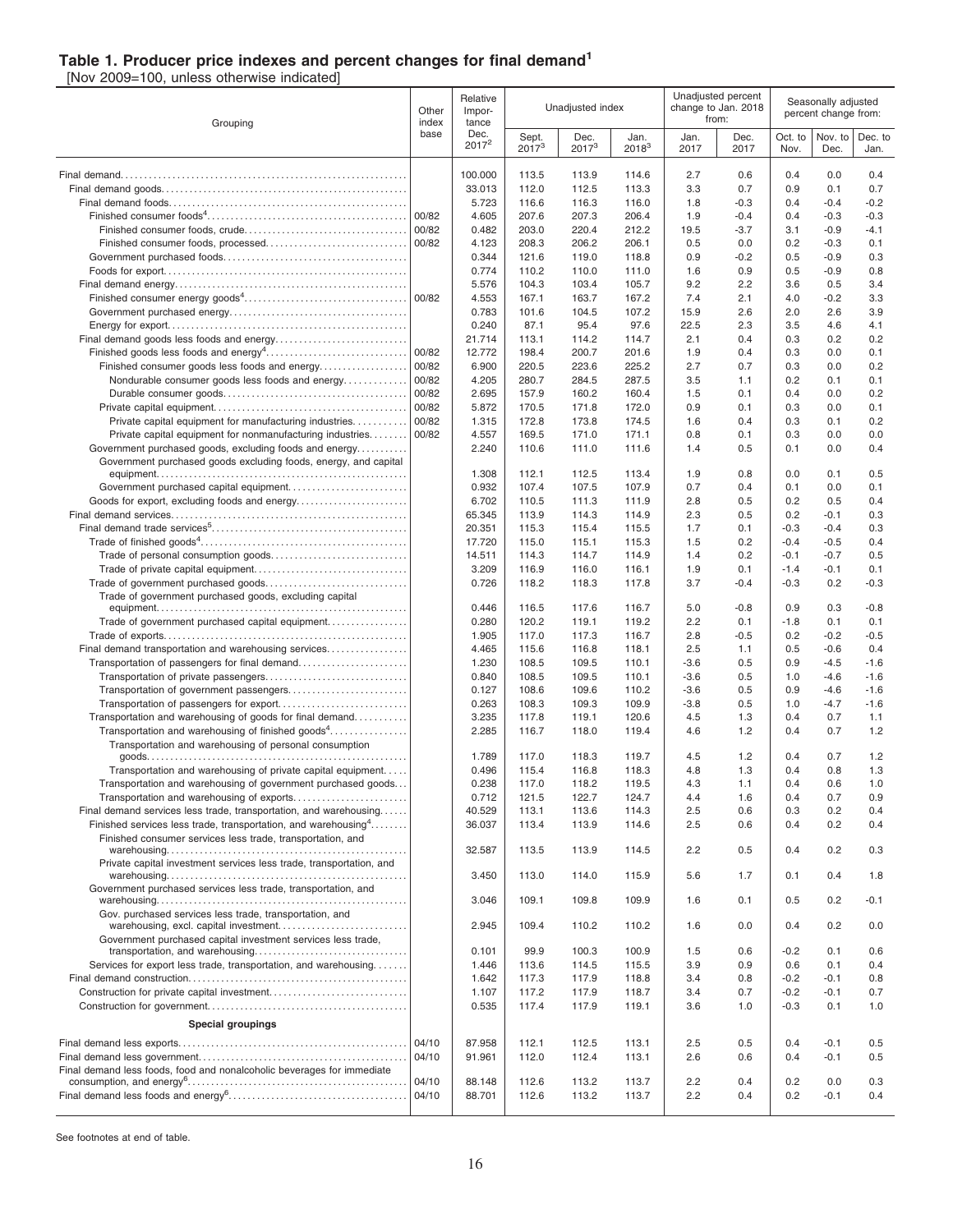#### **Table 1. Producer price indexes and percent changes for final demand<sup>1</sup> — Continued**

[Nov 2009=100, unless otherwise indicated]

| Grouping                                                                 |                | Relative<br>Impor-<br>tance |                   | Unadjusted index |                  |              | Unadjusted percent<br>change to Jan. 2018<br>from: | Seasonally adjusted<br>percent change from: |                 |                 |
|--------------------------------------------------------------------------|----------------|-----------------------------|-------------------|------------------|------------------|--------------|----------------------------------------------------|---------------------------------------------|-----------------|-----------------|
|                                                                          | base           | Dec.<br>$2017^2$            | Sept.<br>$2017^3$ | Dec.<br>$2017^3$ | Jan.<br>$2018^3$ | Jan.<br>2017 | Dec.<br>2017                                       | Oct. to<br>Nov.                             | Nov. to<br>Dec. | Dec. to<br>Jan. |
| Final demand less foods and food and nonalcoholic beverages for          |                |                             |                   |                  |                  |              |                                                    |                                             |                 |                 |
|                                                                          | 04/10<br>04/10 | 93.724<br>94.277            | 111.7<br>111.6    | 112.1<br>112.1   | 112.8<br>112.8   | 2.5<br>2.6   | 0.6<br>0.6                                         | 0.4<br>0.4                                  | 0.0<br>0.0      | 0.4<br>0.5      |
|                                                                          | 04/10          | 94.424                      | 112.6             | 113.1            | 113.6            | 2.2          | 0.4                                                | 0.2                                         | $-0.1$          | 0.4             |
|                                                                          | 01/10          | 79.649                      | 111.8             | 112.3            | 113.1            | 2.9          | 0.7                                                | 0.6                                         | 0.1             | 0.5             |
|                                                                          | 01/10          | 76.414                      | 111.6             | 112.1            | 112.8            | 2.7          | 0.6                                                | 0.5                                         | 0.1             | 0.5             |
|                                                                          | 01/10          | 27.437                      | 112.8             | 113.6            | 114.0            | 2.1          | 0.4                                                | 0.3                                         | 0.0             | 0.2             |
|                                                                          | 04/10          | 27.290                      | 108.6             | 109.2            | 110.1            | 3.5          | 0.8                                                | 0.9                                         | 0.2             | 0.9             |
|                                                                          | 04/10          | 44.994                      | 112.4             | 113.0            | 113.8            | 2.5          | 0.7                                                | 0.4                                         | 0.1             | 0.4             |
|                                                                          | 04/10          | 23.586                      | 113.4             | 113.7            | 114.1            | 2.1          | 0.4                                                | $-0.3$                                      | $-0.3$          | 0.4             |
| Final demand goods plus final demand distributive services <sup>7</sup>  | 04/10          | 56.599                      | 111.1             | 111.5            | 112.0            | 2.8          | 0.4                                                | 0.4                                         | $-0.1$          | 0.6             |
| Final demand less foods, energy, and trade services <sup>6</sup>         | 08/13          | 68.350                      | 105.6             | 106.3            | 107.0            | 2.5          | 0.7                                                | 0.3                                         | 0.1             | 0.4             |
| Private and government purchased capital equipment                       | 08/13          | 6.804                       | 104.0             | 104.7            | 104.8            | 0.9          | 0.1                                                | 0.3                                         | 0.0             | 0.1             |
| Private and government purchased capital investment services             | 08/13          | 7.536                       | 105.9             | 105.9            | 106.9            | 3.7          | 0.9                                                | $-0.7$                                      | 0.2             | 0.9             |
| Total private and government purchased capital investment                | 08/13          | 14.340                      | 105.6             | 106.0            | 106.6            | 2.5          | 0.6                                                | $-0.2$                                      | 0.1             | 0.5             |
|                                                                          | 01/10          | 79.919                      | 113.0             | 113.4            | 114.0            | 2.4          | 0.5                                                | 0.4                                         | $-0.1$          | 0.5             |
| Total finished less foods, food and nonalcoholic beverages for immediate |                |                             |                   |                  |                  |              |                                                    |                                             |                 |                 |
|                                                                          | 12/10          | 70.221                      | 112.6             | 113.2            | 113.8            | 2.2          | 0.5                                                | 0.1                                         | 0.0             | 0.4             |
|                                                                          | 01/10          | 70.761                      | 113.5             | 114.1            | 114.7            | 2.2          | 0.5                                                | 0.1                                         | $-0.1$          | 0.4             |
| Total finished less foods and food and nonalcoholic beverages for        |                |                             |                   |                  |                  |              |                                                    |                                             |                 |                 |
|                                                                          | 12/10          | 74.774                      | 111.5             | 111.9            | 112.6            | 2.6          | 0.6                                                | 0.4                                         | $-0.1$          | 0.6             |
|                                                                          | 01/10          | 75.314                      | 112.9             | 113.2            | 114.0            | 2.5          | 0.7                                                | 0.4                                         | $-0.1$          | 0.5             |
|                                                                          | 01/10          | 75.366                      | 113.6             | 114.2            | 114.7            | 2.1          | 0.4                                                | 0.1                                         | 0.0             | 0.3             |
|                                                                          | 00/82          | 21.930                      | 199.6             | 200.1            | 201.3            | 3.0          | 0.6                                                | 1.1                                         | 0.0             | 0.7             |
|                                                                          | 00/82          | 17.377                      | 200.4             | 202.1            | 202.5            | 1.9          | 0.2                                                | 0.3                                         | 0.0             | 0.0             |
|                                                                          | 00/82          | 17.325                      | 196.8             | 197.5            | 199.2            | 3.3          | 0.9                                                | 1.2                                         | 0.0             | 1.0             |
|                                                                          | 01/10          | 56.882                      | 113.1             | 113.4            | 114.1            | 2.2          | 0.6                                                | 0.1                                         | $-0.1$          | 0.4             |
|                                                                          | 04/10          | 7.155                       | 113.8             | 113.9            | 114.9            | 3.7          | 0.9                                                | $-0.7$                                      | 0.3             | 1.0             |
|                                                                          | 04/10          | 20.005                      | 112.9             | 113.1            | 113.5            | 1.9          | 0.4                                                | $-0.3$                                      | $-0.4$          | 0.5             |
|                                                                          | 04/10          | 39.162                      | 112.6             | 113.1            | 114.0            | 2.6          | 0.8                                                | 0.4                                         | 0.1             | 0.4             |
|                                                                          | 04/10          | 36.877                      | 112.6             | 113.0            | 113.8            | 2.4          | 0.7                                                | 0.4                                         | 0.0             | 0.4             |
| Total private capital investment (goods, services, and construction)     | 04/10          | 14.134                      | 111.6             | 112.1            | 112.7            | 2.5          | 0.5                                                | $-0.2$                                      | 0.1             | 0.5             |
| Finished goods plus finished distributive services <sup>4</sup>          | 04/10<br>04/10 | 41.935                      | 112.1             | 112.4<br>109.9   | 112.9            | 2.5<br>3.2   | 0.4<br>0.5                                         | 0.4<br>0.4                                  | $-0.2$<br>0.2   | 0.6<br>0.4      |
|                                                                          | 00/82          | 12.042<br>7.716             | 109.0<br>183.7    | 185.3            | 110.5<br>186.6   | 3.3          | 0.7                                                | 0.3                                         | 0.4             | 0.6             |
|                                                                          | 04/10          | 4.326                       | 114.8             | 115.5            | 116.0            | 3.1          | 0.4                                                | 0.4                                         | $-0.2$          | 0.0             |
|                                                                          | 04/10          | 8.039                       | 108.3             | 109.0            | 109.6            | 3.3          | 0.6                                                | 0.4                                         | 0.3             | 0.5             |
|                                                                          | 00/82          | 3.367                       | 178.9             | 180.2            | 182.0            | 4.7          | 1.0                                                | 0.6                                         | 0.6             | 1.2             |
|                                                                          | 04/10          | 4.137                       | 110.8             | 111.5            | 111.5            | 1.9          | 0.0                                                | 0.3                                         | 0.1             | $-0.1$          |
| Total government purchased capital investment (goods, services,          |                |                             |                   |                  |                  |              |                                                    |                                             |                 |                 |
|                                                                          | 08/13          | 1.848                       | 106.0             | 106.0            | 106.6            | 1.9          | 0.6                                                | $-0.4$                                      | 0.1             | 0.4             |
|                                                                          | 01/10          | 65.785                      | 113.2             | 113.6            | 114.2            | 2.4          | 0.5                                                | 0.5                                         | $-0.2$          | 0.5             |
| Personal consumption goods (finished consumer goods)                     | 00/82          | 16.058                      | 211.7             | 211.8            | 213.5            | 3.7          | 0.8                                                | 1.3                                         | $-0.1$          | 0.9             |
|                                                                          | 00/82          | 11.505                      | 215.5             | 217.3            | 217.8            | 2.3          | 0.2                                                | 0.4                                         | $-0.1$          | 0.0             |
|                                                                          | 00/82          | 11.453                      | 211.8             | 212.0            | 214.7            | 4.4          | 1.3                                                | 1.7                                         | 0.0             | 1.5             |
| Personal consumption nondurable goods less foods                         | 00/82          | 8.758                       | 235.8             | 235.0            | 238.8            | 5.4          | 1.6                                                | 2.1                                         | 0.0             | 1.8             |
|                                                                          | 04/10          | 49.727                      | 112.5             | 112.9            | 113.5            | 2.0          | 0.5                                                | 0.3                                         | $-0.2$          | 0.4             |
|                                                                          | 04/10          | 51.274                      | 112.7             | 113.0            | 113.7            | 2.7          | 0.6                                                | 0.7                                         | 0.0             | 0.5             |
| Personal consumption less distributive services <sup>7</sup>             | 04/10          | 49.485                      | 112.6             | 112.9            | 113.7            | 2.7          | 0.7                                                | 0.7                                         | $-0.1$          | 0.5             |
|                                                                          | 04/14          | 56.627                      | 105.1             | 105.7            | 106.2            | 2.0          | 0.5                                                | 0.2                                         | $-0.1$          | 0.4             |
| Personal consumption less foods, energy, and trade services <sup>5</sup> | 04/14          | 42.116                      | 105.3             | 105.9            | 106.6            | 2.4          | 0.7                                                | 0.4                                         | 0.0             | 0.4             |
| Personal consumption less foods, energy, and distributive services'      | 04/14          | 40.327                      | 105.5             | 106.1            | 106.8            | 2.2          | 0.7                                                | 0.4                                         | 0.0             | 0.3             |
| Personal consumption goods plus personal consumption distributive        |                |                             |                   |                  |                  |              |                                                    |                                             |                 |                 |
|                                                                          | 08/13          | 32.358                      | 102.4             | 102.7            | 103.2            | 2.7          | 0.5                                                | 0.7                                         | $-0.3$          | 0.8             |

<sup>1</sup> Further information about the Final Demand-Intermediate Demand Aggregation system is available online at https://www.bls.gov/ppi/fdidaggregation.htm.

<sup>2</sup> Comprehensive relative importance figures are initially computed after the publication of December indexes and are recalculated after final December indexes are available. Individual items and subtotals may not add exactly to totals because of rounding differences.

<sup>3</sup> The indexes for September 2017 have been recalculated to incorporate late reports and corrections by respondents. All indexes are subject to revision 4 months after original <sup>3</sup> The indexes for September 2017 have been

publication. <sup>4</sup> PPI defines Total finished as including only the personal consumption and private capital investment portions of final demand.

<sup>5</sup> Trade indexes measure changes in margins received by wholesalers and retailers.

<sup>6</sup> The PPI definition of foods does not include food and beverages for immediate consumption. PPI defines food and beverages for immediate consumption as the service of preparing<br>meals, snacks, and beverages to customer o

<sup>7</sup> Distributive services include transportation, warehousing, and trade of goods.

″-″ Data not available.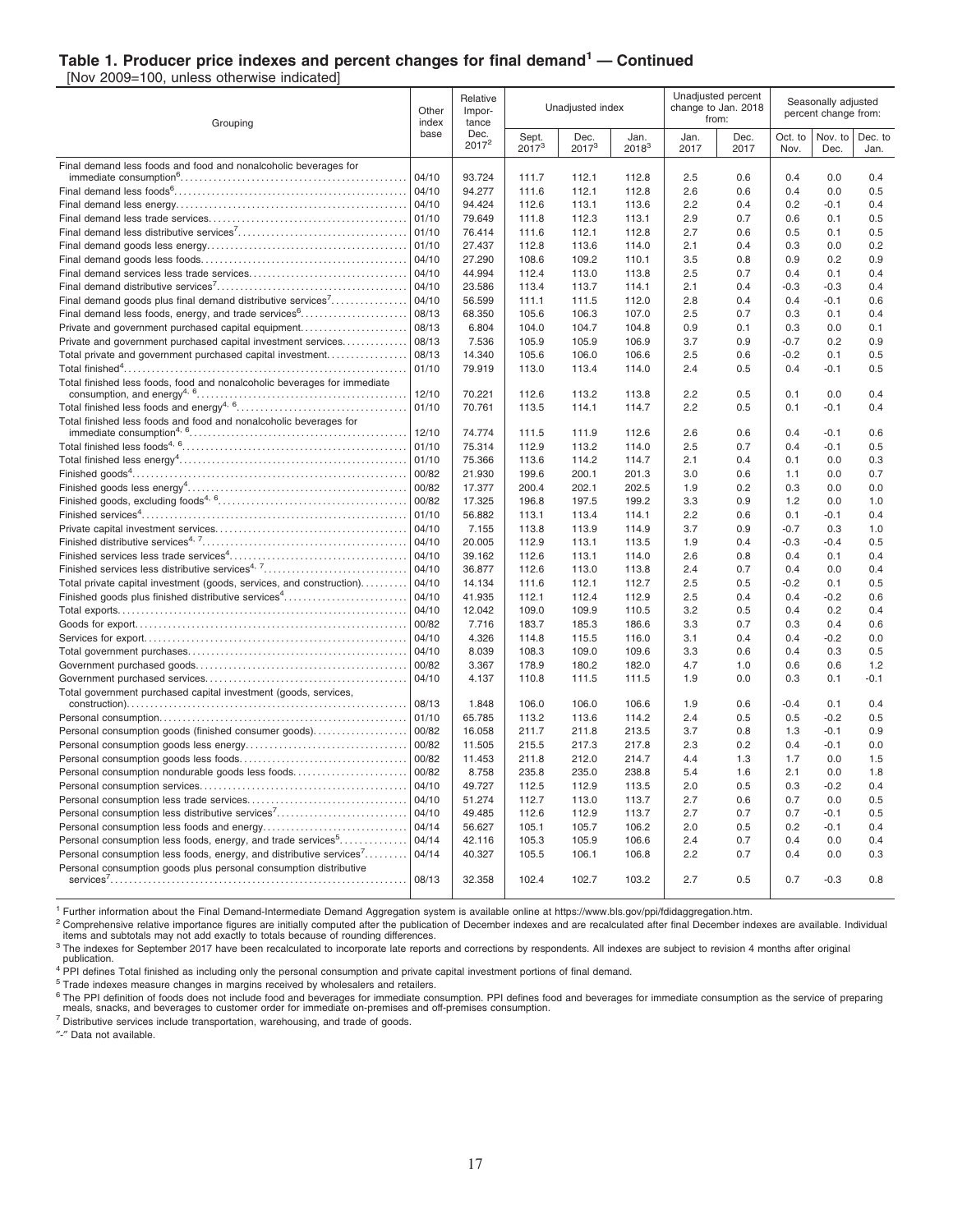#### **Table 2. Producer price indexes and percent changes for intermediate demand by commodity type<sup>1</sup>**

[Nov. 2009=100, unless otherwise indicated]

| Grouping                                                                  |                | Relative<br>Impor-<br>tance | Unadjusted index  |                  |                  |              | Unadjusted percent<br>change to Jan.<br>2018 from: | Seasonally adjusted<br>percent change from: |                 |                 |
|---------------------------------------------------------------------------|----------------|-----------------------------|-------------------|------------------|------------------|--------------|----------------------------------------------------|---------------------------------------------|-----------------|-----------------|
|                                                                           | base           | Dec.<br>$2017^2$            | Sept.<br>$2017^3$ | Dec.<br>$2017^3$ | Jan.<br>$2018^3$ | Jan.<br>2017 | Dec.<br>2017                                       | Oct. to<br>Nov.                             | Nov. to<br>Dec. | Dec. to<br>Jan. |
| Processed goods                                                           |                |                             |                   |                  |                  |              |                                                    |                                             |                 |                 |
|                                                                           | 00/82          | 100.000                     | 192.7             | 194.0            | 195.2            | 4.6          | 0.6                                                | 0.5                                         | 0.5             | 0.7             |
|                                                                           | 00/82          | 45.866                      | 180.3             | 182.7            | 183.0            | 4.3          | 0.2                                                | 0.3                                         | 0.5             | 0.2             |
|                                                                           |                | 28.387                      | 109.5             | 111.7            | 111.8            | 6.3          | 0.1                                                | 0.4                                         | 0.8             | 0.2             |
|                                                                           | 00/82          | 4.065                       | 197.3             | 195.2            | 194.1            | 1.8          | $-0.6$                                             | 0.5                                         | $-0.7$          | -0.3            |
|                                                                           | 00/82          | 13.691                      | 213.2             | 221.9            | 221.2            | 7.7          | -0.3                                               | 0.6                                         | 1.9             | $-0.2$          |
|                                                                           | 00/82          | 10.631                      | 194.0             | 194.0            | 195.8            | 5.7          | 0.9                                                | $-0.1$                                      | $-0.2$          | 0.8             |
|                                                                           | 00/82          | 17.479                      | 150.8             | 151.2            | 151.7            | 1.3          | 0.3                                                | 0.2                                         | 0.1             | 0.2             |
|                                                                           |                | 0.741                       | 111.8             | 112.6            | 113.0            | 2.9          | 0.4                                                | 0.5                                         | 0.0             | 0.4             |
|                                                                           |                | 16.738                      | 106.7             | 106.9            | 107.3            | 1.2          | 0.4                                                | 0.2                                         | 0.1             | 0.3             |
|                                                                           | 00/82          | 8.785                       | 236.0             | 237.7            | 239.3            | 3.4          | 0.7                                                | 0.6                                         | $-0.1$          | 0.5             |
|                                                                           |                | 3.876                       | 118.8             | 119.7            | 120.8            | 4.0          | 0.9                                                | 0.5                                         | 0.0             | 0.6             |
|                                                                           |                | 4.909                       | 114.9             | 115.6            | 116.2            | 2.9          | 0.5                                                | 0.8                                         | $-0.3$          | 0.5             |
| Processed fuels and lubricants for intermediate demand                    | 00/82          | 18.756                      | 177.7             | 176.7            | 180.3            | 9.9          | 2.0                                                | 1.5                                         | 0.9             | 2.4             |
| Processed fuels and lubricants to manufacturing industries                | 00/82          | 4.636<br>14.120             | 188.1             | 185.8<br>174.0   | 190.3<br>177.3   | 11.0<br>9.4  | 2.4<br>1.9                                         | 0.2<br>2.0                                  | 0.7<br>1.0      | 1.0             |
| Processed fuels and lubricants to nonmanufacturing industries             | 00/82<br>00/82 | 2.911                       | 174.6<br>227.6    | 228.4            | 228.7            | 3.0          | 0.1                                                | 0.7                                         | $-0.1$          | 2.9<br>0.1      |
|                                                                           | 00/82          | 23.683                      | 193.4             | 194.1            | 194.9            | 2.0          | 0.4                                                | 0.1                                         | 0.2             | 0.3             |
|                                                                           | 00/82          | 2.869                       | 190.8             | 192.2            | 193.4            | 3.5          | 0.6                                                | 0.2                                         | 0.3             | 0.6             |
|                                                                           | 00/82          | 20.814                      | 192.2             | 192.9            | 193.6            | 1.8          | 0.4                                                | 0.1                                         | 0.2             | 0.3             |
| Supplies to nonmanufacturing industries, feeds                            | 00/82          | 1.664                       | 173.0             | 174.8            | 174.2            | $-1.0$       | $-0.3$                                             | 0.1                                         | 1.3             | $-0.6$          |
| Supplies to nonmanufacturing industries, other than feeds                 | 00/82          | 19.150                      | 195.7             | 196.2            | 197.1            | 2.1          | 0.5                                                | 0.1                                         | 0.1             | 0.3             |
| <b>Unprocessed goods</b>                                                  |                |                             |                   |                  |                  |              |                                                    |                                             |                 |                 |
|                                                                           | 00/82          | 100.000                     | 186.8             | 195.1            | 198.2            | 2.5          | 1.6                                                | 3.0                                         | 1.9             | 0.9             |
|                                                                           | 00/82          | 36.417                      | 159.7             | 162.4            | 163.3            | 0.1          | 0.6                                                | 2.2                                         | 0.1             | $-0.8$          |
|                                                                           | 00/82          | 63.582                      | 197.3             | 209.7            | 214.2            | 3.9          | 2.1                                                | 3.7                                         | 3.0             | 2.0             |
|                                                                           | 00/82          | 42.370                      | 232.5             | 247.3            | 265.8            | 17.1         | 7.5                                                | 4.5                                         | 1.6             | 7.5             |
| Unprocessed nonfood materials except fuel to manufacturing industries     | 00/82          | 40.644                      | 214.4             | 228.8            | 246.6            | 17.9         | 7.8                                                | 4.8                                         | 1.6             | 7.8             |
| Unprocessed nonfood materials except fuel to nonmanufacturing             |                |                             |                   |                  |                  |              |                                                    |                                             |                 |                 |
|                                                                           | 00/82          | 1.726                       | 252.3             | 252.3            | 255.1            | 2.8          | 1.1                                                | 0.2                                         | 0.1             | 0.4             |
|                                                                           | 00/82          | 21.212                      | 136.4             | 144.8            | 132.0            | $-21.4$      | $-8.8$                                             | 1.1                                         | 7.4             | $-9.2$          |
|                                                                           | 00/82          | 0.710                       | 174.6             | 179.5            | 171.8            | $-12.2$      | $-4.3$                                             | 0.1                                         | 3.2             | $-5.2$          |
| Unprocessed fuel to nonmanufacturing industries                           | 00/82          | 20.502                      | 137.8             | 146.6            | 133.3            | $-21.8$      | $-9.1$                                             | 1.2                                         | 7.6             | $-9.3$          |
| <b>Services</b>                                                           |                | 100.000                     | 115.3             | 116.1            | 116.7            | 2.9          | 0.5                                                | 0.5                                         | 0.0             | 0.1             |
|                                                                           |                | 15.937                      | 115.5             | 116.9            | 116.6            | 3.6          | $-0.3$                                             | 1.0                                         | 0.0             | $-0.3$          |
|                                                                           | 12/12          | 6.898                       | 103.2             | 104.7            | 104.2            | 3.7          | $-0.5$                                             | 1.6                                         | $-0.1$          | $-0.4$          |
| Trade services for nonmanufacturing industries                            | 12/12          | 9.039                       | 104.9             | 105.9            | 105.9            | 3.6          | 0.0                                                | 0.6                                         | 0.1             | 0.0             |
| Transportation and warehousing services for intermediate demand           |                | 12.874                      | 120.6             | 121.5            | 123.0            | 2.8          | 1.2                                                | 0.5                                         | -0.1            | 0.3             |
| Transportation of passengers for intermediate demand                      |                | 1.133                       | 108.6             | 109.6            | 110.2            | $-3.6$       | 0.5                                                | 0.9                                         | $-4.6$          | $-1.5$          |
| Transportation of passengers for manufacturing industries                 |                | 0.188                       | 108.3             | 109.3            | 109.9            | $-3.8$       | 0.5                                                | 1.0                                         | $-4.7$          | $-1.6$          |
| Transportation of passengers for nonmanufacturing industries              |                | 0.945                       | 108.6             | 109.6            | 110.2            | $-3.6$       | 0.5                                                | 0.9                                         | $-4.5$          | $-1.6$          |
| Transportation and warehousing of goods for intermediate demand           |                | 11.741                      | 121.8             | 122.7            | 124.3            | 3.4          | 1.3                                                | 0.5                                         | 0.3             | 0.5             |
| Transportation and warehousing of goods for manufacturing industries      | 12/12          | 0.719                       | 100.6             | 102.2            | 102.8            | 3.5          | 0.6                                                | 0.5                                         | 0.5             | 06              |
| Transportation and warehousing of goods for nonmanufacturing              |                |                             |                   |                  |                  |              |                                                    |                                             |                 |                 |
|                                                                           | 12/12          | 11.022                      | 108.9             | 109.5            | 111.0            | 3.4          | 1.4                                                | 0.5                                         | 0.3             | 0.5             |
| Services less trade, transportation, and warehousing for intermediate     |                | 71.189                      | 114.2             | 114.8            | 115.4            | 2.7          | 0.5                                                | 0.4                                         | 0.1             | 0.1             |
| Services less trade, transportation, and warehousing for manufacturing    |                | 2.391                       | 106.0             | 106.3            | 106.8            | 1.4          | 0.5                                                | 0.4                                         | 0.0             | 0.3             |
| Services less trade, transportation, and warehousing for nonmanufacturing |                | 68.798                      | 114.5             | 115.0            | 115.7            | 2.7          | 0.6                                                | 0.4                                         | 0.1             | 0.1             |
| Construction                                                              |                |                             |                   |                  |                  |              |                                                    |                                             |                 |                 |
|                                                                           |                | 100.000                     | 114.4             | 114.8            | 115.5            | 1.8          | 0.6                                                | 0.0                                         | 0.3             | 0.4             |
| <b>Special groupings</b>                                                  |                |                             |                   |                  |                  |              |                                                    |                                             |                 |                 |
|                                                                           | 00/82          | 91.410                      | 193.0             | 194.5            | 195.9            | 4.9          | 0.7                                                | 0.5                                         | 0.5             | 0.8             |
|                                                                           | 00/82          | 8.590                       | 190.9             | 189.6            | 188.8            | 0.7          | $-0.4$                                             | 0.3                                         | $-0.2$          | $-0.3$          |
|                                                                           | 00/82          | 18.756                      | 178.5             | 177.5            | 181.1            | 9.8          | 2.0                                                | 1.5                                         | 0.9             | 2.5             |
|                                                                           | 00/82          | 81.244                      | 194.0             | 195.7            | 196.3            | 3.4          | 0.3                                                | 0.3                                         | 0.3             | 0.3             |
|                                                                           | 00/82          | 72.654                      | 194.0             | 196.1            | 196.9            | 3.7          | 0.4                                                | 0.3                                         | 0.4             | 0.3             |
|                                                                           | 04/10          | 27.678                      | 115.6             | 116.7            | 117.1            | 3.4          | 0.3                                                | 0.9                                         | 0.1             | 0.1             |
| Processed goods plus intermediate distributive services                   | 04/10          | $\overline{\phantom{0}}$    | 107.8             | 108.7            | 109.2            | 4.2          | 0.5                                                | 0.6                                         | 0.4             | 0.5             |
| Unprocessed materials less agricultural products                          | 00/82          | 60.973                      | 199.7             | 212.8            | 216.8            | 3.6          | 1.9                                                | 3.8                                         | 3.3             | 1.8             |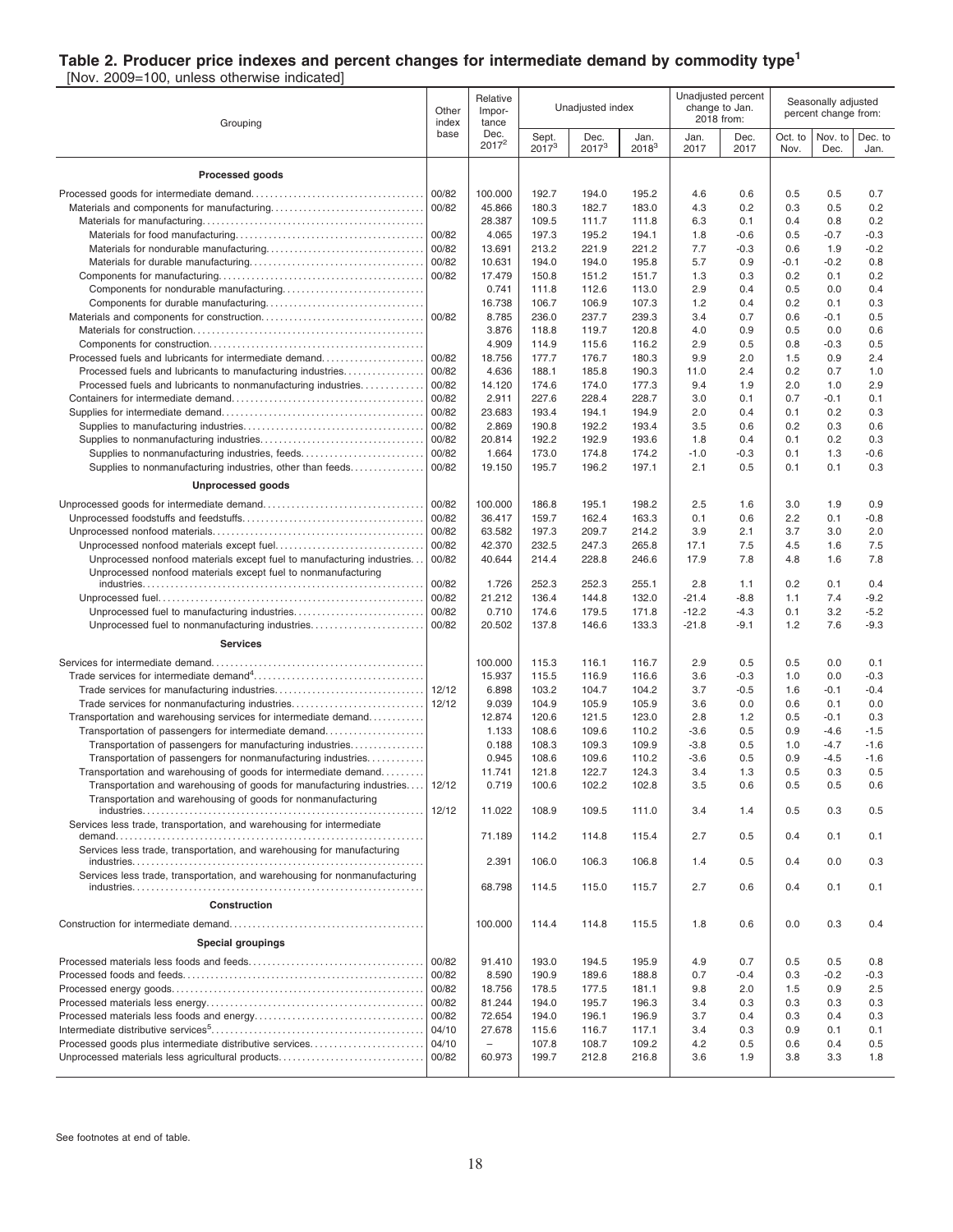#### **Table 2. Producer price indexes and percent changes for intermediate demand by commodity type<sup>1</sup> — Continued**

[Nov. 2009=100, unless otherwise indicated]

| Grouping | Other<br>index<br>base | Relative<br>Impor-<br>tance<br>Dec.<br>$2017^2$ |                     | Unadjusted index |                  |              | Unadjusted percent<br>change to Jan.<br>2018 from: | Seasonally adjusted<br>percent change from: |                           |      |  |
|----------|------------------------|-------------------------------------------------|---------------------|------------------|------------------|--------------|----------------------------------------------------|---------------------------------------------|---------------------------|------|--|
|          |                        |                                                 | Sept.<br>$2017^{3}$ | Dec.<br>$2017^3$ | Jan.<br>$2018^3$ | Jan.<br>2017 | Dec.<br>2017                                       | Oct. to $\vert$<br>Nov.                     | Nov. to I Dec. to<br>Dec. | Jan. |  |
|          | 00/82                  | 41.935                                          | 146.3               | 163.9            | 165.0            | $-0.4$       | 0.7                                                | 5.6                                         | 4.4                       | 0.5  |  |
|          | 100/82                 | 58.065                                          | 203.5               | 204.6            | 208.3            | 3.3          | 8. ا                                               |                                             | 0.6                       | 0.9  |  |
|          | 100/82                 | 21.648                                          | 332.5               | 328.7            | 341.8            | 8.7          | 4.0                                                | 0.9                                         | $\overline{.4}$           | 3.8  |  |

<sup>1</sup> Further information about the Final Demand-Intermediate Demand Aggregation system is available online at https://www.bls.gov/ppi/fdidaggregation.htm

<sup>2</sup> Comprehensive relative importance figures are initially computed after the publication of December indexes and are recalculated after final December indexes are available. Individual<br>items and subtotals may not add exa

<sup>3</sup> The indexes for September 2017 have been recalculated to incorporate late reports and corrections by respondents. All indexes are subject to revision 4 months after original

publication. <sup>4</sup> Trade indexes measure changes in margins received by wholesalers and retailers.

<sup>5</sup> Includes intermediate trade, transportation, and warehousing services.

<sup>6</sup> Includes crude petroleum.

<sup>7</sup> Excludes crude petroleum.

″-″ Data not available.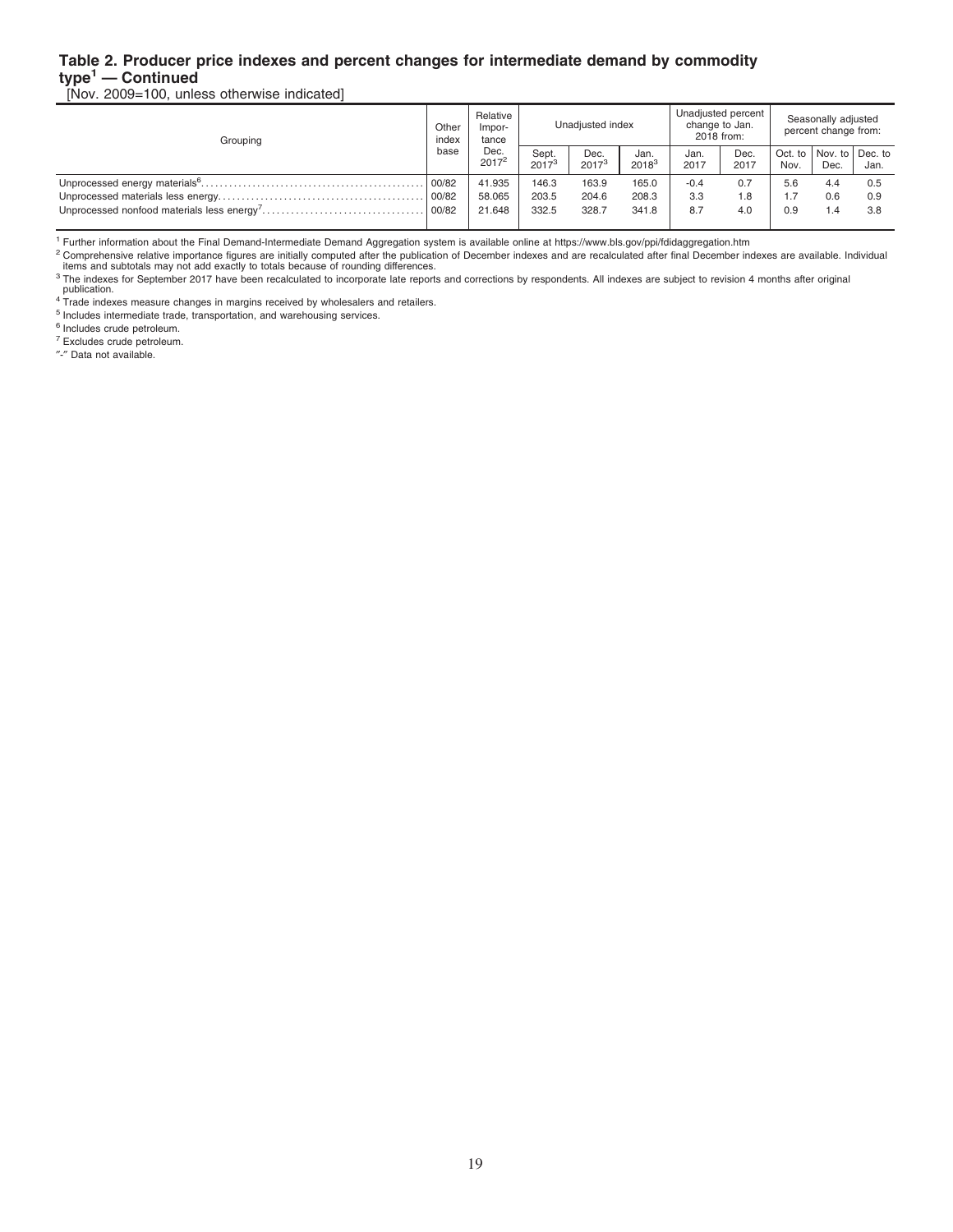#### **Table 3. Producer price indexes and percent changes for intermediate demand by production flow<sup>1</sup>**

[Nov. 2009=100, unless otherwise indicated]

| Grouping                                             |      | Relative<br>Impor-<br>tance |                   | Unadjusted index |                  |               | Unadjusted percent<br>change to Jan. 2018<br>from: | Seasonally adjusted<br>percent change from: |                  |                  |
|------------------------------------------------------|------|-----------------------------|-------------------|------------------|------------------|---------------|----------------------------------------------------|---------------------------------------------|------------------|------------------|
|                                                      | base | Dec.<br>$2017^2$            | Sept.<br>$2017^3$ | Dec.<br>$2017^3$ | Jan.<br>$2018^3$ | Jan.<br>2017  | Dec.<br>2017                                       | Oct. to<br>Nov.                             | Nov. to<br>Dec.  | Dec. to<br>Jan.  |
| Stage 4                                              |      |                             |                   |                  |                  |               |                                                    |                                             |                  |                  |
|                                                      |      | 100.000                     | 113.6             | 114.0            | 114.7            | 3.1           | 0.6                                                | 0.5                                         | 0.0              | 0.3              |
|                                                      |      | 30.548                      | 110.4             | 110.8            | 111.2            | 2.7           | 0.4                                                | 0.5                                         | 0.1              | 0.1              |
|                                                      |      | 22.951<br>2.674             | 109.3<br>110.8    | 109.5<br>110.4   | 110.1<br>111.2   | 2.5<br>2.4    | 0.5<br>0.7                                         | 0.3<br>0.5                                  | 0.2<br>$-0.4$    | 0.3<br>0.5       |
|                                                      |      | 1.118                       | 113.5             | 110.6            | 113.7            | 7.6           | 2.8                                                | 0.2                                         | 0.4              | 0.2              |
|                                                      |      | 19.159                      | 108.6             | 109.2            | 109.6            | 2.2           | 0.4                                                | 0.2                                         | 0.2              | 0.4              |
|                                                      |      | 7.597                       | 113.9             | 114.9            | 114.6            | 3.2           | -0.3                                               | 1.5                                         | $-0.4$           | $-0.3$           |
|                                                      |      | 6.033                       | 116.3             | 117.5            | 116.8            | 3.6           | $-0.6$                                             | 1.7                                         | $-0.3$           | $-0.5$           |
|                                                      |      | 0.226<br>0.081              | 112.8<br>108.3    | 114.2<br>109.3   | 115.3<br>109.9   | 1.7<br>$-3.8$ | 1.0<br>0.5                                         | 0.6                                         | $-1.0$<br>$-4.7$ | 0.2<br>$-1.6$    |
|                                                      |      | 0.145                       | 115.1             | 116.7            | 118.0            | 4.3           | 1.1                                                | 1.0<br>0.4                                  | 0.8              | 1.1              |
| Services less trade, transportation, and warehousing |      | 1.338                       | 107.1             | 106.8            | 107.5            | 1.2           | 0.7                                                | 0.5                                         | $-0.5$           | 0.3              |
|                                                      |      | 50.301                      | 115.9             | 116.0            | 116.7            | 2.7           | 0.6                                                | 0.3                                         | $-0.1$           | 0.3              |
|                                                      |      | 13.356                      | 113.5             | 112.4            | 113.5            | 2.7           | 1.0                                                | $-0.1$                                      | 0.0              | 0.9              |
|                                                      |      | 2.858                       | 119.3             | 116.8            | 117.3            | 0.3           | 0.4                                                | 0.3                                         | $-0.6$           | 0.7              |
|                                                      |      | 2.307<br>8.191              | 110.8<br>114.8    | 105.6<br>115.3   | 108.6<br>116.1   | 6.9<br>2.3    | 2.8<br>0.7                                         | $-1.1$<br>0.1                               | 0.1<br>0.2       | 2.9<br>0.3       |
|                                                      |      | 36.795                      | 116.6             | 117.1            | 117.8            | 2.9           | 0.6                                                | 0.5                                         | $-0.2$           | 0.0              |
|                                                      |      | 4.114                       | 112.4             | 113.4            | 112.7            | 3.1           | $-0.6$                                             | 1.7                                         | $-0.4$           | $-0.6$           |
|                                                      |      | 2.272                       | 116.4             | 117.3            | 118.3            | 2.4           | 0.9                                                | 0.8                                         | $-0.3$           | 0.2              |
|                                                      |      | 0.344                       | 108.2             | 109.2            | 109.8            | $-3.7$        | 0.5                                                | 1.0                                         | -4.6             | -1.6             |
| Services less trade, transportation, and warehousing |      | 1.928<br>30.409             | 118.1<br>116.8    | 119.0<br>117.2   | 120.0<br>118.1   | 3.4<br>2.9    | 0.8<br>0.8                                         | 0.7<br>0.3                                  | 0.3<br>-0.1      | 0.6<br>0.1       |
|                                                      |      | 0.150                       | 114.4             | 114.8            | 115.5            | 1.8           | 0.6                                                | 0.0                                         | 0.3              | 0.4              |
|                                                      |      | 19.150                      | 112.7             | 113.9            | 114.8            | 4.7           | 0.8                                                | 0.9                                         | 0.3              | 1.0              |
|                                                      |      | 13.138                      | 113.0             | 114.2            | 115.3            | 5.5           | 1.0                                                | 1.1                                         | 0.2              | 1.2              |
|                                                      |      | 1.682                       | 89.1              | 93.7             | 96.4             | 29.2          | 2.9                                                | 6.8                                         | 1.8              | 5.5              |
|                                                      |      | 11.456                      | 117.0             | 117.8            | 118.6            | 3.3           | 0.7<br>0.4                                         | 0.6                                         | $-0.1$           | 0.5              |
|                                                      |      | 6.012<br>3.187              | 111.7<br>111.5    | 112.9<br>113.0   | 113.4<br>113.3   | 3.1<br>3.5    | 0.3                                                | 0.3<br>0.4                                  | 0.4<br>0.4       | 0.4<br>0.4       |
|                                                      |      | 0.812                       | 114.6             | 116.0            | 117.4            | 4.3           | 1.2                                                | 0.4                                         | 0.6              | 1.1              |
|                                                      |      | 0.039                       | 109.6             | 110.7            | 111.2            | $-2.9$        | 0.5                                                | 0.9                                         | $-4.1$           | $-1.3$           |
|                                                      |      | 0.773                       | 114.8             | 116.3            | 117.6            | 4.5           | 1.1                                                | 0.5                                         | 0.8              | 1.1              |
| Services less trade, transportation, and warehousing |      | 2.013                       | 112.7             | 113.3            | 113.9            | 2.2           | 0.5                                                | 0.1                                         | 0.3              | 0.5              |
| Stage 3                                              |      |                             |                   |                  |                  |               |                                                    |                                             |                  |                  |
|                                                      |      | 100.000<br>48.258           | 112.3<br>114.0    | 113.5<br>115.8   | 114.2<br>115.8   | 4.1<br>3.3    | 0.6<br>0.0                                         | 1.2<br>1.1                                  | 0.4<br>0.6       | 0.4<br>$-0.3$    |
|                                                      |      | 38.729                      | 112.7             | 114.4            | 114.6            | 3.4           | 0.2                                                | 1.1                                         | 0.8              | $-0.3$           |
|                                                      |      | 11.663                      | 122.9             | 124.1            | 123.3            | $-1.8$        | -0.6                                               | 2.5                                         | 0.5              | $-2.0$           |
|                                                      |      | 1.896                       | 94.3              | 95.8             | 96.8             | 13.7          | 1.0                                                | 1.5                                         | 2.0              | 1.6              |
|                                                      |      | 25.170                      | 112.0             | 114.0            | 114.4            | 4.9           | 0.4                                                | 0.4                                         | 0.7              | 0.4              |
|                                                      |      | 9.464<br>7.716              | 112.0<br>111.1    | 113.6<br>112.8   | 113.2<br>112.3   | 3.0<br>3.2    | $-0.4$<br>$-0.4$                                   | 1.4<br>1.7                                  | -0.1<br>$-0.1$   | $-0.3$<br>$-0.4$ |
| Transportation and warehousing services              |      | 0.606                       | 115.1             | 117.4            | 118.1            | 3.8           | 0.6                                                | 0.5                                         | 0.1              | 0.5              |
|                                                      |      | 0.030                       | 110.8             | 111.9            | 112.5            | $-2.5$        | 0.5                                                | 0.8                                         | $-3.8$           | -1.3             |
|                                                      |      | 0.576                       | 115.3             | 117.6            | 118.3            | 4.1           | 0.6                                                | 0.5                                         | 0.3              | 0.6              |
| Services less trade, transportation, and warehousing |      | 1.142                       | 109.7             | 109.8            | 110.1            | 1.5           | 0.3                                                | 0.1                                         | 0.1              | 0.0              |
|                                                      |      | 0.065<br>49.677             | 114.4<br>111.6    | 114.8<br>112.1   | 115.5<br>113.3   | 1.8<br>4.3    | 0.6<br>1.1                                         | 0.0<br>1.3                                  | 0.3<br>0.2       | 0.4<br>1.1       |
|                                                      |      | 10.672                      | 97.5              | 97.8             | 100.2            | 9.4           | 2.5                                                | 3.9                                         | 0.8              | 4.3              |
|                                                      |      | 0.003                       | 129.4             | 129.9            | 128.3            | $-3.2$        | $-1.2$                                             | 0.7                                         | 0.3              | 0.1              |
|                                                      |      | 7.327                       | 92.5              | 92.8             | 96.1             | 13.9          | 3.6                                                | 5.7                                         | 1.2              | 5.9              |
|                                                      |      | 3.342                       | 107.1             | 107.3            | 107.8            | 0.9           | 0.5                                                | 0.2                                         | 0.1              | 0.4              |
|                                                      |      | 37.947<br>3.420             | 115.5<br>133.3    | 116.0<br>134.5   | 116.9<br>133.7   | 3.1<br>6.3    | 0.8<br>$-0.6$                                      | 0.4<br>$-0.5$                               | 0.1<br>0.8       | 0.1<br>$-0.6$    |
|                                                      |      | 8.180                       | 126.6             | 127.1            | 129.0            | 3.1           | 1.5                                                | 0.6                                         | 0.2              | 0.2              |
|                                                      |      | 0.032                       | 109.7             | 110.8            | 111.4            | $-2.9$        | 0.5                                                | 0.9                                         | $-4.1$           | -1.4             |
|                                                      |      | 8.148                       | 126.8             | 127.3            | 129.2            | 3.1           | 1.5                                                | 0.5                                         | 0.2              | 0.3              |
| Services less trade, transportation, and warehousing |      | 26.347                      | 112.4             | 112.9            | 113.6            | 2.7           | 0.6                                                | 0.5                                         | 0.0              | 0.1              |
|                                                      |      | 1.058<br>2.066              | 114.4<br>104.4    | 114.8<br>108.5   | 115.5<br>110.5   | 1.8<br>16.9   | 0.6<br>1.8                                         | 0.0<br>2.6                                  | 0.3<br>0.9       | 0.4<br>3.1       |
|                                                      |      | 1.639                       | 97.3              | 101.9            | 104.1            | 21.2          | 2.2                                                | 3.2                                         | 1.2              | 3.7              |
|                                                      |      | 1.010                       | 83.1              | 90.3             | 93.1             | 40.6          | 3.1                                                | 5.6                                         | 2.4              | 5.2              |
|                                                      |      | 0.629                       | 120.2             | 121.2            | 121.8            | 4.2           | 0.5                                                | 0.8                                         | $-0.2$           | 0.2              |
|                                                      |      | 0.427                       | 118.4             | 119.5            | 120.0            | 3.0           | 0.4                                                | 0.2                                         | 0.4              | 0.5              |
|                                                      |      | 0.386                       | 119.8             | 120.9            | 121.5            | 3.1           | 0.5                                                | 0.2                                         | 0.4              | 0.6              |
|                                                      |      | 0.001                       | 108.3             | 109.3            | 109.9            | $-3.8$        | 0.5                                                | 1.0                                         | $-4.7$           | $-1.6$           |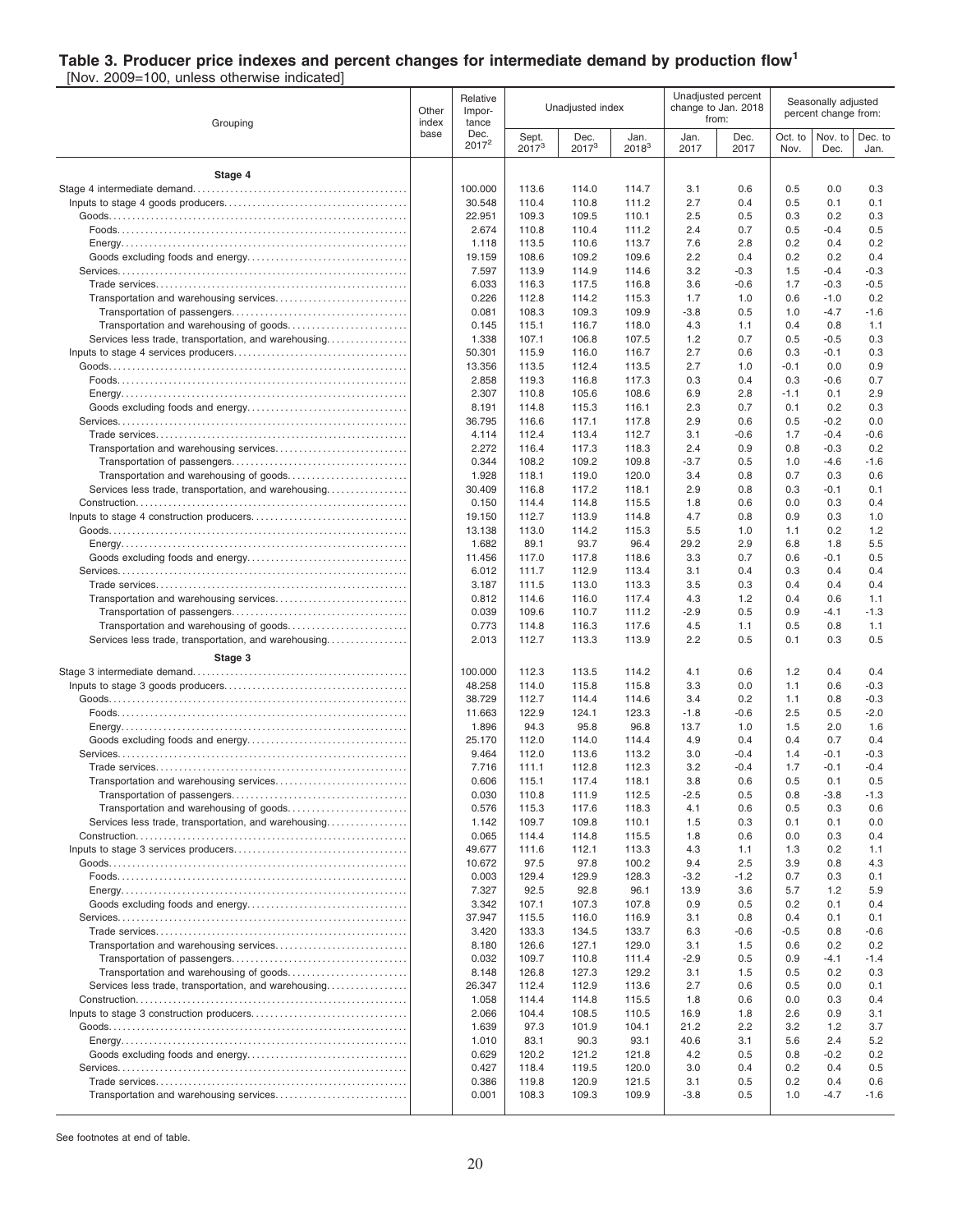## **Table 3. Producer price indexes and percent changes for intermediate demand by production**

**flow<sup>1</sup> — Continued** [Nov. 2009=100, unless otherwise indicated]

| Grouping                                             | Other<br>index | Relative<br>Impor-<br>tance |                   | Unadjusted index   |                    |               | Unadjusted percent<br>change to Jan. 2018<br>from: |                 | Seasonally adjusted<br>percent change from: |                  |  |
|------------------------------------------------------|----------------|-----------------------------|-------------------|--------------------|--------------------|---------------|----------------------------------------------------|-----------------|---------------------------------------------|------------------|--|
|                                                      | base           | Dec.<br>$2017^2$            | Sept.<br>$2017^3$ | Dec.<br>$2017^{3}$ | Jan.<br>$2018^{3}$ | Jan.<br>2017  | Dec.<br>2017                                       | Oct. to<br>Nov. | Nov. to<br>Dec.                             | Dec. to<br>Jan.  |  |
|                                                      |                | 0.001                       | 108.3             | 109.3              | 109.9              | $-3.8$        | 0.5                                                | 1.0             | $-4.7$                                      | $-1.6$           |  |
| Services less trade, transportation, and warehousing |                | 0.040                       | 106.2             | 106.0              | 106.2              | 1.5           | 0.2                                                | $-0.7$          | 0.3                                         | 0.2              |  |
| Stage 2                                              |                |                             |                   |                    |                    |               |                                                    |                 |                                             |                  |  |
|                                                      |                | 100.000<br>45.386           | 103.3<br>94.0     | 105.6<br>97.9      | 106.3<br>98.5      | 3.0<br>3.4    | 0.7<br>0.6                                         | 1.1<br>2.0      | 0.8<br>1.7                                  | 0.5<br>0.5       |  |
|                                                      |                | 38.950                      | 89.7              | 94.0               | 94.5               | 3.6           | 0.5                                                | 2.3             | 1.8                                         | 0.5              |  |
|                                                      |                | 3.671                       | 108.0             | 109.7              | 110.4              | $-0.7$        | 0.6                                                | 0.5             | 0.3                                         | 0.8              |  |
|                                                      |                | 16.319                      | 65.6              | 73.6               | 74.2               | 0.8           | 0.8                                                | 6.2             | 4.4                                         | 0.7              |  |
|                                                      |                | 18.960                      | 111.5             | 112.8              | 113.1              | 6.1           | 0.3                                                | 0.4             | 0.7                                         | 0.3              |  |
|                                                      |                | 5.984                       | 115.2             | 116.0              | 116.8              | 2.4           | 0.7                                                | 0.4             | $-0.3$                                      | 0.3              |  |
|                                                      |                | 0.411                       | 115.5             | 117.2              | 117.6              | 3.4           | 0.3                                                | $-0.6$          | $-0.9$                                      | 0.3              |  |
|                                                      |                | 3.397                       | 133.4             | 134.8              | 135.5              | 2.3           | 0.5                                                | 0.4             | $-0.1$                                      | 0.4              |  |
|                                                      |                | 0.249                       | 109.2             | 110.3              | 110.9              | $-3.2$        | 0.5                                                | 0.9             | $-4.3$                                      | $-1.5$           |  |
|                                                      |                | 3.148                       | 134.2             | 135.6              | 136.3              | 2.6           | 0.5                                                | 0.4             | 0.3                                         | 0.5              |  |
| Services less trade, transportation, and warehousing |                | 2.176<br>0.452              | 104.0<br>114.4    | 104.1<br>114.8     | 105.1<br>115.5     | 2.4<br>1.8    | 1.0<br>0.6                                         | 0.6<br>0.0      | $-0.4$<br>0.3                               | 0.4<br>0.4       |  |
|                                                      |                | 54.615                      | 112.5             | 113.3              | 114.1              | 2.7           | 0.7                                                | 0.4             | 0.1                                         | 0.4              |  |
|                                                      |                | 4.647                       | 107.7             | 108.2              | 108.7              | 3.1           | 0.5                                                | 0.2             | 0.2                                         | 0.6              |  |
|                                                      |                | 0.059                       | 81.4              | 81.6               | 83.9               | 0.7           | 2.8                                                | $-0.2$          | $-1.7$                                      | 2.7              |  |
|                                                      |                | 0.406                       | 103.9             | 106.8              | 109.9              | 18.4          | 2.9                                                | 3.2             | 1.0                                         | 4.4              |  |
|                                                      |                | 4.182                       | 108.3             | 108.6              | 108.9              | 2.1           | 0.3                                                | 0.0             | 0.1                                         | 0.2              |  |
|                                                      |                | 48.532                      | 112.9             | 113.8              | 114.6              | 2.7           | 0.7                                                | 0.4             | 0.1                                         | 0.4              |  |
|                                                      |                | 1.033                       | 114.8             | 115.9              | 117.4              | 1.9           | 1.3                                                | 0.0             | $-0.3$                                      | 1.2              |  |
|                                                      |                | 6.135                       | 116.2             | 116.8              | 118.5              | 2.4           | 1.5                                                | 0.5             | $-0.3$                                      | 0.1              |  |
|                                                      |                | 0.911                       | 108.6             | 109.6              | 110.2              | $-3.6$        | 0.5                                                | 0.9             | $-4.5$                                      | $-1.6$           |  |
| Services less trade, transportation, and warehousing |                | 5.224<br>41.364             | 118.1<br>113.0    | 118.5<br>114.0     | 120.5<br>114.7     | 3.4<br>2.9    | 1.7<br>0.6                                         | 0.5<br>0.4      | 0.3<br>0.3                                  | 0.3<br>0.3       |  |
|                                                      |                | 1.436                       | 114.4             | 114.8              | 115.5              | 1.8           | 0.6                                                | 0.0             | 0.3                                         | 0.4              |  |
|                                                      |                |                             |                   |                    |                    |               |                                                    |                 |                                             |                  |  |
| Stage 1                                              |                | 100.000                     | 111.4             | 112.7              | 113.8              | 5.6           | 1.0                                                | 0.7             | 0.6                                         | 0.9              |  |
|                                                      |                | 46.700                      | 107.6             | 109.6              | 110.7              | 6.5           | 1.0                                                | 0.7             | 1.3                                         | 1.1              |  |
|                                                      |                | 36.657                      | 106.0             | 107.9              | 109.4              | 7.6           | 1.4                                                | 0.7             | 1.7                                         | 1.5              |  |
|                                                      |                | 2.573                       | 103.4             | 103.5              | 104.6              | 0.1           | 1.1                                                | 0.5             | $-1.0$                                      | 1.1              |  |
|                                                      |                | 6.456                       | 96.6              | 101.7              | 103.5              | 10.9          | 1.8                                                | 3.8             | 2.1                                         | 1.7              |  |
|                                                      |                | 27.628                      | 110.2             | 111.6              | 113.1              | 7.5           | 1.3                                                | 0.1             | 1.7                                         | 1.4              |  |
|                                                      |                | 10.037                      | 111.8             | 114.0              | 113.4              | 2.3           | $-0.5$                                             | 1.1             | $-0.3$                                      | $-0.5$           |  |
|                                                      |                | 7.218                       | 113.7             | 116.2              | 115.4              | 2.6           | $-0.7$                                             | 1.2             | $-0.3$                                      | $-0.7$           |  |
|                                                      |                | 1.222<br>0.208              | 115.0<br>108.3    | 117.2<br>109.3     | 117.5<br>109.9     | 1.6<br>$-3.8$ | 0.3<br>0.5                                         | 0.8<br>1.0      | $-0.3$<br>$-4.7$                            | $-0.1$<br>$-1.6$ |  |
|                                                      |                | 1.014                       | 115.9             | 118.3              | 118.6              | 2.5           | 0.3                                                | 0.7             | 0.4                                         | 0.3              |  |
| Services less trade, transportation, and warehousing |                | 1.597                       | 101.8             | 102.0              | 102.0              | 1.6           | 0.0                                                | $-0.3$          | 0.3                                         | 0.0              |  |
|                                                      |                | 0.006                       | 114.4             | 114.8              | 115.5              | 1.8           | 0.6                                                | 0.0             | 0.3                                         | 0.4              |  |
|                                                      |                | 46.519                      | 115.2             | 115.7              | 116.8              | 4.7           | 1.0                                                | 0.5             | 0.2                                         | 0.7              |  |
|                                                      |                | 15.142                      | 106.8             | 108.1              | 109.8              | 9.6           | 1.6                                                | 1.0             | 0.7                                         | 2.3              |  |
|                                                      |                | 0.112                       | 100.5             | 121.7              | 113.3              | 33.9          | $-6.9$                                             | 2.7             | 0.4                                         | $-6.9$           |  |
|                                                      |                | 7.744<br>7.286              | 102.8<br>113.4    | 104.6<br>114.0     | 107.5<br>114.5     | 18.7<br>2.6   | 2.8<br>0.4                                         | 2.0<br>0.1      | 1.4<br>0.2                                  | 3.8<br>0.4       |  |
|                                                      |                | 31.373                      | 119.2             | 119.3              | 120.0              | 2.6           | 0.6                                                | 0.3             | $-0.1$                                      | $-0.2$           |  |
|                                                      |                | 4.322                       | 118.3             | 119.2              | 118.8              | 5.3           | $-0.3$                                             | 0.3             | 0.3                                         | $-0.3$           |  |
|                                                      |                | 2.413                       | 119.4             | 120.4              | 121.1              | $-1.5$        | 0.6                                                | 0.8             | $-2.9$                                      | -0.9             |  |
|                                                      |                | 1.478                       | 108.2             | 109.2              | 109.9              | $-3.7$        | 0.6                                                | 1.0             | -4.7                                        | -1.6             |  |
| Transportation and warehousing of goods              |                | 0.935                       | 128.2             | 129.1              | 130.0              | 2.1           | 0.7                                                | 0.7             | 0.2                                         | 0.3              |  |
| Services less trade, transportation, and warehousing |                | 24.638                      | 119.4             | 119.3              | 120.2              | 2.6           | 0.8                                                | 0.2             | 0.1                                         | -0.1             |  |
|                                                      |                | 0.004                       | 114.4             | 114.8              | 115.5              | 1.8           | 0.6                                                | 0.0             | 0.3                                         | 0.4              |  |
|                                                      |                | 6.780<br>4.513              | 113.1<br>112.1    | 114.2<br>113.1     | 115.1<br>114.2     | 4.2<br>4.9    | 0.8<br>1.0                                         | 0.8<br>1.2      | 0.2<br>0.1                                  | 1.0<br>1.2       |  |
|                                                      |                | 0.482                       | 88.9              | 91.5               | 93.5               | 21.6          | 2.2                                                | 6.8             | 1.9                                         | 5.3              |  |
|                                                      |                | 4.031                       | 116.6             | 117.4              | 118.4              | 3.4           | 0.9                                                | 0.6             | $-0.1$                                      | 0.7              |  |
|                                                      |                | 2.267                       | 114.8             | 116.1              | 116.7              | 2.7           | 0.5                                                | 0.0             | 0.3                                         | 0.6              |  |
|                                                      |                | 1.638                       | 115.2             | 116.6              | 117.4              | 3.4           | 0.7                                                | $-0.1$          | 0.5                                         | 0.8              |  |
|                                                      |                | 0.088                       | 102.6             | 106.0              | 104.6              | $-2.4$        | $-1.3$                                             | 1.2             | $-1.4$                                      | $-1.9$           |  |
|                                                      |                | 0.022                       | 108.3             | 109.3              | 109.9              | $-3.8$        | 0.5                                                | 1.0             | $-4.7$                                      | $-1.6$           |  |
|                                                      |                | 0.066                       | 101.8             | 106.0              | 103.9              | $-2.1$        | $-2.0$                                             | 1.3             | $-0.3$                                      | -2.0             |  |
| Services less trade, transportation, and warehousing |                | 0.541                       | 113.6             | 113.9              | 114.3              | 1.2           | 0.4                                                | $-0.1$          | 0.3                                         | 0.4              |  |
| <b>Special groupings</b>                             |                |                             |                   |                    |                    |               |                                                    |                 |                                             |                  |  |
|                                                      |                | 49.445                      | 108.7             | 108.8              | 109.7              | 3.4           | 0.8                                                | 0.4             | 0.1                                         | 0.7              |  |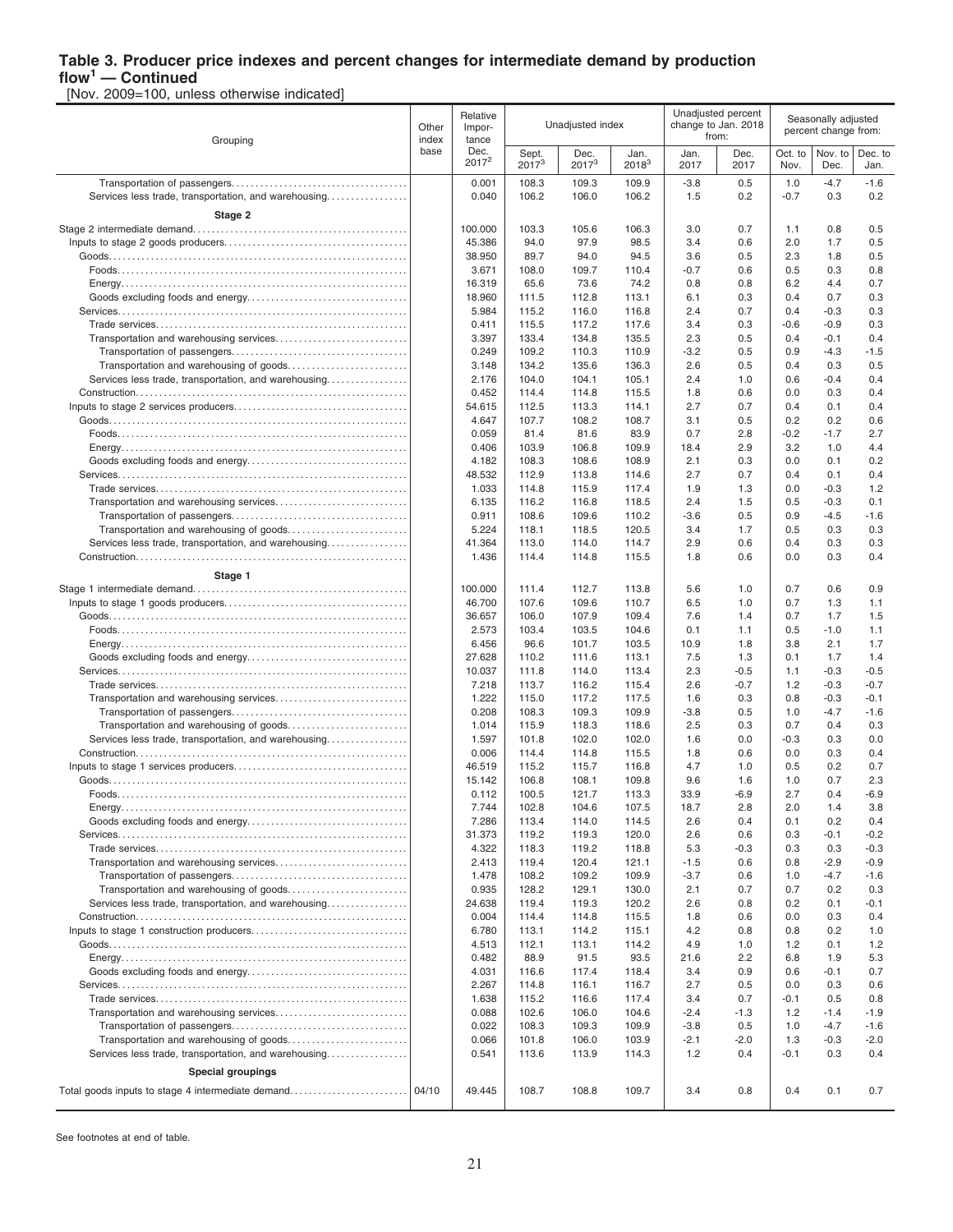#### **Table 3. Producer price indexes and percent changes for intermediate demand by production flow<sup>1</sup> — Continued**

[Nov. 2009=100, unless otherwise indicated]

| Grouping                                                                |       | Relative<br>Other<br>Impor-<br>index<br>tance |                   | Unadjusted index |                  | Unadjusted percent<br>change to Jan. 2018<br>from: |              | Seasonally adjusted<br>percent change from: |                 |                 |
|-------------------------------------------------------------------------|-------|-----------------------------------------------|-------------------|------------------|------------------|----------------------------------------------------|--------------|---------------------------------------------|-----------------|-----------------|
|                                                                         | base  | Dec.<br>$2017^2$                              | Sept.<br>$2017^3$ | Dec.<br>$2017^3$ | Jan.<br>$2018^3$ | Jan.<br>2017                                       | Dec.<br>2017 | Oct. to<br>Nov.                             | Nov. to<br>Dec. | Dec. to<br>Jan. |
| Total services inputs to stage 4 intermediate demand                    | 04/10 | 50.404                                        | 115.0             | 115.7            | 116.2            | 2.9                                                | 0.4          | 0.6                                         | $-0.1$          | 0.0             |
| Total construction inputs to stage 4 intermediate demand                | 04/10 | 0.150                                         | 113.5             | 113.8            | 114.5            | 1.8                                                | 0.6          | 0.0                                         | 0.2             | 0.4             |
| Total foods inputs to stage 4 intermediate demand                       | 04/10 | 5.532                                         | 112.1             | 110.7            | 111.3            | 1.3                                                | 0.5          | 0.4                                         | $-0.5$          | 0.6             |
| Total energy goods inputs to stage 4 intermediate demand                | 04/10 | 5.107                                         | 98.0              | 96.6             | 99.4             | 12.8                                               | 2.9          | 1.3                                         | 0.7             | 3.2             |
| Total goods less foods and energy inputs to stage 4 intermediate demand | 04/10 | 38.806                                        | 110.6             | 111.2            | 111.8            | 2.6                                                | 0.5          | 0.4                                         | 0.1             | 0.4             |
| Total goods inputs to stage 3 intermediate demand                       | 04/10 | 51.040                                        | 103.0             | 104.4            | 105.2            | 5.2                                                | 0.8          | 1.7                                         | 0.9             | 0.8             |
| Total services inputs to stage 3 intermediate demand                    | 04/10 | 47.838                                        | 113.5             | 114.2            | 114.8            | 3.0                                                | 0.5          | 0.6                                         | 0.1             | 0.0             |
| Total construction inputs to stage 3 intermediate demand                | 04/10 | 1.123                                         | 113.5             | 113.8            | 114.5            | 1.8                                                | 0.6          | 0.0                                         | 0.2             | 0.4             |
| Total foods inputs to stage 3 intermediate demand                       | 04/10 | 11.666                                        | 109.5             | 110.6            | 109.8            | $-1.9$                                             | $-0.7$       | 2.5                                         | 0.5             | $-2.1$          |
| Total energy goods inputs to stage 3 intermediate demand                | 04/10 | 10.233                                        | 88.3              | 89.4             | 92.1             | 15.8                                               | 3.0          | 4.9                                         | 1.4             | 5.1             |
| Total goods less foods and energy inputs to stage 3 intermediate demand | 04/10 | 29.141                                        | 106.5             | 108.2            | 108.7            | 4.4                                                | 0.5          | 0.5                                         | 0.6             | 0.3             |
| Total goods inputs to stage 2 intermediate demand                       | 04/10 | 43.597                                        | 87.3              | 90.9             | 91.5             | 3.6                                                | 0.7          | 2.0                                         | 1.7             | 0.5             |
| Total services inputs to stage 2 intermediate demand                    | 04/10 | 54.516                                        | 113.9             | 114.8            | 115.6            | 2.7                                                | 0.7          | 0.4                                         | 0.1             | 0.3             |
| Total construction inputs to stage 2 intermediate demand                | 04/10 | 1.888                                         | 113.5             | 113.8            | 114.5            | 1.8                                                | 0.6          | 0.0                                         | 0.2             | 0.4             |
| Total foods inputs to stage 2 intermediate demand                       | 04/10 | 3.730                                         | 108.3             | 109.9            | 110.7            | $-0.7$                                             | 0.7          | 0.5                                         | 0.2             | 0.8             |
| Total energy goods inputs to stage 2 intermediate demand                | 04/10 | 16.725                                        | 64.6              | 72.3             | 72.9             | 1.3                                                | 0.8          | 6.0                                         | 4.5             | 0.8             |
| Total goods less foods and energy inputs to stage 2 intermediate demand | 04/10 | 23.142                                        | 104.5             | 105.5            | 105.9            | 5.4                                                | 0.4          | 0.3                                         | 0.6             | 0.2             |
| Total goods inputs to stage 1 intermediate demand                       | 04/10 | 56.312                                        | 95.9              | 97.4             | 98.7             | 7.8                                                | 1.3          | 0.8                                         | 1.2             | 1.7             |
| Total services inputs to stage 1 intermediate demand                    | 04/10 | 43.677                                        | 116.3             | 116.9            | 117.4            | 2.6                                                | 0.4          | 0.5                                         | $-0.2$          | $-0.2$          |
| Total construction inputs to stage 1 intermediate demand                | 04/10 | 0.010                                         | 113.5             | 113.8            | 114.5            | 1.8                                                | 0.6          | 0.0                                         | 0.2             | 0.4             |
| Total foods inputs to stage 1 intermediate demand                       | 04/10 | 2.685                                         | 97.3              | 98.3             | 99.0             | 1.4                                                | 0.7          | 0.6                                         | $-1.0$          | 0.8             |
| Total energy goods inputs to stage 1 intermediate demand                | 04/10 | 14.682                                        | 95.3              | 98.6             | 100.8            | 15.1                                               | 2.2          | 3.1                                         | 1.7             | 3.0             |
| Total goods less foods and energy inputs to stage 1 intermediate demand | 04/10 | 38.945                                        | 94.3              | 95.3             | 96.4             | 6.1                                                | 1.2          | 0.2                                         | 1.2             | 1.2             |
|                                                                         |       |                                               |                   |                  |                  |                                                    |              |                                             |                 |                 |

<sup>1</sup> Further information about the Final Demand-Intermediate Demand Aggregation system is available online at https://www.bls.gov/ppi/fdidaggregation.htm

<sup>2</sup> Comprehensive relative importance figures are initially computed after the publication of December indexes and are recalculated after final December indexes are available. Individual<br>items and subtotals may not add exa

publication. ″-″ Data not available.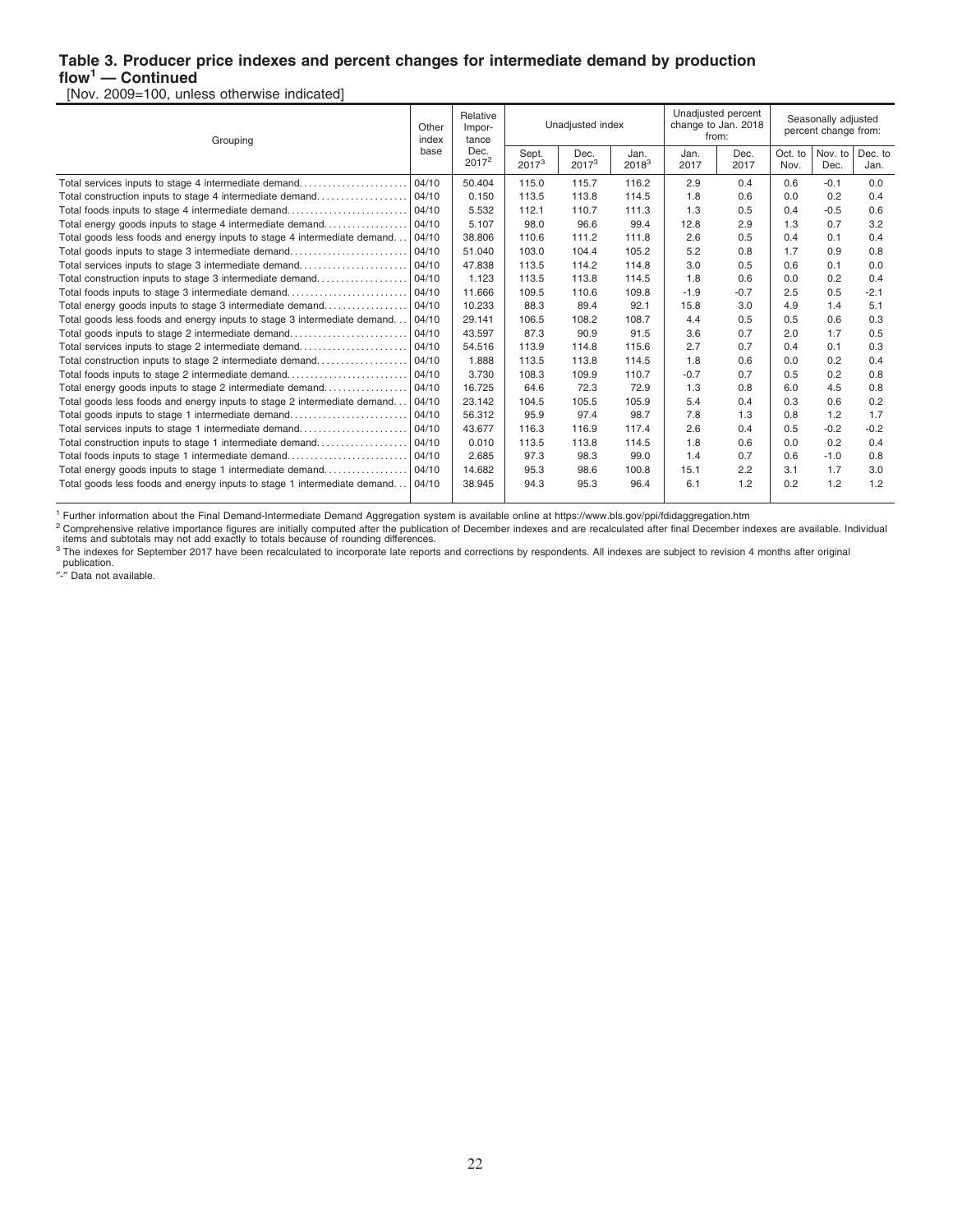## **Table 4. Producer price indexes and percent changes for selected commodity groupings by final demand**

**category<sup>1</sup>** [1982=100, unless otherwise indicated]

| Grouping                                                              | Commodity<br>code    | Other<br>index |                   | Unadjusted index |                  |                  | Unadjusted percent<br>change to Jan. 2018<br>from: | Seasonally adjusted<br>percent change from: |                  |                  |
|-----------------------------------------------------------------------|----------------------|----------------|-------------------|------------------|------------------|------------------|----------------------------------------------------|---------------------------------------------|------------------|------------------|
|                                                                       |                      | base           | Sept.<br>$2017^2$ | Dec.<br>$2017^2$ | Jan.<br>$2018^2$ | Jan.<br>2017     | Dec.<br>2017                                       | Oct. to<br>Nov.                             | Nov. to<br>Dec.  | Dec. to<br>Jan.  |
|                                                                       |                      | 11/09          | 113.5             | 113.9            | 114.6            | 2.7              | 0.6                                                | 0.4                                         | 0.0              | 0.4              |
|                                                                       |                      | 11/09          | 112.0             | 112.5            | 113.3            | 3.3              | 0.7                                                | 0.9                                         | 0.1              | 0.7              |
|                                                                       |                      | 11/09          | 116.6             | 116.3            | 116.0            | 1.8              | $-0.3$                                             | 0.4                                         | $-0.4$           | $-0.2$           |
|                                                                       |                      |                | 151.8             | 151.1            | 155.6            | 10.3             | 3.0                                                | 2.5                                         | $-0.2$           | 2.4              |
|                                                                       | $ 01-13$             |                | 208.2             | 220.3            | 227.9            | 30.9             | 3.4                                                | 2.4                                         | $-7.8$           | 3.4              |
|                                                                       | $ 01-2 $             |                | 129.9             | 130.6            | 135.3            | 1.7              | 3.6                                                | $-0.2$                                      | $-1.9$           | 3.7              |
|                                                                       | $ 01 - 71 - 07$      | 12/91          | 142.6             | 215.3            | 136.2            | 40.6             | $-36.7$                                            | 16.3                                        | 17.7             | -36.7            |
|                                                                       | 01-83-01             |                | 173.2             | 176.5            | 174.6            | -5.1             | $-1.1$                                             | 1.1                                         | $-0.4$           | $-0.6$           |
|                                                                       | $02 - 11$            |                | 280.0             | 280.8            | 280.8            | 1.0              | 0.0                                                | 0.2                                         | $-0.2$           | 0.0              |
|                                                                       | $02 - 13$            |                | 190.2             | 195.1            | 195.2            | 8.1              | 0.1                                                | 1.9                                         | $-0.1$           | 0.1              |
|                                                                       | 02-14-02             | 06/85          | 202.1             | 200.7            | 202.7            | 0.5              | 1.0                                                | $-1.2$                                      | $-0.5$           | 0.4              |
|                                                                       | $ 02 - 21 - 01$      |                | 196.9             | 190.4            | 192.1            | 5.7              | 0.9                                                | 4.8                                         | $-7.3$           | 1.2              |
|                                                                       | $ 02 - 21 - 04$      |                | 152.4             | 144.6            | 145.5            | 0.9              | 0.6                                                | 3.9                                         | 0.5              | $-0.7$           |
|                                                                       | 02-22-03<br>02-22-06 |                | 176.8             | 159.2            | 160.8            | $-5.2$<br>$-4.2$ | 1.0                                                | $-5.6$                                      | 4.1              | 0.4              |
|                                                                       | 02-23                |                | 134.2<br>330.6    | 129.8<br>328.6   | 135.3<br>358.3   | 6.3              | 4.2<br>9.0                                         | $-2.5$<br>1.2                               | $-1.4$<br>$-1.4$ | 8.3<br>3.8       |
|                                                                       | $ 02-3 $             |                | 199.5             | 195.7            | 192.4            | $-3.3$           | $-1.7$                                             | $-0.7$                                      | 0.0              | $-0.3$           |
|                                                                       | $02 - 4$             |                | 202.8             | 204.6            | 204.4            | 1.3              | $-0.1$                                             | 0.8                                         | 0.0              | $-0.1$           |
|                                                                       | 02-55                |                | 274.8             | 276.6            | 277.7            | 1.5              | 0.4                                                | 0.4                                         | 0.2              | 0.4              |
|                                                                       | $02 - 62$            |                | 203.2             | 203.8            | 204.9            | 0.9              | 0.5                                                | 0.1                                         | 0.1              | 0.5              |
|                                                                       | 02-63-01             |                | 193.2             | 194.8            | 194.7            | 1.3              | $-0.1$                                             | 0.0                                         | 0.6              | $-0.1$           |
|                                                                       | 02-78                |                | 257.3             | 257.1            | 259.6            | 1.7              | 1.0                                                | $-1.4$                                      | $-0.5$           | 1.0              |
|                                                                       | $02 - 85$            |                | 185.8             | 186.0            | 185.5            | $-0.6$           | $-0.3$                                             | $-0.2$                                      | $-0.1$           | $-0.3$           |
|                                                                       |                      | 11/09          | 104.3             | 103.4            | 105.7            | 9.2              | 2.2                                                | 3.6                                         | 0.5              | 3.4              |
|                                                                       | 05-32                |                | 175.3             | 155.7            | 164.1            | 6.1              | 5.4                                                | 3.8                                         | $-4.8$           | 5.4              |
|                                                                       | $ 05 - 41$           | 12/90          | 181.2             | 175.7            | 179.1            | 3.9              | 1.9                                                | 0.5                                         | 0.1              | 1.3              |
|                                                                       | 05-51<br>05-71       | 12/90          | 198.4<br>187.2    | 202.1<br>181.1   | 197.8<br>187.7   | 0.9<br>12.8      | $-2.1$<br>3.6                                      | 0.6<br>11.0                                 | 0.6<br>$-1.5$    | $-2.7$<br>7.1    |
|                                                                       | 05-73-02             |                | 156.0             | 181.5            | 189.3            | 19.7             | 4.3                                                | 2.0                                         | 13.1             | 5.5              |
|                                                                       | 05-73-03             |                | 204.2             | 223.9            | 231.0            | 43.4             | 3.2                                                | 5.2                                         | 2.8              | 5.1              |
|                                                                       |                      | 11/09          | 113.1             | 114.2            | 114.7            | 2.1              | 0.4                                                | 0.3                                         | 0.2              | 0.2              |
|                                                                       | $02 - 61$            |                | 196.1             | 196.7            | 197.9            | 2.0              | 0.6                                                | 0.5                                         | 0.0              | 0.6              |
|                                                                       | 02-94-02             |                | 255.7             | 256.2            | 256.2            | $-1.1$           | 0.0                                                | $-0.3$                                      | -0.1             | 0.0              |
|                                                                       | 03-81-06             | 12/03          | 108.7             | 108.8            | 108.7            | 1.9              | $-0.1$                                             | 0.1                                         | 0.0              | $-0.1$           |
|                                                                       | 03-81-07             | 12/03          | 114.8             | 114.7            | 115.1            | 1.5              | 0.3                                                | 0.0                                         | $-0.1$           | 0.3              |
|                                                                       | 03-82                |                | 168.2             | 168.6            | 168.0            | 1.3              | $-0.4$                                             | 0.0                                         | 0.2              | $-0.4$           |
|                                                                       | $04-3$<br>$06-1$     |                | 202.2<br>254.2    | 203.2<br>269.8   | 203.2<br>267.2   | 1.6<br>10.6      | 0.0<br>$-1.0$                                      | 0.0<br>0.0                                  | 0.1<br>2.9       | $-0.3$<br>$-0.7$ |
|                                                                       | 06-38                | 06/01          | 245.5             | 251.5            | 258.5            | 6.1              | 2.8                                                | 0.5                                         | 0.2              | 0.1              |
|                                                                       | 06-71                |                | 177.9             | 178.5            | 180.6            | 1.5              | 1.2                                                | 0.0                                         | 0.3              | 1.2              |
|                                                                       | $ 06-72$             | 06/83          | 180.7             | 182.6            | 184.3            | 4.1              | 0.9                                                | 0.2                                         | 0.2              | 0.9              |
|                                                                       | 06-75                |                | 162.6             | 162.8            | 162.8            | 0.0              | 0.0                                                | $-0.2$                                      | 0.0              | 0.0              |
|                                                                       | 07-12-01             |                | 146.6             | 146.3            | 147.1            | 3.7              | 0.5                                                | 0.3                                         | $-0.8$           | 0.5              |
| Consumer, institutional, and commercial products, n.e.c. <sup>3</sup> | $07 - 2B$            | 12/06          | 134.6             | 134.8            | 135.1            | 5.1              | 0.2                                                | 0.4                                         | $-0.1$           | 0.2              |
|                                                                       | 09-15-01             |                | 181.6             | 179.3            | 178.5            | $-2.4$           | $-0.4$                                             | $-1.4$                                      | $-0.6$           | $-0.4$           |
|                                                                       |                      |                | 227.1<br>221.1    | 227.7<br>221.4   | 227.6<br>217.6   | 0.8<br>$-1.2$    | 0.0<br>$-1.7$                                      | 0.3<br>0.1                                  | 0.0<br>0.0       | 0.0<br>$-2.1$    |
|                                                                       | 11-37                |                | 199.7             | 199.9            | 200.3            | 0.3              | 0.2                                                | 0.1                                         | 0.0              | 0.2              |
|                                                                       | 11-38                |                | 224.9             | 225.0            | 225.4            | 0.5              | 0.2                                                | 0.3                                         | $-0.2$           | 0.2              |
| Tools, dies, jigs, fixtures, and industrial molds <sup>3</sup>        | 11-39                |                | 150.9             | 151.3            | 151.3            | 0.7              | 0.0                                                | 0.0                                         | 0.2              | 0.0              |
|                                                                       | $11 - 41$            |                | 251.9             | 254.1            | 255.8            | 2.9              | 0.7                                                | 0.8                                         | $-0.3$           | 0.3              |
|                                                                       | $11 - 44$            |                | 213.2             | 213.7            | 214.3            | 1.5              | 0.3                                                | 0.2                                         | 0.1              | $-0.1$           |
|                                                                       |                      | 12/98          | 27.5              | 27.3             | 27.4             | 0.4              | 0.4                                                | 0.0                                         | $-0.7$           | 0.4              |
|                                                                       |                      |                | 170.0             | 171.3            | 171.5            | 0.1              | 0.1                                                | 0.0                                         | 0.0              | 0.1              |
|                                                                       | 11-64                | 06/82          | 219.8<br>162.3    | 219.4<br>163.2   | 219.7<br>163.2   | 0.2<br>-0.1      | 0.1<br>0.0                                         | $-0.3$<br>0.5                               | 0.0<br>$-0.2$    | 0.1<br>0.0       |
|                                                                       |                      |                | 213.7             | 217.0            | 218.4            | 3.3              | 0.6                                                | 1.6                                         | 0.0              | 0.6              |
|                                                                       |                      | 12/85          | 110.0             | 110.0            | 111.0            | 0.7              | 0.9                                                | 0.1                                         | $-0.1$           | 0.4              |
|                                                                       |                      |                | 65.9              | 65.9             | 66.0             | $-2.2$           | 0.2                                                | 0.5                                         | 0.8              | 0.2              |
|                                                                       | 11-79-05             |                | 86.5              | 86.2             | 86.0             | $-0.7$           | $-0.2$                                             | 0.0                                         | 0.0              | $-0.2$           |
|                                                                       | 11-91                |                | 213.9             | 214.8            | 215.0            | 0.3              | 0.1                                                | $-0.2$                                      | 0.0              | 0.1              |
|                                                                       | 11-92                |                | 267.4             | 268.0            | 268.1            | 1.1              | 0.0                                                | 0.0                                         | 0.1              | $-0.3$           |
|                                                                       | 11-93                |                | 122.2             | 122.4            | 122.0            | $-1.1$           | $-0.3$                                             | 0.1                                         | 0.0              | $-0.3$           |
|                                                                       | $12 - 1$             |                | 209.0             | 212.1            | 212.7            | 3.0              | 0.3                                                | 1.1                                         | 0.3              | 0.3              |
|                                                                       | $12 - 2$<br>12-3     |                | 218.6             | 218.0            | 219.1            | 2.0              | 0.5                                                | 0.0                                         | 0.0              | 0.5              |
|                                                                       |                      |                | 188.8<br>116.0    | 189.0<br>115.3   | 190.3<br>117.6   | 2.5<br>1.4       | 0.7<br>2.0                                         | 1.4<br>0.3                                  | $-0.4$<br>$-0.9$ | 0.7<br>2.0       |
|                                                                       |                      |                |                   |                  |                  |                  |                                                    |                                             |                  |                  |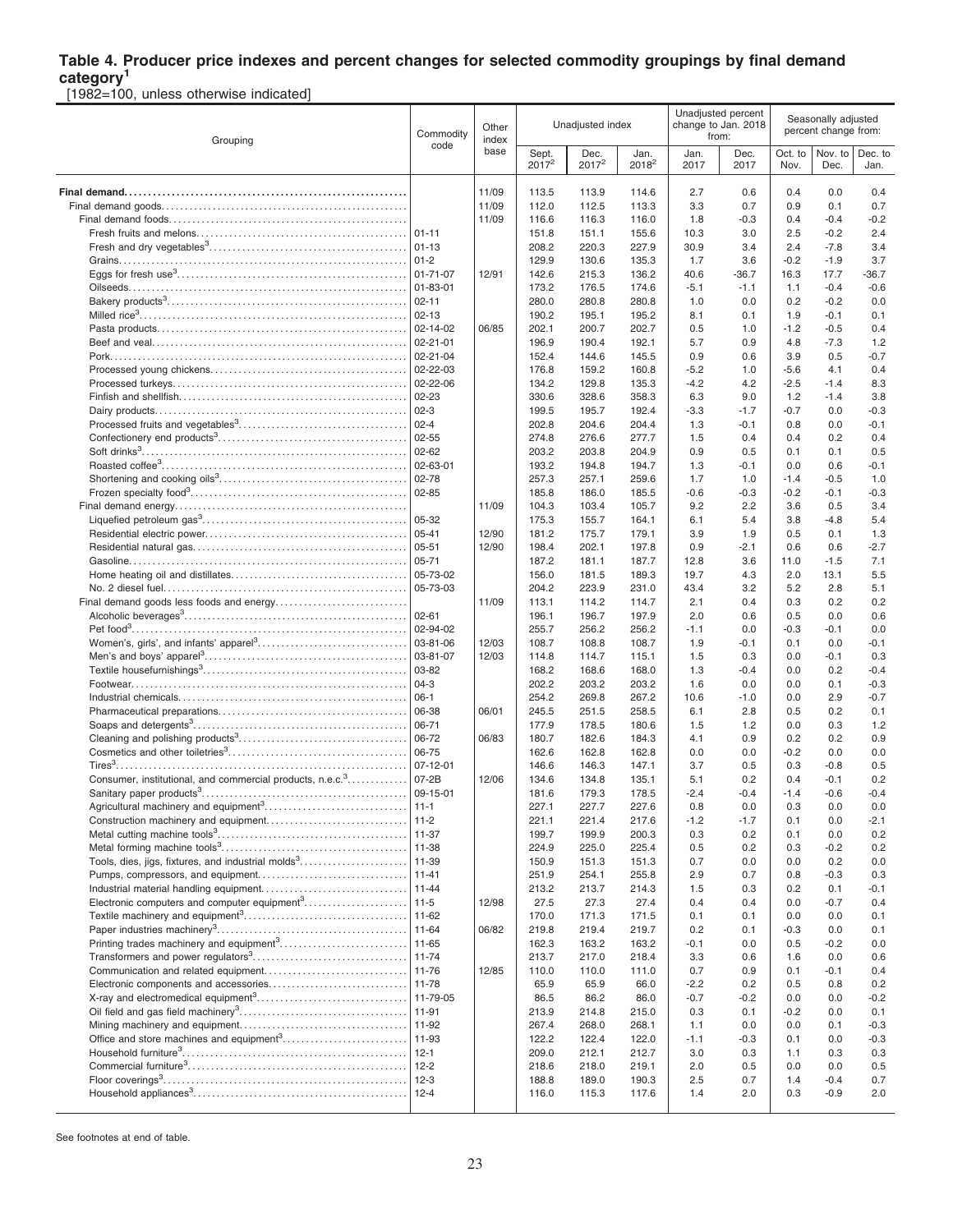#### **Table 4. Producer price indexes and percent changes for selected commodity groupings by final demand category<sup>1</sup> — Continued**

[1982=100, unless otherwise indicated]

| Grouping                                                                  | Commodity            | Other<br>index |                            | Unadjusted index |                  |                  | Unadjusted percent<br>change to Jan. 2018<br>from: |                 | Seasonally adjusted<br>percent change from: |                 |  |
|---------------------------------------------------------------------------|----------------------|----------------|----------------------------|------------------|------------------|------------------|----------------------------------------------------|-----------------|---------------------------------------------|-----------------|--|
|                                                                           | code                 | base           | Sept.<br>2017 <sup>2</sup> | Dec.<br>$2017^2$ | Jan.<br>$2018^2$ | Jan.<br>2017     | Dec.<br>2017                                       | Oct. to<br>Nov. | Nov. to<br>Dec.                             | Dec. to<br>Jan. |  |
|                                                                           | $12 - 5$             |                | 51.5                       | 51.5             | 51.5             | $-0.2$           | 0.0                                                | $-0.2$          | 0.2                                         | 0.0             |  |
| Lawn and garden equipment excl. garden tractors <sup>3</sup>              | 12-66                |                | 144.4                      | 144.4            | 145.7            | 0.9              | 0.9                                                | 0.0             | 0.0                                         | 0.9             |  |
|                                                                           | $14 - 11 - 01$       |                | 131.0                      | 134.9            | 134.8            | $-0.7$           | $-0.1$                                             | 0.3             | 0.1                                         | 0.0             |  |
|                                                                           | 14-11-05             |                | 174.0                      | 179.3            | 178.7            | 1.5              | $-0.3$                                             | 1.0             | 0.0                                         | $-0.1$          |  |
|                                                                           | 14-11-06             |                | 226.7                      | 228.7            | 228.7            | 0.5              | 0.0                                                | 0.8             | 0.4                                         | 0.0             |  |
|                                                                           | $14 - 12$            |                | 125.5                      | 125.6            | 125.8            | 0.9              | 0.2                                                | 0.0             | 0.1                                         | 0.2             |  |
|                                                                           | $14 - 14$            |                | 202.9                      | 203.5            | 206.5            | 2.2              | 1.5                                                | 0.1             | 0.0                                         | 1.5             |  |
|                                                                           | 14-16                | 06/84          | 204.8                      | 205.4            | 206.1            | 4.6              | 0.3                                                | 0.3             | 0.2                                         | 0.4             |  |
|                                                                           | $14 - 21$            |                | 297.4                      | 297.9            | 298.8            | 1.7              | 0.3                                                | 0.2             | 0.0                                         | 0.2             |  |
|                                                                           | 14-31                | 12/85          | 223.9                      | 224.1            | 224.1            | 0.1              | 0.0                                                | $-0.1$          | 0.2                                         | 0.0             |  |
|                                                                           | $14 - 4$             |                | 203.8                      | 202.7            | 203.1            | 0.6              | 0.2                                                | $-0.5$          | 0.0                                         | 0.2             |  |
|                                                                           | $15 - 11$            |                | 154.7                      | 156.6            | 156.6            | 0.6              | 0.0                                                | 0.6             | 0.5                                         | 0.0             |  |
|                                                                           | $15 - 12$            |                | 137.5                      | 137.6            | 137.4            | -0.1             | $-0.1$                                             | 0.2             | 0.0                                         | $-0.1$          |  |
|                                                                           | $15 - 21$            |                | 980.8                      | 1,013.5          | 1,013.5          | 5.6              | 0.0                                                | 0.5             | 0.0                                         | 0.0             |  |
|                                                                           | $15 - 5$             |                | 286.2                      | 295.1            | 296.1            | 8.1              | 0.3                                                | 1.1             | 1.2                                         | 0.3             |  |
|                                                                           | $15-6$               |                | 178.4                      | 179.6            | 180.2            | 1.1              | 0.3                                                | $-0.1$          | 0.1                                         | 0.1             |  |
|                                                                           | 15-94-02<br>15-94-04 |                | 237.6<br>181.9             | 228.6<br>183.7   | 229.6<br>188.9   | $-1.4$<br>4.5    | 0.4<br>2.8                                         | $-4.7$<br>0.9   | 0.1<br>0.1                                  | 0.4<br>2.8      |  |
|                                                                           |                      | 11/09          | 113.9                      | 114.3            | 114.9            | 2.3              | 0.5                                                | 0.2             | $-0.1$                                      | 0.3             |  |
|                                                                           |                      | 11/09          | 115.3                      | 115.4            | 115.5            | 1.7              | 0.1                                                | $-0.3$          | $-0.4$                                      | 0.3             |  |
| Machinery and equipment wholesaling <sup>3</sup>                          | 57-11-01             | 03/09          | 121.9                      | 120.6            | 120.9            | 2.0              | 0.2                                                | $-1.9$          | 0.0                                         | 0.2             |  |
|                                                                           | $57-2$               | 03/09          | 96.8                       | 102.2            | 102.9            | 9.8              | 0.7                                                | 1.9             | 3.9                                         | 0.7             |  |
|                                                                           | $57-5$               | 03/09          | 100.7                      | 103.1            | 100.7            | 1.5              | $-2.3$                                             | 2.7             | $-1.2$                                      | $-2.3$          |  |
|                                                                           | $57-6$               | 03/09          | 128.3                      | 129.0            | 132.1            | 13.2             | 2.4                                                | 2.7             | 1.1                                         | 2.4             |  |
|                                                                           | $57 - 7$             | 03/09          | 119.5                      | 121.0            | 118.7            | 6.2              | $-1.9$                                             | 0.9             | 2.2                                         | $-1.9$          |  |
|                                                                           | $57 - 8$             | 06/09          | 106.0                      | 106.4            | 106.3            | $-1.0$           | $-0.1$                                             | 2.1             | $-0.7$                                      | $-0.1$          |  |
|                                                                           | $58-1$               | 03/09          | 131.0                      | 129.3            | 129.6            | $-0.3$           | 0.2                                                | 0.7             | $-0.5$                                      | $-0.6$          |  |
| Health, beauty, and optical goods retailing <sup>3</sup>                  | 58-2                 | 03/09          | 116.0                      | 119.6            | 122.6            | 1.4              | 2.5                                                | 1.7             | $-0.8$                                      | 2.5             |  |
| Apparel, jewelry, footwear, and accessories retailing                     | 58-3                 | 06/09          | 113.0                      | 113.4            | 112.1            | 0.6              | $-1.1$                                             | 1.3             | $-0.3$                                      | 3.2             |  |
| Computer hardware, software, and supplies retailing <sup>3</sup>          | 58-4                 | 03/09          | 91.2                       | 89.8             | 89.0             | $-2.8$           | $-0.9$                                             | 1.6             | $-3.2$                                      | $-0.9$          |  |
| TV, video, and photographic equipment and supplies retailing <sup>3</sup> | 58-5                 | 03/09          | 65.3                       | 57.2             | 63.1             | $-1.1$           | 10.3                                               | $-11.0$         | $-5.8$                                      | 10.3            |  |
|                                                                           | 58-6                 | 06/09          | 94.4                       | 92.6             | 92.2             | $-4.5$           | $-0.4$                                             | $-0.3$          | 0.0                                         | $-0.4$          |  |
|                                                                           | 58-7                 | 03/09          | 107.1                      | 107.1            | 107.1            | 0.8              | 0.0                                                | 0.0             | 0.0                                         | 0.0             |  |
|                                                                           | 58-8                 | 03/09          | 105.3                      | 103.3            | 103.4            | 0.1              | 0.1                                                | $-1.4$          | 0.1                                         | 0.1             |  |
| Sporting goods, including boats, retailing <sup>3</sup>                   | 58-9                 | 03/09          | 112.1                      | 105.3            | 107.7            | $-5.3$           | 2.3                                                | $-5.6$          | 0.7                                         | 2.3             |  |
| Lawn, garden, and farm equipment and supplies retailing $3$               | 58-A                 | 03/09          | 105.6                      | 105.1            | 105.1            | 0.5              | 0.0                                                | $-0.1$          | $-0.8$                                      | 0.0             |  |
|                                                                           | 58-B                 | 03/09          | 103.7                      | 103.9            | 106.2            | $-2.7$           | 2.2                                                | $-1.5$          | $-1.0$                                      | 2.2             |  |
|                                                                           | 58-C                 | 03/09          | 106.8                      | 108.7            | 106.5            | 6.3              | $-2.0$                                             | 0.7             | 1.1                                         | $-2.0$          |  |
| Hardware, building materials, and supplies retailing                      | 58-D                 | 03/09          | 115.4                      | 116.6            | 118.6            | 3.1              | 1.7                                                | $-0.3$          | 0.0                                         | 1.7             |  |
|                                                                           | 58-E                 | 03/09          | 84.8                       | 86.1             | 86.0             | 4.8              | $-0.1$                                             | $-4.4$          | 7.3                                         | 1.7             |  |
| Cleaning supplies and paper products retailing <sup>3</sup>               | 58-F<br>58-G         | 06/09<br>03/09 | 150.0<br>136.1             | 154.4            | 157.9            | 2.2              | 2.3                                                | $-7.0$          | $-7.5$<br>$-5.2$                            | 2.3<br>$-0.4$   |  |
|                                                                           | 58-H                 | 03/09          | 105.9                      | 136.1<br>102.0   | 135.6<br>102.3   | $-9.3$<br>$-0.8$ | $-0.4$<br>0.3                                      | 1.6<br>9.5      | $-7.4$                                      | 0.3             |  |
| Final demand transportation and warehousing services                      |                      | 11/09          | 115.6                      | 116.8            | 118.1            | 2.5              | 1.1                                                | 0.5             | $-0.6$                                      | 0.4             |  |
|                                                                           | $30 - 11$            | 12/08          | 117.8                      | 120.3            | 120.9            | 4.1              | 0.5                                                | 0.6             | 0.3                                         | 0.5             |  |
|                                                                           | $30 - 12$            | 06/09          | 116.2                      | 117.4            | 119.1            | 5.2              | 1.4                                                | 0.3             | 0.9                                         | 1.4             |  |
|                                                                           | $30 - 14$            | 12/08          | 110.3                      | 110.9            | 110.7            | 0.2              | $-0.2$                                             | 0.6             | -0.1                                        | $-0.2$          |  |
|                                                                           | $30 - 16$            | 06/09          | 134.6                      | 134.9            | 138.3            | 3.9              | 2.5                                                | 0.2             | 0.3                                         | 0.6             |  |
|                                                                           | $30 - 21$            | 12/08          | 119.4                      | 121.4            | 121.4            | 3.0              | 0.0                                                | 0.0             | 0.1                                         | 0.0             |  |
|                                                                           | $30 - 22$            | 12/08          | 106.5                      | 107.4            | 108.1            | $-3.7$           | 0.7                                                | 1.0             | $-4.7$                                      | $-1.6$          |  |
| Final demand services less trade, transportation, and warehousing         |                      | 11/09          | 113.1                      | 113.6            | 114.3            | 2.5              | 0.6                                                | 0.3             | 0.2                                         | 0.4             |  |
|                                                                           | $33 - 11$            |                | 376.0                      | 373.3            | 385.5            | 3.8              | 3.3                                                | $-0.7$          | 0.2                                         | 3.3             |  |
| Sales and subscriptions of periodicals and newspapers <sup>3</sup>        | $33 - 12$            | 06/09          | 114.0                      | 114.5            | 115.4            | 1.9              | 0.8                                                | 0.0             | 0.5                                         | 0.8             |  |
|                                                                           | $34 - 2$             | 06/09          | 97.9                       | 98.3             | 99.1             | 3.3              | 0.8                                                | 2.0             | $-0.7$                                      | 0.8             |  |
| Advertising space sales in periodicals, newspapers, directories, and      |                      |                |                            |                  |                  |                  |                                                    |                 |                                             |                 |  |
|                                                                           | $36-1$               | 06/09          | 103.9                      | 105.0            | 104.6            | $-0.9$           | $-0.4$                                             | 0.9             | 0.3                                         | -0.6            |  |
|                                                                           | $37 - 11$            | 06/09          | 135.7                      | 137.6            | 138.1            | 2.8              | 0.4                                                | 0.2             | 1.5                                         | $-1.2$          |  |
| Cellular phone and other wireless telecommunication services <sup>3</sup> | $37 - 21$            | 03/09          | 65.5                       | 66.3             | 64.6             | $-6.5$           | $-2.6$                                             | 0.8             | 0.5                                         | $-2.6$          |  |
|                                                                           | $37-3$               | 12/08          | 122.8                      | 122.8            | 125.7            | 5.1              | 2.4                                                | 0.3             | 0.2                                         | 2.0             |  |
| Bundled wired telecommunications access services <sup>3</sup>             | $37 - 4$<br>$37-5$   | 03/09<br>12/11 | 95.1<br>102.9              | 94.9<br>102.4    | 94.9<br>102.9    | $-2.8$<br>1.4    | 0.0<br>0.5                                         | 0.0<br>$-3.1$   | $-0.2$<br>1.1                               | 0.0<br>0.5      |  |
|                                                                           | $39 - 12$            | 06/09          | 114.1                      | 111.1            | 113.3            | 0.7              | 2.0                                                | 1.2             | $-2.1$                                      | 0.2             |  |
|                                                                           | $39-2$               | 04/09          | 61.7                       | 63.4             | 62.6             | 1.8              | $-1.3$                                             | $-1.0$          | 3.8                                         | -1.3            |  |
| Other credit intermediation, incl. trust services (partial) <sup>3</sup>  | $39-3$               | 04/09          | 104.3                      | 102.7            | 102.7            | 4.5              | 0.0                                                | $-1.2$          | 0.1                                         | 0.0             |  |
| Securities brokerage, dealing, investment advice, and related             | $40 - 11$            | 06/09          | 141.2                      | 147.4            | 149.8            | 10.8             | 1.6                                                | 1.5             | 1.4                                         | 1.6             |  |
|                                                                           | $40 - 2$             | 12/08          | 201.3                      | 209.8            | 209.3            | 8.8              | $-0.2$                                             | 1.4             | 1.0                                         | -0.2            |  |
|                                                                           | 41-11-01             | 03/09          | 104.0                      | 104.0            | 104.0            | 0.0              | 0.0                                                | 0.0             | 0.0                                         | 0.0             |  |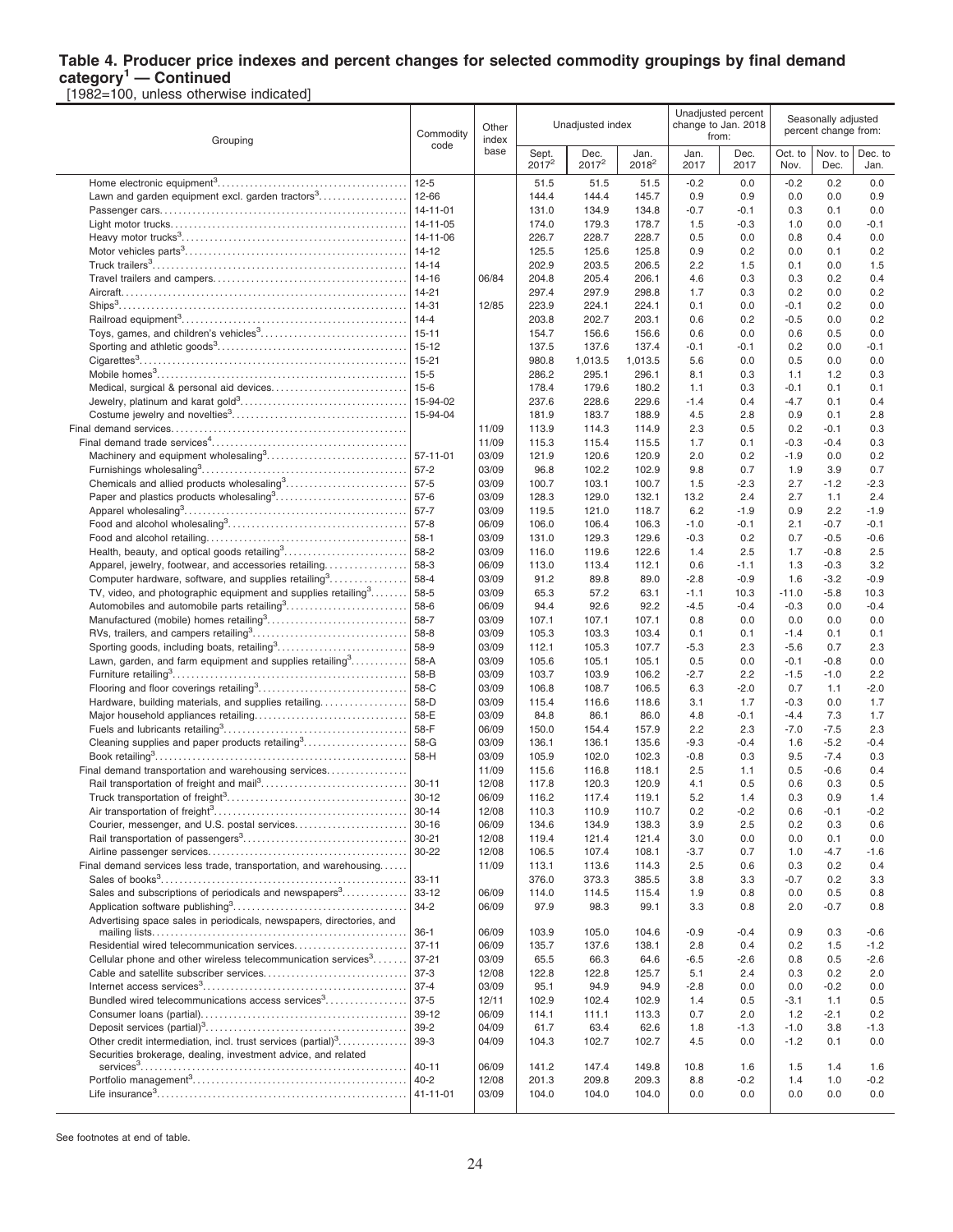#### **Table 4. Producer price indexes and percent changes for selected commodity groupings by final demand category<sup>1</sup> — Continued**

[1982=100, unless otherwise indicated]

L,

| Grouping                                                                       | Commodity<br>code | Other<br>index | Unadjusted index  |                  |                   | from:             | Unadjusted percent<br>change to Jan. 2018 | Seasonally adjusted<br>percent change from: |                          |                          |
|--------------------------------------------------------------------------------|-------------------|----------------|-------------------|------------------|-------------------|-------------------|-------------------------------------------|---------------------------------------------|--------------------------|--------------------------|
|                                                                                |                   | base           | Sept.<br>$2017^2$ | Dec.<br>$2017^2$ | Jan.<br>$2018^2$  | Jan.<br>2017      | Dec.<br>2017                              | Oct. to<br>Nov.                             | Nov. to<br>Dec.          | Dec. to<br>Jan.          |
| Disability insurance, including accidental death <sup>3</sup>                  | 41-11-02          | 03/09          | 103.4             | 103.4            | 103.4             | 0.0               | 0.0                                       | 0.0                                         | 0.0                      | 0.0                      |
|                                                                                | 41-11-03          | 03/09          | 125.4             | 125.4            | 126.1             | 1.5               | 0.6                                       | 0.2                                         | 0.1                      | $-1.0$                   |
|                                                                                |                   | 03/09          | 119.5             | 119.6            | 120.4             | 3.0               | 0.7                                       | 0.0                                         | 0.1                      | 0.7                      |
|                                                                                | 41-2              | 03/09          | 114.9             | 115.9            | 116.1             | 2.7               | 0.2                                       | 0.0                                         | 0.0                      | 0.2                      |
| Residential property sales and leases, brokerage fees and                      | $43 - 21$         | 12/08          | 131.6             | 133.4            | 139.0             | 11.6              | 4.2                                       | 0.4                                         | 0.7                      | 4.3                      |
|                                                                                | $44 - 1$          | 03/09          | 85.2              | 85.5             | 82.8              | $-0.7$            | $-3.2$                                    | 0.7                                         | 1.3                      | $-5.3$                   |
|                                                                                | $45 - 1$          | 03/09          | 127.3             | 126.3            | 129.2             | 3.3               | 2.3                                       | 1.2                                         | $-1.2$                   | 1.0                      |
|                                                                                | 45-21-02          | 04/09          | 111.3             | 113.6            | 114.8             | 0.1               | 1.1                                       | 0.7                                         | $-0.2$                   | $-0.2$                   |
|                                                                                | $45 - 3$          | 06/09          | 112.5             | 112.9            | 113.4             | 1.0               | 0.4                                       | 0.0                                         | 0.3                      | 0.4                      |
| Management, scientific, and technical consulting services <sup>3</sup>         | $45 - 4$          | 06/09          | 104.6             | 103.7            | 103.5             | $-1.4$            | $-0.2$                                    | 0.3                                         | $-1.4$                   | $-0.2$                   |
|                                                                                | $47 - 1$          | 06/09          | 91.0              | 91.4             | 91.1              | $-9.4$            | $-0.3$                                    | $-9.3$                                      | 0.2                      | $-0.3$                   |
|                                                                                | $47 - 2$          | 12/08          | 85.2              | 86.4             | 85.3              | 0.1               | $-1.3$                                    | 4.2                                         | $-1.1$                   | $-1.3$                   |
|                                                                                | $47 - 3$          | 12/08          | 111.0             | 105.5            | 101.9             | $-0.8$            | $-3.4$                                    | $-2.7$                                      | $-0.8$                   | $-3.4$                   |
|                                                                                |                   | 03/09          | 107.5             | 107.8            | 108.0             | 0.9               | 0.2                                       | 0.1                                         | 0.1                      | 0.0                      |
|                                                                                |                   | 03/09          | 97.6              | 97.5             | 96.5              | $-1.1$            | $-1.0$                                    | $-0.1$                                      | 0.0                      | $-1.0$                   |
|                                                                                | 51-11-03          | 12/08          | 107.2             | 107.2            | 109.2             | 2.6               | 1.9                                       | 0.1                                         | 0.0                      | 1.9                      |
|                                                                                | $51 - 11 - 04$    | 12/08          | 125.0             | 125.2            | 126.9             | 2.6               | 1.4                                       | 0.2                                         | 0.1                      | 1.0                      |
|                                                                                | $51 - 11 - 05$    | 06/10          | 114.2             | 114.2            | 114.5             | 0.4               | 0.3                                       | 0.1                                         | 0.2                      | $-0.2$                   |
|                                                                                |                   | 12/08          | 122.6             | 124.1            | 124.8             | 2.0               | 0.6                                       | $-0.1$                                      | 0.7                      | 0.3                      |
|                                                                                | $51 - 21 - 02$    | 12/08          | 119.4             | 119.3            | 120.2             | 1.9               | 0.8                                       | 0.0                                         | 0.0                      | 0.3                      |
|                                                                                |                   | 12/08          | $\qquad \qquad -$ | $-$              | $\qquad \qquad -$ | $\qquad \qquad -$ | -                                         | $\overline{\phantom{m}}$                    | $\overline{\phantom{0}}$ | $\overline{\phantom{0}}$ |
|                                                                                | $53 - 11$         | 06/09          | 116.3             | 111.3            | 111.7             | 4.5               | 0.4                                       | 0.7                                         | 0.3                      | 0.0                      |
| Food and beverages for immediate consumption services (partial) <sup>3</sup> . | $54-1$            | 06/09          | 120.6             | 121.1            | 120.9             | 2.5               | $-0.2$                                    | $-0.2$                                      | 0.7                      | $-0.2$                   |
|                                                                                | $55 - 2$          | 12/08          | 130.5             | 130.7            | 130.8             | 1.9               | 0.1                                       | 0.3                                         | 0.2                      | $-0.5$                   |
| Membership dues and admissions and recreation facility use fees                |                   |                |                   |                  |                   |                   |                                           |                                             |                          |                          |
|                                                                                | $56-1$            | 06/09          | 118.1             | 120.3            | 118.3             | 1.1               | $-1.7$                                    | 0.8                                         | 0.8                      | $-1.9$                   |
| Recreational activity instruction fees (partial) <sup>3</sup>                  | $56 - 2$          | 12/08          | 114.3             | 114.3            | 114.3             | $-0.2$            | 0.0                                       | 0.0                                         | 0.0                      | 0.0                      |
|                                                                                | $56-3$            | 12/08          | 109.4             | 109.3            | 107.2             | $-0.8$            | $-1.9$                                    | 1.8                                         | 0.5                      | $-1.9$                   |
|                                                                                | $60 - 1$          | 06/85          | 230.5             | 231.7            | 231.9             | 4.2               | 0.1                                       | $-0.1$                                      | 0.5                      | 0.1                      |
|                                                                                |                   | 11/09          | 117.3             | 117.9            | 118.8             | 3.4               | 0.8                                       | $-0.2$                                      | $-0.1$                   | 0.8                      |
|                                                                                | 80-11-01          | 12/04          | 148.4             | 149.0            | 149.5             | 3.5               | 0.3                                       | $-0.3$                                      | 0.5                      | 0.3                      |
|                                                                                |                   | 12/05          | 155.3             | 155.7            | 157.9             | 4.2               | 1.4                                       | $-0.4$                                      | 0.0                      | 1.4                      |
|                                                                                | 80-11-03          | 06/06          | 131.6             | 132.2            | 132.8             | 2.5               | 0.5                                       | $-0.1$                                      | $-0.1$                   | 0.5                      |
|                                                                                | 80-11-04          | 06/07          | 123.5             | 124.5            | 125.7             | 4.6               | 1.0                                       | $-0.2$                                      | $-0.2$                   | 1.0                      |
|                                                                                | 80-11-05          | 06/12          | 108.1             | 109.1            | 109.5             | 3.4               | 0.4                                       | 0.0                                         | $-0.3$                   | 0.4                      |

<sup>1</sup> Further information about the Final Demand-Intermediate Demand Aggregation system is available online at https://www.bls.gov/ppi/fdidaggregation.htm

<sup>2</sup> The indexes for September 2017 have been recalculated to incorporate late reports and corrections by respondents. All indexes are subject to revision 4 months after original publication.

<sup>3</sup> Not seasonally adjusted.

<sup>4</sup> Trade indexes measure changes in margins received by wholesalers and retailers.

″-″ Data not available.

NOTE: The term ″(partial)″ denotes incomplete coverage of the index category.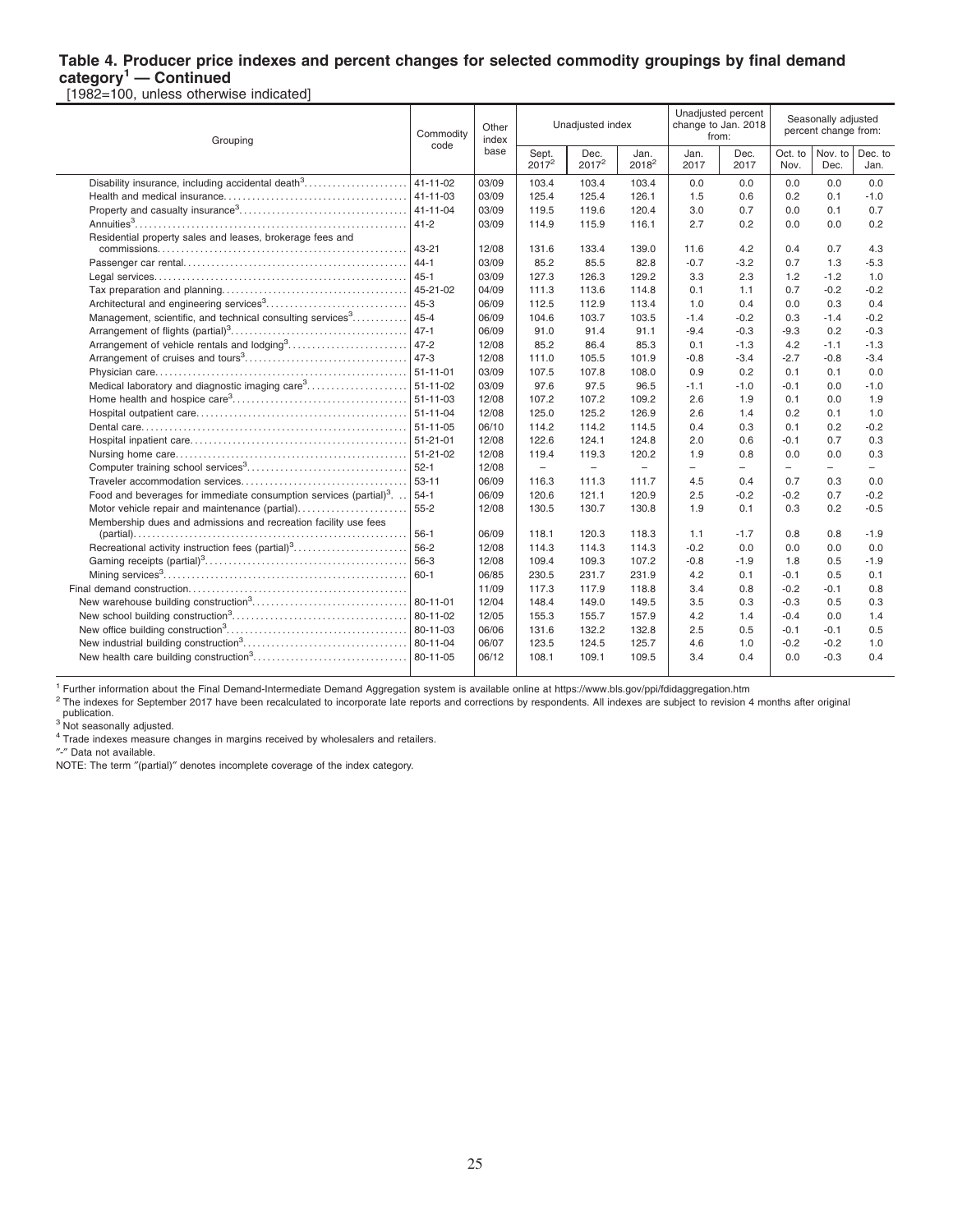### **Table 5. Producer price indexes and percent changes for selected commodity groupings of intermediate demand by commodity type category<sup>1</sup>**

[1982=100, unless otherwise indicated]

| Grouping                                                   | Commodity            | Other<br>index<br>code |                            | Unadjusted index |                  |              | Unadjusted percent<br>change to Jan. 2018<br>from: | Seasonally adjusted<br>percent change from: |                 |                 |
|------------------------------------------------------------|----------------------|------------------------|----------------------------|------------------|------------------|--------------|----------------------------------------------------|---------------------------------------------|-----------------|-----------------|
|                                                            |                      | base                   | Sept.<br>2017 <sup>2</sup> | Dec.<br>$2017^2$ | Jan.<br>$2018^2$ | Jan.<br>2017 | Dec.<br>2017                                       | Oct. to<br>Nov.                             | Nov. to<br>Dec. | Dec. to<br>Jan. |
| Processed goods for intermediate demand                    |                      |                        | 192.7                      | 194.0            | 195.2            | 4.6          | 0.6                                                | 0.5                                         | 0.5             | 0.7             |
|                                                            |                      |                        | 190.9                      | 189.6            | 188.8            | 0.7          | $-0.4$                                             | 0.3                                         | $-0.2$          | $-0.3$          |
|                                                            | $02 - 21$            |                        | 180.2                      | 173.6            | 174.6            | 4.1          | 0.6                                                | 3.0                                         | $-3.1$          | 0.4             |
|                                                            | $02 - 22$            |                        | 163.7                      | 152.7            | 151.8            | $-4.4$       | $-0.6$                                             | $-4.2$                                      | 2.5             | 0.0             |
|                                                            |                      |                        | 199.5                      | 195.7            | 192.4            | $-3.3$       | $-1.7$                                             | $-0.7$                                      | 0.0             | $-0.3$          |
|                                                            |                      |                        | 202.8                      | 204.6            | 204.4            | 1.3          | $-0.1$                                             | 0.8                                         | 0.0             | -0.1            |
|                                                            |                      |                        | 167.7                      | 171.0            | 171.3            | 7.2          | 0.2                                                | 0.2                                         | 1.2             | 0.2             |
|                                                            |                      |                        | 253.9                      | 252.8            | 254.4            | 0.2          | 0.6                                                | $-1.3$                                      | $-0.4$          | 0.6             |
|                                                            |                      |                        | 183.0                      | 184.5            | 183.8            | $-1.2$       | $-0.4$                                             | 0.8                                         | 0.6             | 0.5             |
|                                                            |                      |                        | 193.0                      | 194.5            | 195.9            | 4.9          | 0.7                                                | 0.5                                         | 0.5             | 0.8             |
|                                                            | $03-1$               |                        | 122.2                      | 122.7            | 128.3            | 6.5          | 4.6                                                | 0.2                                         | 0.2             | 4.6             |
|                                                            | $03-2$               |                        | 135.8                      | 136.2            | 138.6            | 2.0          | 1.8                                                | 0.1                                         | 0.3             | 1.8             |
|                                                            | $03-4$               |                        | 153.7                      | 153.3            | 154.2            | 0.5          | 0.6                                                | 0.2                                         | $-0.4$          | 0.6             |
|                                                            | 05-32                |                        | 175.3                      | 155.7            | 164.1            | 6.1          | 5.4                                                | 3.8                                         | $-4.8$          | 5.4             |
|                                                            | $05 - 42$            |                        | 206.7                      | 192.3            | 197.8            | 3.3          | 2.9                                                | $-2.9$                                      | $-0.2$          | 2.2             |
|                                                            | 05-43                |                        | 249.0                      | 237.1            | 244.5            | 5.5          | 3.1                                                | $-1.0$                                      | 0.0             | $-0.7$          |
|                                                            | $05 - 52$            | 12/90                  | 185.8                      | 194.1            | 191.5            | $-0.3$       | $-1.3$                                             | 1.5                                         | 1.0             | $-2.7$          |
|                                                            | 05-53                | 12/90                  | 155.8                      | 162.5            | 157.9            | $-6.7$       | $-2.8$                                             | 0.4                                         | 0.0             | $-1.9$          |
|                                                            | 05-54                | 12/90                  | 163.6                      | 167.2            | 154.7            | $-16.8$      | $-7.5$                                             | 0.1                                         | 1.2             | $-9.1$          |
|                                                            | 05-72-03             |                        | 187.2<br>181.6             | 181.1<br>194.9   | 187.7<br>204.6   | 12.8<br>24.5 | 3.6<br>5.0                                         | 11.0<br>2.2                                 | $-1.5$<br>5.9   | 7.1<br>8.1      |
|                                                            | 05-73-03             |                        | 204.2                      | 223.9            | 231.0            | 43.4         | 3.2                                                | 5.2                                         | 2.8             | 5.1             |
|                                                            | 05-74                |                        | 145.7                      | 187.5            | 179.6            | 23.2         | $-4.2$                                             | 4.7                                         | 13.4            | $-4.2$          |
|                                                            | 05-76                |                        | 394.0                      | 398.4            | 402.3            | 5.3          | 1.0                                                | $-0.1$                                      | 1.5             | 1.0             |
|                                                            | 05-78                | 06/09                  | 109.4                      | 106.2            | 107.5            | 15.5         | 1.2                                                | $-4.3$                                      | 0.4             | 1.2             |
|                                                            | 05-81-02             | 06/85                  | 167.0                      | 167.7            | 157.4            | 21.6         | $-6.1$                                             | $-1.0$                                      | 9.5             | 0.9             |
|                                                            | 06-13                |                        | 258.5                      | 263.8            | 269.0            | 7.0          | 2.0                                                | 0.5                                         | $-0.1$          | 2.0             |
|                                                            | 06-14                |                        | 254.1                      | 271.8            | 267.8            | 11.4         | $-1.5$                                             | $-0.1$                                      | 3.5             | $-1.2$          |
|                                                            | 06-21                |                        | 276.1                      | 277.1            | 278.6            | 2.3          | 0.5                                                | 0.6                                         | $-0.2$          | 0.5             |
|                                                            | 06-22                |                        | 243.4                      | 246.2            | 251.0            | 7.8          | 1.9                                                | 3.1                                         | 6.1             | 1.9             |
|                                                            | 06-31                |                        | 174.7                      | 174.7            | 174.7            | 0.2          | 0.0                                                | 0.0                                         | 0.0             | 0.0             |
| Biological products, including diagnostics <sup>3</sup>    | 06-37                |                        | 261.4                      | 261.0            | 262.1            | $-1.4$       | 0.4                                                | $-0.2$                                      | $-0.1$          | 0.4             |
|                                                            | 06-4                 |                        | 230.5                      | 222.3            | 223.1            | $-3.6$       | 0.4                                                | $-1.6$                                      | $-3.6$          | 3.1             |
|                                                            | 06-52-01             |                        | 217.4                      | 245.1            | 245.2            | 8.9          | 0.0                                                | 4.2                                         | 1.1             | $-0.6$          |
|                                                            |                      |                        | 175.8                      | 180.8            | 184.1            | 4.9          | 1.8                                                | 1.9                                         | 0.8             | 1.8             |
|                                                            | 06-53                |                        | 184.1                      | 182.0            | 189.4            | 6.1          | 4.1                                                | $-0.5$                                      | 0.4             | 4.1             |
|                                                            | 06-6                 |                        | 232.9                      | 241.6            | 238.5            | 8.2          | $-1.3$                                             | 1.8                                         | 2.2             | $-1.6$          |
|                                                            | 06-79-03<br>06-79-04 | 12/83                  | 252.4                      | 252.5            | 252.6<br>256.2   | 4.2<br>1.9   | 0.0<br>0.2                                         | 0.0<br>0.1                                  | 0.0<br>0.8      | 0.0<br>0.2      |
|                                                            | $07 - 11 - 02$       |                        | 253.9<br>196.1             | 255.7<br>195.7   | 198.7            | $-4.3$       | 1.5                                                | $-2.8$                                      | $-1.5$          | 1.5             |
|                                                            | 07-12-01             |                        | 146.6                      | 146.3            | 147.1            | 3.7          | 0.5                                                | 0.3                                         | $-0.8$          | 0.5             |
|                                                            | $07 - 21$            |                        | 218.7                      | 222.4            | 221.8            | 4.1          | $-0.3$                                             | 2.5                                         | $-1.8$          | $-0.4$          |
| Unsupported plastic film, sheet, other shapes <sup>3</sup> | $07 - 22$            |                        | 217.8                      | 221.3            | 222.4            | 5.6          | 0.5                                                | 0.8                                         | 0.0             | 0.5             |
|                                                            | $07 - 26$            |                        | 149.7                      | 150.8            | 150.8            | 1.7          | 0.0                                                | 1.8                                         | 0.0             | 0.0             |
|                                                            | 07-2A                | 12/06                  | 111.0                      | 112.4            | 114.4            | 5.1          | 1.8                                                | 0.1                                         | 1.3             | 1.8             |
| Softwood lumber <sup>3</sup>                               | $08 - 11$            |                        | 227.4                      | 230.9            | 233.2            | 14.5         | 1.0                                                | 0.4                                         | $-1.0$          | 1.0             |
|                                                            | 08-12                |                        | 223.0                      | 225.6            | 226.2            | 5.7          | 0.3                                                | 1.7                                         | 0.4             | 0.3             |
|                                                            | $08-2$               |                        | 249.0                      | 250.9            | 251.9            | 4.2          | 0.4                                                | $-0.4$                                      | 1.0             | 0.4             |
|                                                            |                      |                        | 206.2                      | 216.0            | 218.0            | 14.8         | 0.9                                                | 4.3                                         | $-1.2$          | 0.9             |
|                                                            |                      |                        | 186.4                      | 189.4            | 191.6            | 3.0          | 1.2                                                | 0.2                                         | 0.8             | 1.2             |
|                                                            |                      |                        | 265.5                      | 266.7            | 266.0            | 8.7          | $-0.3$                                             | 0.0                                         | 0.2             | $-0.3$          |
|                                                            | 09-15-03             |                        | 262.2                      | 261.3            | 260.6            | 2.0          | $-0.3$                                             | 0.4                                         | $-0.3$          | $-0.3$          |
|                                                            | $ 09-2 $             |                        | 224.9                      | 224.2            | 212.2            | 0.5          | $-5.4$                                             | 7.1                                         | $-6.6$          | $-5.4$          |
|                                                            | $09-47$<br>$10 - 15$ | 06/82                  | 170.3<br>206.6             | 170.4<br>206.6   | 170.6<br>206.9   | 0.1<br>0.6   | 0.1<br>0.1                                         | 0.1<br>0.2                                  | 0.0<br>$-0.5$   | 0.1<br>0.1      |
|                                                            |                      |                        | 189.3                      | 187.4            | 187.6            | 5.3          | 0.1                                                | $-1.4$                                      | 0.4             | 0.1             |
|                                                            |                      |                        | 195.3                      | 190.4            | 198.7            | 12.3         | 4.4                                                | $-1.2$                                      | $-1.9$          | 4.4             |
|                                                            |                      |                        | 232.6                      | 233.9            | 240.5            | 11.9         | 2.8                                                | $-0.1$                                      | $-0.8$          | 2.8             |
|                                                            |                      |                        | 184.5                      | 186.6            | 189.3            | 10.9         | 1.4                                                | 0.7                                         | $-1.8$          | 1.4             |
|                                                            |                      |                        | 423.2                      | 414.6            | 436.9            | 18.0         | 5.4                                                | 2.5                                         | $-2.4$          | 5.4             |
|                                                            |                      |                        | 240.5                      | 245.3            | 249.4            | 8.3          | 1.7                                                | 0.6                                         | 0.0             | 1.7             |
|                                                            |                      |                        | 212.7                      | 214.3            | 215.1            | 2.9          | 0.4                                                | 0.1                                         | 0.3             | 0.0             |
|                                                            |                      |                        | 150.0                      | 153.1            | 153.1            | 4.7          | 0.0                                                | 1.7                                         | 0.1             | 0.0             |
|                                                            |                      |                        | 213.9                      | 214.4            | 215.2            | 1.0          | 0.4                                                | 0.1                                         | $-0.1$          | 0.4             |
|                                                            |                      |                        | 265.0                      | 263.3            | 266.2            | 3.2          | 1.1                                                | 0.2                                         | 0.2             | 1.0             |
|                                                            |                      |                        | 257.0                      | 259.0            | 260.5            | 2.2          | 0.6                                                | 0.7                                         | 0.1             | 0.6             |
|                                                            |                      |                        | 220.0                      | 220.8            | 222.3            | 2.7          | 0.7                                                | 0.4                                         | 0.1             | 0.5             |
|                                                            |                      |                        |                            |                  |                  |              |                                                    |                                             |                 |                 |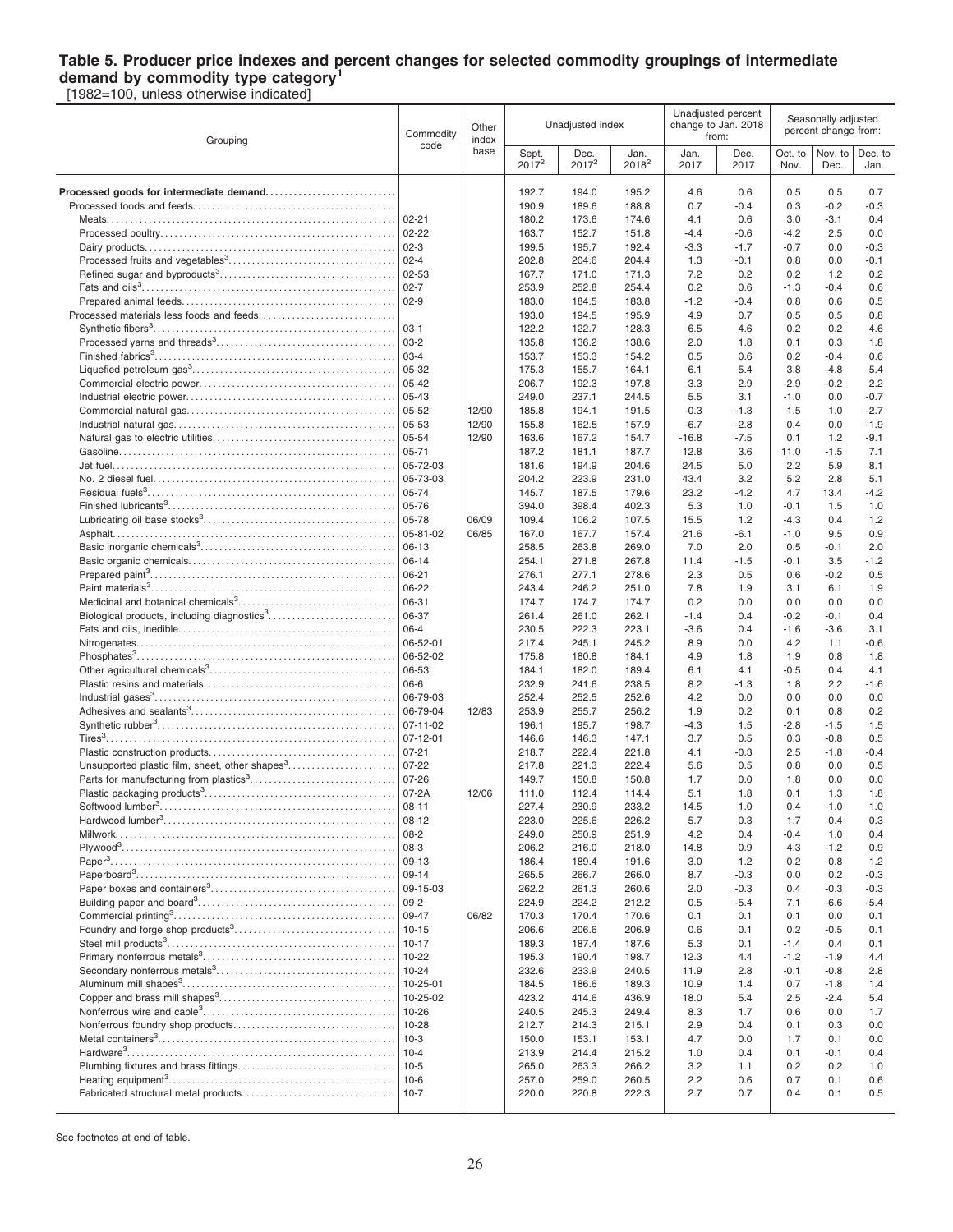#### **Table 5. Producer price indexes and percent changes for selected commodity groupings of intermediate demand by commodity type category<sup>1</sup> — Continued** [1982=100, unless otherwise indicated]

Grouping Commodity code **Other** index base Unadiusted index Unadjusted percent change to Jan. 2018 from: Seasonally adjusted percent change from: **Sept.** 2017<sup>2</sup> Dec. 2017<sup>2</sup> Jan. 2018<sup>2</sup> Jan. 2017 Dec. 2017 Oct. to Nov. Nov. to Dec. Dec. to Jan. Bolts, nuts, screws, rivets, and washers<sup>3</sup>……………………………. | 10-81 | 00/82 | 191.8 191.7 191.6 | 0.1 -0.1 -0.1 -0.1 -0.1 -0.1 00/82 | 171.4 171.7 173.2 | 2.0 0.9 | -0.2 0.4 0.9 | -0.2 0.4 0.9 | -0.2 0.4 0.9 | -0.2 0.4 0.9 | -0.2 0.4 0.9 Fabricated ferrous wire products<sup>3</sup> . . . . . . . . . . . . . . . . . . . . . . . . . . . . . . . . . . . 10-88 06/82 220.3 221.3 222.1 1.5 0.4 0.5 -0.1 0.4 Other miscellaneous metal products<sup>3</sup> . . . . . . . . . . . . . . . . . . . . . . . . . . . . . . . . 10-89 157.7 158.6 159.3 2.4 0.4 0.1 0.1 0.4 Fluid power equipment<sup>3</sup> . . . . . . . . . . . . . . . . . . . . . . . . . . . . . . . . . . . . . . . . . . . . . 11-43 252.8 253.8 254.0 1.6 0.1 0.2 0.3 0.1 Mechanical power transmission equipment<sup>3</sup> . . . . . . . . . . . . . . . . . . . . . . . . . . 11-45 262.5 264.6 268.0 2.7 1.3 -0.2 0.3 1.3 Air conditioning and refrigeration equipment. . . . . . . . . . . . . . . . . . . . . . . . . 11-48 185.4 185.4 188.5 3.6 1.7 -0.2 0.2 1.7 Metal valves, except fluid power. . . . . . . . . . . . . . . . . . . . . . . . . . . . . . . . . . . . . 11-49-02 12/82 314.9 317.7 317.2 2.5 -0.2 0.1 0.2 -0.3 Ball and roller bearings<sup>3</sup> . . . . . . . . . . . . . . . . . . . . . . . . . . . . . . . . . . . . . . . . . . . . 11-49-05 258.0 258.7 259.5 1.6 0.3 0.0 0.0 0.3 Wiring devices<sup>3</sup> . . . . . . . . . . . . . . . . . . . . . . . . . . . . . . . . . . . . . . . . . . . . . . . . . . . . . 11-71 229.2 230.1 230.3 1.0 0.1 0.7 0.0 0.1 Motors, generators, motor generator sets<sup>3</sup> . . . . . . . . . . . . . . . . . . . . . . . . . . . 11-73 211.3 211.3 214.7 2.0 1.6 0.0 0.0 1.6 Switchgear, switchboard, and industrial controls equip.<sup>3</sup>. . . . . . . . . . . . . . . 11-75 221.4 222.3 222.6 1.6 0.1 0.5 0.2 0.1 Electronic components and accessories. . . . . . . . . . . . . . . . . . . . . . . . . . . . . 11-78 65.9 65.9 66.0 -2.2 0.2 0.5 0.8 0.2 Internal combustion engines<sup>3</sup> . . . . . . . . . . . . . . . . . . . . . . . . . . . . . . . . . . . . . . . . 11-94 166.0 165.8 167.7 1.1 1.1 0.0 -0.1 1.1 Machine shop products<sup>3</sup> . . . . . . . . . . . . . . . . . . . . . . . . . . . . . . . . . . . . . . . . . . . . 11-95 184.9 185.2 185.1 0.1 -0.1 0.0 0.2 -0.1 Flat glass<sup>3</sup> . . . . . . . . . . . . . . . . . . . . . . . . . . . . . . . . . . . . . . . . . . . . . . . . . . . . . . . . . 13-11 132.6 134.3 135.3 1.8 0.7 0.1 0.4 0.7 Cement. . . . . . . . . . . . . . . . . . . . . . . . . . . . . . . . . . . . . . . . . . . . . . . . . . . . . . . . . . . . 13-22 247.7 246.8 249.6 3.1 1.1 0.6 0.1 -1.2 Concrete products. . . . . . . . . . . . . . . . . . . . . . . . . . . . . . . . . . . . . . . . . . . . . . . . . . 13-3 255.2 256.6 257.5 2.7 0.4 0.4 0.2 0.0 Asphalt felts and coatings. . . . . . . . . . . . . . . . . . . . . . . . . . . . . . . . . . . . . . . . . . . 13-6 223.6 226.0 226.7 2.8 0.3 0.6 0.7 1.1 Paving mixtures and blocks<sup>3</sup> . . . . . . . . . . . . . . . . . . . . . . . . . . . . . . . . . . . . . . . . 13-94 288.2 287.2 305.1 -0.4 6.2 0.8 -1.3 6.2 Motor vehicle parts<sup>3</sup> . . . . . . . . . . . . . . . . . . . . . . . . . . . . . . . . . . . . . . . . . . . . . . . . 14-12 125.5 125.6 125.8 0.9 0.2 0.0 0.1 0.2 Aircraft engines and engine parts. . . . . . . . . . . . . . . . . . . . . . . . . . . . . . . . . . . . 14-23 12/85 224.3 225.1 225.5 0.8 0.2 0.1 0.2 -0.4 Aircraft parts and auxiliary equipment, n.e.c.. . . . . . . . . . . . . . . . . . . . . . . . . 14-25 06/85 184.8 185.3 185.6 0.2 0.2 0.1 0.2 -0.2 Medical, surgical, and personal aid devices. . . . . . . . . . . . . . . . . . . . . . . . . . 15-6 178.4 179.6 180.2 1.1 0.3 -0.1 0.1 0.1 **Unprocessed goods for intermediate demand. . . . . . . . . . . . . . . . . . . . . . . . .** 186.8 195.1 198.2 2.5 1.6 3.0 1.9 0.9 Unprocessed foodstuffs and feedstuffs. . . . . . . . . . . . . . . . . . . . . . . . . . . . . . . . . 159.7 162.4 163.3 0.1 0.6 2.2 0.1 -0.8 Wheat<sup>3</sup> . . . . . . . . . . . . . . . . . . . . . . . . . . . . . . . . . . . . . . . . . . . . . . . . . . . . . . . . . . . . . 01-21 130.6 127.4 135.9 12.5 6.7 1.5 -3.9 6.7  $Com... \ \, \ldots \ \, \ldots \ \, \ldots \ \, \ldots \ \, \ldots \ \, \ldots \ \, \ldots \ \, \ldots \ \, \ldots \ \, \ldots \ \, \ldots \ \, \ldots \ \, \ldots \ \, \ldots \ \, \ldots \ \, \ldots \ \, \ldots \ \, \ldots \ \, \ldots \ \, \ldots \ \, \ldots \ \, \ldots \ \, \ldots \ \, \ldots \ \, \ldots \ \, \ldots \ \, \ldots \ \, \ldots \ \, \ldots \ \, \ldots \ \, \ldots \$ Slaughter cattle. . . . . . . . . . . . . . . . . . . . . . . . . . . . . . . . . . . . . . . . . . . . . . . . . . . . . 01-31 161.8 174.7 174.6 0.1 -0.1 3.6 -0.1 -4.9 Slaughter hogs. . . . . . . . . . . . . . . . . . . . . . . . . . . . . . . . . . . . . . . . . . . . . . . . . . . . . 01-32 81.1 80.4 84.7 11.9 5.3 20.4 4.4 9.4 Slaughter chickens. . . . . . . . . . . . . . . . . . . . . . . . . . . . . . . . . . . . . . . . . . . . . . . . . 01-41-02 245.3 234.6 265.0 13.0 13.0 -2.5 0.0 5.6 Slaughter turkeys. . . . . . . . . . . . . . . . . . . . . . . . . . . . . . . . . . . . . . . . . . . . . . . . . . . 01-42 194.7 183.0 160.4 -23.8 -12.3 4.1 -0.9 -6.3 Raw milk. . . . . . . . . . . . . . . . . . . . . . . . . . . . . . . . . . . . . . . . . . . . . . . . . . . . . . . . . . . 01-6 135.8 129.1 118.8 -17.6 -8.0 -1.1 1.0 -6.8 Alfalfa hay. . . . . . . . . . . . . . . . . . . . . . . . . . . . . . . . . . . . . . . . . . . . . . . . . . . . . . . . . . 01-81 282.5 291.2 305.1 10.9 4.8 -2.5 4.7 6.4 Oilseeds. . . . . . . . . . . . . . . . . . . . . . . . . . . . . . . . . . . . . . . . . . . . . . . . . . . . . . . . . . . 01-83-01 173.2 176.5 174.6 -5.1 -1.1 1.1 -0.4 -0.6 Raw cane sugar and byproducts<sup>3</sup> . . . . . . . . . . . . . . . . . . . . . . . . . . . . . . . . . . . 02-52-01 156.5 158.3 156.6 -5.4 -1.1 -1.3 0.2 -1.1 Unprocessed nonfood materials. . . . . . . . . . . . . . . . . . . . . . . . . . . . . . . . . . . . . . . 197.3 209.7 214.2 3.9 2.1 3.7 3.0 2.0 Raw cotton<sup>3</sup> . . . . . . . . . . . . . . . . . . . . . . . . . . . . . . . . . . . . . . . . . . . . . . . . . . . . . . . . 01-51 112.7 115.2 121.0 5.6 5.0 1.6 3.8 5.0 Hides and skins<sup>3</sup> . . . . . . . . . . . . . . . . . . . . . . . . . . . . . . . . . . . . . . . . . . . . . . . . . . . 04-1 191.6 192.1 201.2 -6.3 4.7 -0.2 7.3 4.7 Coal. . . . . . . . . . . . . . . . . . . . . . . . . . . . . . . . . . . . . . . . . . . . . . . . . . . . . . . . . . . . . . . 05-1 195.2 196.1 199.4 -0.6 1.7 -0.9 -0.1 1.0 Natural gas<sup>3</sup> . . . . . . . . . . . . . . . . . . . . . . . . . . . . . . . . . . . . . . . . . . . . . . . . . . . . . . . . 05-31 111.6 124.2 107.9 -30.9 -13.1 2.9 13.7 -13.1 Crude petroleum<sup>3</sup> . . . . . . . . . . . . . . . . . . . . . . . . . . . . . . . . . . . . . . . . . . . . . . . . . . . 05-61 134.9 161.5 180.3 30.3 11.6 11.0 1.8 11.6 Logs, bolts, timber, pulpwood, and woodchips. . . . . . . . . . . . . . . . . . . . . . . 08-5 237.5 241.0 243.1 1.0 0.9 2.3 -1.1 1.0 Wastepaper<sup>3</sup> . . . . . . . . . . . . . . . . . . . . . . . . . . . . . . . . . . . . . . . . . . . . . . . . . . . . . . . 09-12 417.8 351.6 334.9 -12.7 -4.7 14.9 3.0 -4.7 Iron ore<sup>3</sup> . . . . . . . . . . . . . . . . . . . . . . . . . . . . . . . . . . . . . . . . . . . . . . . . . . . . . . . . . . . 10-11 134.2 127.2 122.3 2.0 -3.9 -1.0 -3.6 -3.9 Iron and steel scrap<sup>3</sup> . . . . . . . . . . . . . . . . . . . . . . . . . . . . . . . . . . . . . . . . . . . . . . . 10-12 463.2 442.8 499.7 14.7 12.9 -3.0 7.6 12.9 Nonferrous metal ores<sup>3</sup> . . . . . . . . . . . . . . . . . . . . . . . . . . . . . . . . . . . . . . . . . . . . . 10-21 12/83 330.4 333.7 343.7 20.0 3.0 1.9 0.4 3.0 Copper base scrap<sup>3</sup> . . . . . . . . . . . . . . . . . . . . . . . . . . . . . . . . . . . . . . . . . . . . . . . . 10-23-01 457.2 467.7 485.3 21.7 3.8 3.3 -0.3 3.8 Aluminum base scrap. . . . . . . . . . . . . . . . . . . . . . . . . . . . . . . . . . . . . . . . . . . . . . . 10-23-02 213.5 214.3 218.9 10.8 2.1 1.0 -1.0 2.0 Construction sand, gravel, and crushed stone. . . . . . . . . . . . . . . . . . . . . . . . 13-21 325.5 325.3 329.1 2.9 1.2 0.2 0.1 0.4 **Services for intermediate demand. . . . . . . . . . . . . . . . . . . . . . . . . . . . . . . . . . . . .** 11/09 115.3 116.1 116.7 2.9 0.5 0.5 0.0 0.1 Trade services for intermediate demand<sup>4</sup>..............................| | 11/09 | 115.5 116.9 | 116.6 | 3.6 -0.3 | 1.0 0.0 -0.3 Machinery and equipment parts and supplies wholesaling  $3, 3, 3, 4, 5, 6$ . . . . . . . . . . . . 57-11-02 | 03/09 | 117.4 117.9 116.8 | 3.3 -0.9 | 1.9 -1.1 -0.9 Building materials, paint, and hardware wholesaling. . . . . . . . . . . . . . . . . . 57-3 03/09 95.7 94.9 93.2 -2.0 -1.8 2.4 -0.2 -1.2 Metals, minerals, and ores wholesaling<sup>3</sup> . . . . . . . . . . . . . . . . . . . . . . . . . . . . . 57-4 03/09 131.9 140.6 140.5 4.5 -0.1 0.7 1.5 -0.1 Chemicals and allied products wholesaling<sup>3</sup> . . . . . . . . . . . . . . . . . . . . . . . . . . 57-5 03/09 100.7 103.1 100.7 1.5 -2.3 2.7 -1.2 -2.3 Paper and plastics products wholesaling<sup>3</sup> . . . . . . . . . . . . . . . . . . . . . . . . . . . . 57-6 03/09 128.3 129.0 132.1 13.2 2.4 2.7 1.1 2.4 Food wholesaling<sup>3</sup> . . . . . . . . . . . . . . . . . . . . . . . . . . . . . . . . . . . . . . . . . . . . . . . . . . 57-81-01 03/09 103.6 104.0 104.3 -0.7 0.3 2.2 -0.8 0.3 Automotive parts, including tires, retailing<sup>3</sup>.................................. 58-61-02 | 03/09 | 107.7 106.0 107.3 | -2.8 1.2 | -1.6 1.5 1.2 Hardware, building material, and supplies retailing. . . . . . . . . . . . . . . . . . . 58-D 03/09 115.4 116.6 118.6 3.1 1.7 -0.3 0.0 1.7 Transportation and warehousing services for intermediate demand......  $\vert$  11/09 | 120.6 121.5 123.0 | 2.8 1.2 | 0.5 -0.1 0.3 Rail transportation of freight and mail<sup>3</sup> . . . . . . . . . . . . . . . . . . . . . . . . . . . . . . . 30-11 12/08 117.8 120.3 120.9 4.1 0.5 0.6 0.3 0.5 Truck transportation of freight<sup>3</sup> . . . . . . . . . . . . . . . . . . . . . . . . . . . . . . . . . . . . . . 30-12 06/09 116.2 117.4 119.1 5.2 1.4 0.3 0.9 1.4 Water transportation of freight<sup>3</sup> . . . . . . . . . . . . . . . . . . . . . . . . . . . . . . . . . . . . . . 30-13 06/09 110.0 114.6 112.3 -2.1 -2.0 1.2 -0.3 -2.0 Air transportation of freight<sup>3</sup> . . . . . . . . . . . . . . . . . . . . . . . . . . . . . . . . . . . . . . . . . 30-14 12/08 110.3 110.9 110.7 0.2 -0.2 0.6 -0.1 -0.2 Pipeline transportation of petroleum products<sup>3</sup>................................. 30-15-01 | 06/09 | 152.8 152.4 152.4 | -0.4 0.0 | 0.0 -0.3 0.0 U.S. Postal Service. . . . . . . . . . . . . . . . . . . . . . . . . . . . . . . . . . . . . . . . . . . . . . . . . 30-16-01 06/89 217.5 217.5 217.5 1.9 0.0 0.1 0.0 0.1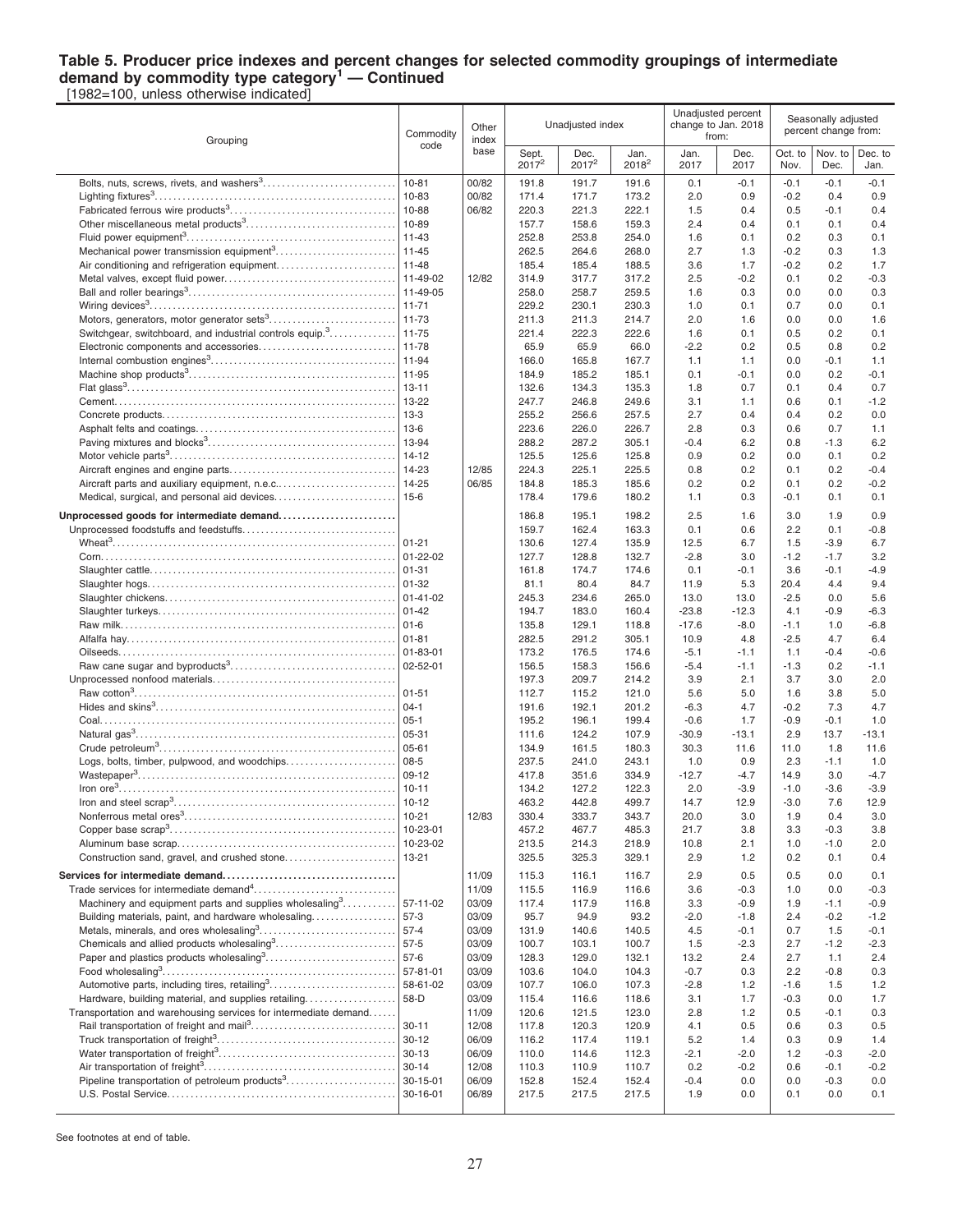#### **Table 5. Producer price indexes and percent changes for selected commodity groupings of intermediate demand by commodity type category<sup>1</sup> — Continued** [1982=100, unless otherwise indicated]

Grouping Commodity code **Other** index base Unadiusted index Unadjusted percent change to Jan. 2018 from: Seasonally adjusted percent change from: **Sept.** 2017<sup>2</sup> Dec. 2017<sup>2</sup> Jan. 2018<sup>2</sup> Jan. 2017 Dec. 2017 Oct. to Nov. Nov. to Dec. Dec. to Jan. Courier and messenger services, except air mail. . . . . . . . . . . . . . . . . . . . . 30-16-02 04/09 146.9 147.1 153.8 5.1 4.6 0.2 0.4 0.5 Air mail and package delivery services, excluding by USPS. . . . . . . . . . 30-16-03 04/09 159.3 160.5 168.0 7.0 4.7 0.4 0.7 1.0 Transportation of passengers (partial). . . . . . . . . . . . . . . . . . . . . . . . . . . . . . . 30-2 06/09 115.6 116.7 117.4 -3.6 0.6 1.0 -4.5 -1.8 Services related to water transportation<sup>3</sup> . . . . . . . . . . . . . . . . . . . . . . . . . . . . . 31-1 06/09 116.5 118.8 119.0 3.2 0.2 0.3 0.8 0.2 Arrangement of freight and cargo<sup>3</sup> . . . . . . . . . . . . . . . . . . . . . . . . . . . . . . . . . . . 31-31 12/08 104.9 105.5 107.3 3.1 1.7 1.2 0.0 1.7 Warehousing, storage, and related services<sup>3</sup> . . . . . . . . . . . . . . . . . . . . . . . . . 32-1 12/08 104.3 105.1 105.2 3.4 0.1 2.4 -0.1 0.1 Services less trade, transportation, and warehousing for intermediate demand. . . . . . . . . . . . . . . . . . . . . . . . . . . . . . . . . . . . . . . . . . . . . . . . . . . . . . . . . . . . 11/09 114.2 114.8 115.4 2.7 0.5 0.4 0.1 0.1 Network compensation from broadcast TV, cable TV, radio<sup>3</sup>......... . . . . . . . . . 35 |06/09 | 131.2 131.0 137.7 | 6.9 5.1 | 0.2 -0.2 5.1 Advertising space sales in periodicals and newspapers. . . . . . . . . . . . . . . 36-11 06/09 105.3 106.7 106.2 0.0 -0.5 1.2 0.3 -0.6 Advertising space sales in directories and mail lists<sup>3</sup>.................| 36-12 | 12/08 | 100.5 100.5 100.5 | -4.4 0.0 | 0.1 0.0 0.0 Television advertising time sales. . . . . . . . . . . . . . . . . . . . . . . . . . . . . . . . . . . . 36-2 06/09 109.1 112.4 105.5 -5.0 -6.1 0.7 3.6 -3.6 Radio advertising time sales. . . . . . . . . . . . . . . . . . . . . . . . . . . . . . . . . . . . . . . . 36-3 03/09 96.2 98.9 92.8 -2.7 -6.2 -0.5 4.4 -1.6 Internet advertising space sales, excluding Internet ads sold by print publishers<sup>3</sup> . . . . . . . . . . . . . . . . . . . . . . . . . . . . . . . . . . . . . . . . . . . . . . . . . . . . . . . 36-5 12/09 71.6 74.4 69.7 0.7 -6.3 3.1 1.5 -6.3 Business wired telecommunication services<sup>3</sup> . . . . . . . . . . . . . . . . . . . . . . . . . 37-12 06/09 95.8 101.6 101.5 5.7 -0.1 5.7 0.2 -0.1 Cellular phone and other wireless telecommunication services $3$ ...... .......|37-21 |03/09 | 65.5 66.3 64.6 | -6.5 -2.6 | 0.8 0.5 -2.6 Cable and satellite subscriber services. . . . . . . . . . . . . . . . . . . . . . . . . . . . . . 37-3 12/08 122.8 122.8 125.7 5.1 2.4 0.3 0.2 2.0 Bundled wired telecommunication access services<sup>3</sup> . . . . . . . . . . . . . 37-5 | 12/11 | 102.9 102.4 102.9 | 1.4 0.5 | -3.1 1.1 0.5 Data processing and related services<sup>3</sup> . . . . . . . . . . . . . . . . . . . . . . . . . . . . . . . 38-1 06/09 100.9 101.0 100.8 0.0 -0.2 0.1 0.0 -0.2 Business loans (partial). . . . . . . . . . . . . . . . . . . . . . . . . . . . . . . . . . . . . . . . . . . . . 39-11 04/09 205.5 190.7 207.7 6.1 8.9 -0.6 -2.9 2.7 Deposit services (partial)<sup>3</sup>………………………………………………] 39-2 | 04/09 | 61.7 63.4 62.6 | 1.8 -1.3 | -1.0 3.8 -1.3 Other credit intermediation, incl. trust services (partial)<sup>3</sup>..............| 39-3 | 04/09 | 104.3 102.7 | 102.7 | 4.5 0.0 | -1.2 0.1 0.0 Securities brokerage, dealing, investment advice, and related<sup>3</sup>....... ........|40-11 |06/09 | 141.2 147.4 149.8 | 10.8 1.6 | 1.5 1.4 1.6 Portfolio management<sup>3</sup> . . . . . . . . . . . . . . . . . . . . . . . . . . . . . . . . . . . . . . . . . . . . . . 40-2 12/08 201.3 209.8 209.3 8.8 -0.2 1.4 1.0 -0.2 Investment banking<sup>3</sup> . . . . . . . . . . . . . . . . . . . . . . . . . . . . . . . . . . . . . . . . . . . . . . . . 40-3 12/08 165.7 167.1 170.0 9.0 1.7 0.7 0.7 1.7 Life insurance<sup>3</sup> . . . . . . . . . . . . . . . . . . . . . . . . . . . . . . . . . . . . . . . . . . . . . . . . . . . . . 41-11-01 03/09 104.0 104.0 104.0 0.0 0.0 0.0 0.0 0.0 Health and medical insurance. . . . . . . . . . . . . . . . . . . . . . . . . . . . . . . . . . . . . . . 41-11-03 03/09 125.4 125.4 126.1 1.5 0.6 0.2 0.1 -1.0 Property and casualty insurance<sup>3</sup> . . . . . . . . . . . . . . . . . . . . . . . . . . . . . . . . . . . . 41-11-04 03/09 119.5 119.6 120.4 3.0 0.7 0.0 0.1 0.7 Annuities<sup>3</sup> . . . . . . . . . . . . . . . . . . . . . . . . . . . . . . . . . . . . . . . . . . . . . . . . . . . . . . . . . . 41-2 03/09 114.9 115.9 116.1 2.7 0.2 0.0 0.0 0.2 Commissions from sales of insurance<sup>3</sup> . . . . . . . . . . . . . . . . . . . . . . . . . . . . . . 42-1 06/09 105.7 105.9 106.5 1.7 0.6 0.2 0.1 0.6 Nonresidential real estate rents<sup>3</sup> . . . . . . . . . . . . . . . . . . . . . . . . . . . . . . . . . . . . . 43-11 06/09 113.4 113.9 114.1 1.2 0.2 -0.3 0.0 0.2 Nonresidential property sales and leases<sup>3</sup> . . . . . . . . . . . . . . . . . . . . . . . . . . . 43-12 12/08 116.9 119.1 120.8 3.6 1.4 0.0 0.6 1.4 Residential property management fees<sup>3</sup> . . . . . . . . . . . . . . . . . . . . . . . . . . . . . 43-22 12/08 116.2 115.3 115.8 1.0 0.4 0.0 -0.8 0.4 Passenger car rental. . . . . . . . . . . . . . . . . . . . . . . . . . . . . . . . . . . . . . . . . . . . . . . . 44-1 03/09 85.2 85.5 82.8 -0.7 -3.2 0.7 1.3 -5.3 Truck, utility trailer, and RV rental and leasing  $3, 3, 3, 4, 5, 6, 6$ . . . . . . . . . . . . . . . . | 44-2 | 06/09 | 108.9 107.8 107.1 | 4.6 -0.6 | 0.8 0.7 -0.6 Construction, mining, and forestry machinery and equipment rental and leasing<sup>3</sup> . . . . . . . . . . . . . . . . . . . . . . . . . . . . . . . . . . . . . . . . . . . . . . . . . . . . . . 44-3 03/09 99.9 98.9 99.2 2.7 0.3 -2.1 0.4 0.3 Legal services. . . . . . . . . . . . . . . . . . . . . . . . . . . . . . . . . . . . . . . . . . . . . . . . . . . . . . 45-1 03/09 127.3 126.3 129.2 3.3 2.3 1.2 -1.2 1.0 Accounting services (partial). . . . . . . . . . . . . . . . . . . . . . . . . . . . . . . . . . . . . . . . 45-2 06/09 106.7 107.1 107.3 -0.3 0.2 0.4 -0.1 -0.4 Architectural and engineering services<sup>3</sup> . . . . . . . . . . . . . . . . . . . . . . . . . . . . . . 45-3 06/09 112.5 112.9 113.4 1.0 0.4 0.0 0.3 0.4 Management, scientific, and technical consulting<sup>3</sup> . . . . . . . . . . . . . . . . . . . . 45-4 06/09 104.6 103.7 103.5 -1.4 -0.2 0.3 -1.4 -0.2 Advertising and related services (partial)<sup>3</sup> . . . . . . . . . . . . . . . . . . . . . . . . . . . . 45-5 12/08 108.7 108.7 109.1 0.6 0.4 -0.1 0.1 0.4 Permanent placement services<sup>3</sup> . . . . . . . . . . . . . . . . . . . . . . . . . . . . . . . . . . . . . 46-1 03/09 116.5 116.8 117.5 1.6 0.6 0.2 0.2 0.6 Executive search services<sup>3</sup> . . . . . . . . . . . . . . . . . . . . . . . . . . . . . . . . . . . . . . . . . . 46-2 12/08 96.5 93.9 95.2 -3.3 1.4 -0.5 -2.5 1.4 Staffing services. . . . . . . . . . . . . . . . . . . . . . . . . . . . . . . . . . . . . . . . . . . . . . . . . . . . 46-3 06/09 112.6 112.4 112.6 0.9 0.2 -0.1 -0.6 0.0 Security guard services<sup>3</sup> . . . . . . . . . . . . . . . . . . . . . . . . . . . . . . . . . . . . . . . . . . . . 48-1 03/09 110.7 111.1 112.7 2.9 1.4 0.0 0.4 1.4 Janitorial services<sup>3</sup> . . . . . . . . . . . . . . . . . . . . . . . . . . . . . . . . . . . . . . . . . . . . . . . . . . 49-1 03/09 110.8 110.8 111.1 0.2 0.3 -0.1 0.0 0.3 Waste collection. . . . . . . . . . . . . . . . . . . . . . . . . . . . . . . . . . . . . . . . . . . . . . . . . . . . 50-1 12/08 123.5 123.9 125.9 5.2 1.6 0.4 0.4 1.2 Traveler accommodation services. . . . . . . . . . . . . . . . . . . . . . . . . . . . . . . . . . . 53-11 06/09 116.3 111.3 111.7 4.5 0.4 0.7 0.3 0.0 Commercial and industrial machinery and equipment repair and maintenance<sup>3</sup> . . . . . . . . . . . . . . . . . . . . . . . . . . . . . . . . . . . . . . . . . . . . . . . . . . . . 55-1 03/09 119.4 120.7 120.7 1.3 0.0 0.0 0.0 0.0 Aircraft repair and maintenance. . . . . . . . . . . . . . . . . . . . . . . . . . . . . . . . . . . . . 55-4 04/09 119.9 119.9 122.3 3.6 2.0 0.2 0.2 0.7 Metal treatment services<sup>3</sup> . . . . . . . . . . . . . . . . . . . . . . . . . . . . . . . . . . . . . . . . . . . 59-1 12/84 184.1 184.4 184.9 0.8 0.3 0.1 0.0 0.3 **Construction for intermediate demand. . . . . . . . . . . . . . . . . . . . . . . . . . . . . . . .** 11/09 114.4 114.8 115.5 1.8 0.6 0.0 0.3 0.4 Maintenance and repair of non-residential buildings (partial)............ 80-2 | 12/10 | 115.7 116.0 116.7 | 1.7 0.6 | 0.1 0.2 0.4

<sup>1</sup> Further information about the Final Demand-Intermediate Demand Aggregation system is available online at https://www.bls.gov/ppi/fdidaggregation.htm

<sup>2</sup> The indexes for September 2017 have been recalculated to incorporate late reports and corrections by respondents. All indexes are subject to revision 4 months after original publication.

<sup>3</sup> Not seasonally adjusted.

<sup>4</sup> Trade indexes measure changes in margins received by wholesalers and retailers.

″-″ Data not available.

NOTE: The term ″(partial)″ denotes incomplete coverage of the index category.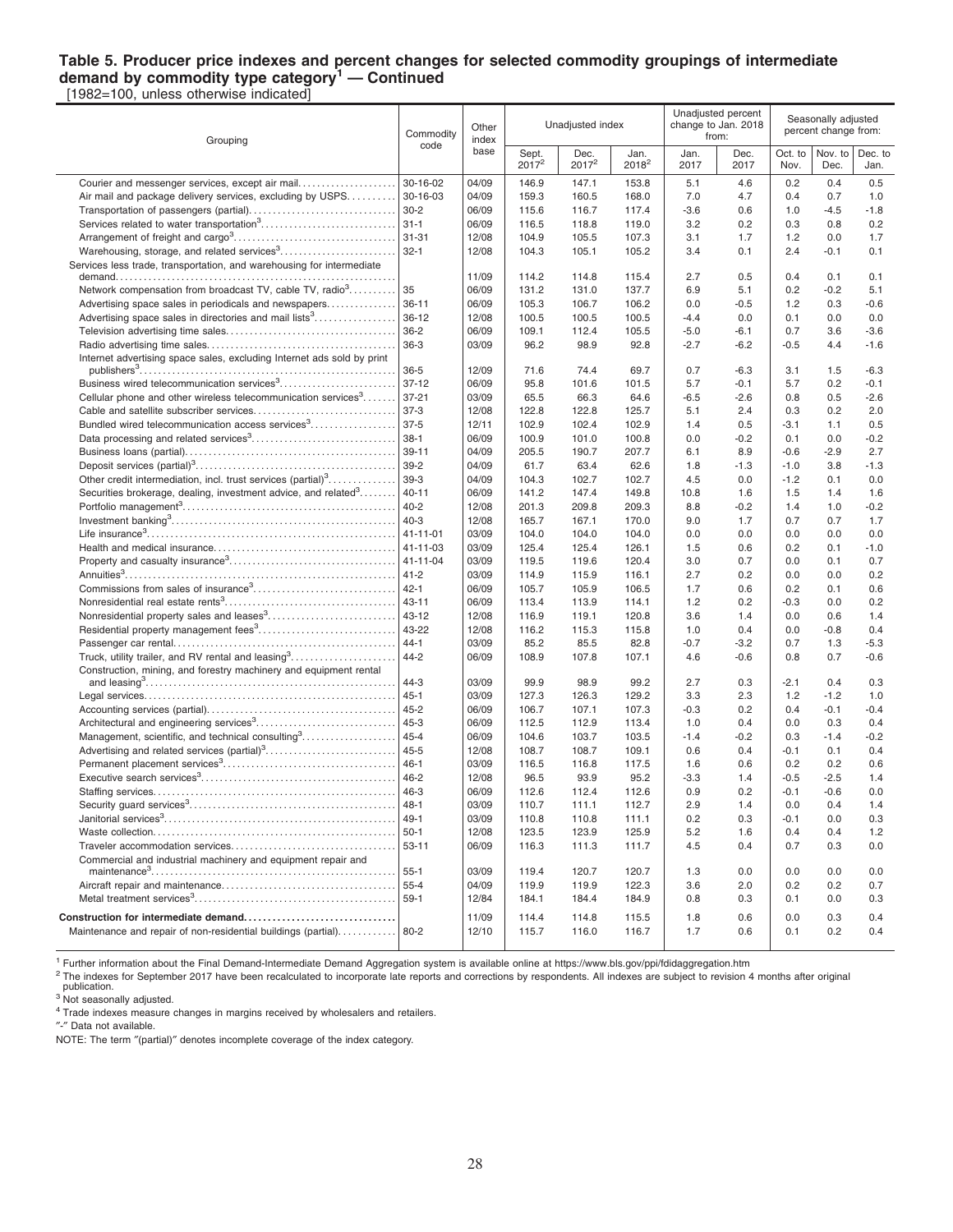#### **Table 6. Producer price indexes and percent changes for selected commodity groupings of intermediate demand by production flow category<sup>1</sup>**

[1982=100, unless otherwise indicated]

| Grouping                                                                                  | Commodity             | Other<br>index | Unadjusted index  |                  |                           |               | Unadjusted percent<br>change to Jan.<br>2018 from: |                 | Seasonally adjusted<br>percent change from: |                 |
|-------------------------------------------------------------------------------------------|-----------------------|----------------|-------------------|------------------|---------------------------|---------------|----------------------------------------------------|-----------------|---------------------------------------------|-----------------|
|                                                                                           | code                  | base           | Sept.<br>$2017^2$ | Dec.<br>$2017^2$ | Jan.<br>2018 <sup>2</sup> | Jan.<br>2017  | Dec.<br>2017                                       | Oct. to<br>Nov. | Nov. to<br>Dec.                             | Dec. to<br>Jan. |
|                                                                                           |                       | 11/09          | 113.6             | 114.0            | 114.7                     | 3.1           | 0.6                                                | 0.5             | 0.0                                         | 0.3             |
|                                                                                           |                       | 04/10          | 108.7             | 108.8            | 109.7                     | 3.4           | 0.8                                                | 0.4             | 0.1                                         | 0.7             |
|                                                                                           | $ 01-2 $              |                | 129.9             | 130.6            | 135.3                     | 1.7           | 3.6                                                | $-0.2$          | $-1.9$                                      | 3.7             |
|                                                                                           | $02 - 21$             |                | 180.2             | 173.6            | 174.6                     | 4.1           | 0.6                                                | 3.0             | $-3.1$                                      | 0.4             |
|                                                                                           | $02 - 23$             |                | 330.6             | 328.6            | 358.3                     | 6.3           | 9.0                                                | 1.2             | $-1.4$                                      | 3.8             |
|                                                                                           | $ 02-3 $              |                | 199.5             | 195.7            | 192.4                     | $-3.3$        | $-1.7$                                             | $-0.7$          | 0.0                                         | $-0.3$          |
|                                                                                           | $ 05 - 42$            |                | 206.7             | 192.3            | 197.8                     | 3.3           | 2.9                                                | $-2.9$          | $-0.2$                                      | 2.2             |
|                                                                                           | 05-43                 |                | 249.0             | 237.1            | 244.5                     | 5.5           | 3.1                                                | $-1.0$          | 0.0                                         | $-0.7$          |
|                                                                                           | $ 05 - 71$            |                | 187.2             | 181.1            | 187.7                     | 12.8          | 3.6                                                | 11.0            | $-1.5$                                      | 7.1             |
|                                                                                           | 05-73-03              |                | 204.2             | 223.9            | 231.0                     | 43.4          | 3.2                                                | 5.2             | 2.8                                         | 5.1             |
|                                                                                           | $06 - 14$<br>06-21    |                | 254.1<br>276.1    | 271.8<br>277.1   | 267.8<br>278.6            | 11.4<br>2.3   | $-1.5$<br>0.5                                      | $-0.1$<br>0.6   | 3.5<br>$-0.2$                               | $-1.2$<br>0.5   |
|                                                                                           | 06-31                 |                | 174.7             | 174.7            | 174.7                     | 0.2           | 0.0                                                | 0.0             | 0.0                                         | 0.0             |
|                                                                                           | 06-37                 |                | 261.4             | 261.0            | 262.1                     | $-1.4$        | 0.4                                                | $-0.2$          | $-0.1$                                      | 0.4             |
|                                                                                           | 06-38                 | 06/01          | 245.5             | 251.5            | 258.5                     | 6.1           | 2.8                                                | 0.5             | 0.2                                         | 0.1             |
|                                                                                           | $07 - 21$             | 00/82          | 218.7             | 222.4            | 221.8                     | 4.1           | $-0.3$                                             | 2.5             | $-1.8$                                      | $-0.4$          |
| Unsupported plastic film, sheet, and other shapes <sup>3</sup>                            | $07 - 22$             |                | 217.8             | 221.3            | 222.4                     | 5.6           | 0.5                                                | 0.8             | 0.0                                         | 0.5             |
|                                                                                           | $07 - 26$             |                | 149.7             | 150.8            | 150.8                     | 1.7           | 0.0                                                | 1.8             | 0.0                                         | 0.0             |
|                                                                                           | 07-2A                 | 12/06          | 111.0             | 112.4            | 114.4                     | 5.1           | 1.8                                                | 0.1             | 1.3                                         | 1.8             |
|                                                                                           |                       | 00/82          | 220.7             | 223.8            | 225.4                     | 11.0          | 0.7                                                | 0.9             | $-0.5$                                      | 0.7             |
|                                                                                           | $08 - 2$              |                | 249.0             | 250.9            | 251.9                     | 4.2           | 0.4                                                | $-0.4$          | 1.0                                         | 0.4             |
|                                                                                           |                       |                | 262.2             | 261.3            | 260.6                     | 2.0           | $-0.3$                                             | 0.4             | $-0.3$                                      | $-0.3$          |
|                                                                                           |                       | 06/82          | 170.3             | 170.4            | 170.6                     | 0.1           | 0.1                                                | 0.1             | 0.0                                         | 0.1             |
|                                                                                           |                       |                | 189.3             | 187.4            | 187.6                     | 5.3           | 0.1                                                | $-1.4$          | 0.4                                         | 0.1             |
|                                                                                           | $10 - 26$             |                | 240.5             | 245.3            | 249.4                     | 8.3           | 1.7                                                | 0.6             | 0.0                                         | 1.7             |
|                                                                                           | $10-7$                |                | 220.0             | 220.8            | 222.3                     | 2.7           | 0.7                                                | 0.4             | 0.1                                         | 0.5             |
|                                                                                           | 10-89                 |                | 157.7             | 158.6            | 159.3                     | 2.4           | 0.4                                                | 0.1             | 0.1                                         | 0.4             |
|                                                                                           | 11-48                 |                | 185.4<br>229.2    | 185.4<br>230.1   | 188.5<br>230.3            | 3.6<br>1.0    | 1.7<br>0.1                                         | $-0.2$<br>0.7   | 0.2<br>0.0                                  | 1.7<br>0.1      |
|                                                                                           | $ 11 - 78$            |                | 65.9              | 65.9             | 66.0                      | $-2.2$        | 0.2                                                | 0.5             | 0.8                                         | 0.2             |
|                                                                                           |                       |                | 119.9             | 120.3            | 120.4                     | 2.7           | 0.1                                                | 0.2             | 0.3                                         | 0.1             |
|                                                                                           |                       |                | 166.0             | 165.8            | 167.7                     | 1.1           | 1.1                                                | 0.0             | $-0.1$                                      | 1.1             |
|                                                                                           |                       |                | 184.9             | 185.2            | 185.1                     | 0.1           | $-0.1$                                             | 0.0             | 0.2                                         | $-0.1$          |
|                                                                                           |                       |                | 291.0             | 290.5            | 293.9                     | 3.0           | 1.2                                                | 0.3             | 0.1                                         | $-0.1$          |
|                                                                                           |                       |                | 255.2             | 256.6            | 257.5                     | 2.7           | 0.4                                                | 0.4             | 0.2                                         | 0.0             |
| Prepared asphalt, tar roofing and siding products <sup>3</sup>                            | 13-61                 |                | 222.6             | 225.6            | 226.3                     | 2.6           | 0.3                                                | $-0.1$          | 1.3                                         | 0.3             |
|                                                                                           | 13-94                 |                | 288.2             | 287.2            | 305.1                     | $-0.4$        | 6.2                                                | 0.8             | $-1.3$                                      | 6.2             |
|                                                                                           | $14 - 12$             |                | 125.5             | 125.6            | 125.8                     | 0.9           | 0.2                                                | 0.0             | 0.1                                         | 0.2             |
|                                                                                           |                       | 12/85          | 224.3             | 225.1            | 225.5                     | 0.8           | 0.2                                                | 0.1             | 0.2                                         | $-0.4$          |
|                                                                                           | 14-25                 | 06/85          | 184.8             | 185.3            | 185.6                     | 0.2           | 0.2                                                | 0.1             | 0.2                                         | $-0.2$          |
|                                                                                           | $15-6$                |                | 178.4             | 179.6            | 180.2                     | 1.1           | 0.3                                                | $-0.1$          | 0.1                                         | 0.1             |
|                                                                                           |                       | 04/10          | 115.0             | 115.7            | 116.2                     | 2.9           | 0.4                                                | 0.6             | $-0.1$                                      | 0.0             |
|                                                                                           | $30 - 12$             | 06/09          | 116.2             | 117.4            | 119.1                     | 5.2           | 1.4                                                | 0.3             | 0.9                                         | 1.4             |
|                                                                                           | $30 - 16$             | 06/09          | 134.6             | 134.9            | 138.3                     | 3.9           | 2.5                                                | 0.2             | 0.3                                         | 0.6             |
| Warehousing, storage, and related services <sup>3</sup> .                                 | $30 - 22$<br>$32 - 1$ | 12/08<br>12/08 | 106.5<br>104.3    | 107.4<br>105.1   | 108.1<br>105.2            | $-3.7$<br>3.4 | 0.7<br>0.1                                         | 1.0<br>2.4      | $-4.7$<br>$-0.1$                            | $-1.6$<br>0.1   |
|                                                                                           |                       | 06/09          | 105.3             | 106.7            | 106.2                     | 0.0           | $-0.5$                                             | $1.2$           | 0.3                                         | $-0.6$          |
|                                                                                           |                       | 06/09          | 100.9             | 101.0            | 100.8                     | 0.0           | $-0.2$                                             | 0.1             | 0.0                                         | -0.2            |
|                                                                                           |                       | 04/09          | 205.5             | 190.7            | 207.7                     | 6.1           | 8.9                                                | $-0.6$          | $-2.9$                                      | 2.7             |
|                                                                                           |                       | 04/09          | 61.7              | 63.4             | 62.6                      | 1.8           | $-1.3$                                             | $-1.0$          | 3.8                                         | $-1.3$          |
| Securities brokerage, dealing, investment advice, and related services <sup>3</sup> 40-11 |                       | 06/09          | 141.2             | 147.4            | 149.8                     | 10.8          | 1.6                                                | 1.5             | 1.4                                         | 1.6             |
|                                                                                           | $40 - 2$              | 12/08          | 201.3             | 209.8            | 209.3                     | 8.8           | $-0.2$                                             | 1.4             | 1.0                                         | -0.2            |
|                                                                                           | $40 - 3$              | 12/08          | 165.7             | 167.1            | 170.0                     | 9.0           | 1.7                                                | 0.7             | 0.7                                         | 1.7             |
|                                                                                           | $ 41 - 11$            | 06/09          | 118.4             | 118.5            | 119.1                     | 2.1           | 0.5                                                | 0.2             | 0.0                                         | 0.3             |
|                                                                                           | $41 - 2$              | 03/09          | 114.9             | 115.9            | 116.1                     | 2.7           | 0.2                                                | 0.0             | 0.0                                         | 0.2             |
|                                                                                           | $43 - 11$             | 06/09          | 113.4             | 113.9            | 114.1                     | 1.2           | 0.2                                                | $-0.3$          | 0.0                                         | 0.2             |
|                                                                                           | 43-12                 | 12/08          | 116.9             | 119.1            | 120.8                     | 3.6           | 1.4                                                | 0.0             | 0.6                                         | 1.4             |
|                                                                                           | 43-13                 | 12/08          | 88.9              | 91.4             | 91.9                      | $-4.0$        | 0.5                                                | $-1.1$          | 1.7                                         | 0.5             |
|                                                                                           | 43-22                 | 12/08          | 116.2             | 115.3            | 115.8                     | 1.0           | 0.4                                                | 0.0             | $-0.8$                                      | 0.4             |
| Construction, mining, and forestry machinery and equipment rental and                     |                       |                |                   |                  |                           |               |                                                    |                 |                                             |                 |
|                                                                                           |                       | 03/09<br>03/09 | 99.9<br>127.3     | 98.9<br>126.3    | 99.2<br>129.2             | 2.7<br>3.3    | 0.3<br>2.3                                         | $-2.1$<br>1.2   | 0.4<br>$-1.2$                               | 0.3<br>1.0      |
|                                                                                           | 45-51                 | 12/08          | 108.7             | 108.7            | 109.1                     | 0.6           | 0.4                                                | $-0.1$          | 0.1                                         | 0.4             |
|                                                                                           | $45 - 2$              | 06/09          | 106.7             | 107.1            | 107.3                     | $-0.3$        | 0.2                                                | 0.4             | $-0.1$                                      | $-0.4$          |
|                                                                                           | $45 - 3$              | 06/09          | 112.5             | 112.9            | 113.4                     | 1.0           | 0.4                                                | 0.0             | 0.3                                         | 0.4             |
| Management, scientific, and technical consulting <sup>3</sup>                             | $45 - 4$              | 06/09          | 104.6             | 103.7            | 103.5                     | $-1.4$        | $-0.2$                                             | 0.3             | $-1.4$                                      | -0.2            |
|                                                                                           | $46 - 3$              | 06/09          | 112.6             | 112.4            | 112.6                     | 0.9           | 0.2                                                | $-0.1$          | $-0.6$                                      | 0.0             |
|                                                                                           |                       |                |                   |                  |                           |               |                                                    |                 |                                             |                 |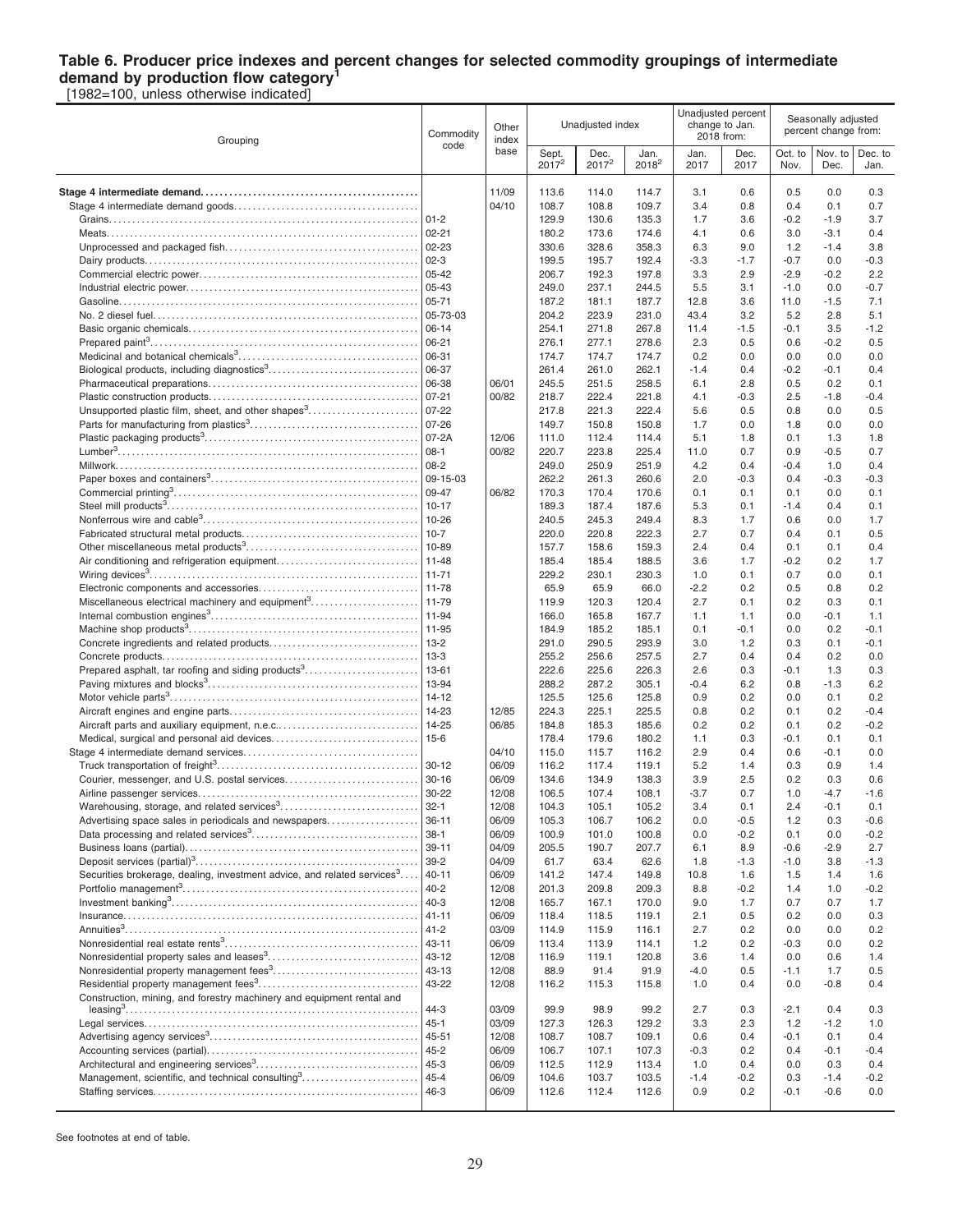#### **Table 6. Producer price indexes and percent changes for selected commodity groupings of intermediate demand by production flow category<sup>1</sup> — Continued**

[1982=100, unless otherwise indicated]

| Grouping                                                                            | Commodity                   | Other<br>index |                            | Unadjusted index          |                           | change to Jan.<br>2018 from: | Unadjusted percent |                  | Seasonally adjusted<br>percent change from: |                 |
|-------------------------------------------------------------------------------------|-----------------------------|----------------|----------------------------|---------------------------|---------------------------|------------------------------|--------------------|------------------|---------------------------------------------|-----------------|
|                                                                                     | code                        | base           | Sept.<br>2017 <sup>2</sup> | Dec.<br>2017 <sup>2</sup> | Jan.<br>2018 <sup>2</sup> | Jan.<br>2017                 | Dec.<br>2017       | Oct. to<br>Nov.  | Nov. to<br>Dec.                             | Dec. to<br>Jan. |
|                                                                                     | $49 - 1$                    | 03/09          | 110.8                      | 110.8                     | 111.1                     | 0.2                          | 0.3                | $-0.1$           | 0.0                                         | 0.3             |
| Commercial and industrial machinery and equipment repair and                        | $55 - 1$                    | 03/09          | 119.4                      | 120.7                     | 120.7                     | 1.3                          | 0.0                | 0.0              | 0.0                                         | 0.0             |
| Machinery and equipment parts and supplies wholesaling <sup>3</sup>                 | $57 - 11 - 02$              | 03/09          | 117.4                      | 117.9                     | 116.8                     | 3.3                          | $-0.9$             | 1.9              | $-1.1$                                      | $-0.9$          |
| Building materials, paint, and hardware wholesaling                                 | $57-3$                      | 03/09          | 95.7                       | 94.9                      | 93.2                      | $-2.0$                       | $-1.8$             | 2.4              | $-0.2$                                      | $-1.2$          |
|                                                                                     | $57 - 4$                    | 03/09          | 131.9                      | 140.6                     | 140.5                     | 4.5                          | $-0.1$             | 0.7              | 1.5                                         | $-0.1$          |
|                                                                                     | $57 - 5$                    | 03/09          | 100.7                      | 103.1                     | 100.7                     | 1.5                          | $-2.3$             | 2.7              | $-1.2$                                      | $-2.3$          |
|                                                                                     | $57-6$                      | 03/09          | 128.3                      | 129.0                     | 132.1                     | 13.2                         | 2.4                | 2.7              | 1.1                                         | 2.4             |
| Hardware and building materials and supplies retailing                              | $57 - 8$<br>58-D            | 06/09<br>03/09 | 106.0<br>115.4             | 106.4<br>116.6            | 106.3<br>118.6            | $-1.0$<br>3.1                | $-0.1$<br>1.7      | 2.1<br>$-0.3$    | $-0.7$<br>0.0                               | -0.1<br>1.7     |
|                                                                                     | $59-1$                      | 12/84          | 184.1                      | 184.4                     | 184.9                     | 0.8                          | 0.3                | 0.1              | 0.0                                         | 0.3             |
|                                                                                     |                             | 11/09          | 112.3                      | 113.5                     | 114.2                     | 4.1                          | 0.6                | 1.2              | 0.4                                         | 0.4             |
|                                                                                     |                             | 04/10          | 103.0                      | 104.4                     | 105.2                     | 5.2                          | 0.8                | 1.7              | 0.9                                         | 0.8             |
|                                                                                     | 01-31                       |                | 161.8                      | 174.7                     | 174.6                     | 0.1                          | $-0.1$             | 3.6              | $-0.1$                                      | $-4.9$          |
|                                                                                     | $ 01-32$                    |                | 81.1                       | 80.4                      | 84.7                      | 11.9                         | 5.3                | 20.4             | 4.4                                         | 9.4             |
|                                                                                     | $ 01 - 4 $                  |                | 231.5                      | 221.2                     | 240.4                     | 6.3                          | 8.7                | $-1.5$           | $-0.1$                                      | 3.8             |
|                                                                                     | $05 - 42$                   |                | 135.8<br>206.7             | 129.1<br>192.3            | 118.8<br>197.8            | $-17.6$<br>3.3               | $-8.0$<br>2.9      | $-1.1$<br>$-2.9$ | 1.0<br>$-0.2$                               | $-6.8$<br>2.2   |
|                                                                                     | 05-43                       |                | 249.0                      | 237.1                     | 244.5                     | 5.5                          | 3.1                | $-1.0$           | 0.0                                         | $-0.7$          |
|                                                                                     | $05 - 71$                   |                | 187.2                      | 181.1                     | 187.7                     | 12.8                         | 3.6                | 11.0             | $-1.5$                                      | 7.1             |
|                                                                                     | 05-72-03                    |                | 181.6                      | 194.9                     | 204.6                     | 24.5                         | 5.0                | 2.2              | 5.9                                         | 8.1             |
|                                                                                     | 05-73-03                    |                | 204.2                      | 223.9                     | 231.0                     | 43.4                         | 3.2                | 5.2              | 2.8                                         | 5.1             |
|                                                                                     | 05-76                       |                | 394.0                      | 398.4                     | 402.3                     | 5.3                          | 1.0                | $-0.1$           | 1.5                                         | 1.0             |
|                                                                                     | 05-78<br>05-81-02           | 06/09<br>06/85 | 109.4<br>167.0             | 106.2<br>167.7            | 107.5<br>157.4            | 15.5<br>21.6                 | 1.2<br>$-6.1$      | $-4.3$<br>$-1.0$ | 0.4<br>9.5                                  | 1.2<br>0.9      |
|                                                                                     | 06-13                       |                | 258.5                      | 263.8                     | 269.0                     | 7.0                          | 2.0                | 0.5              | $-0.1$                                      | 2.0             |
|                                                                                     | $06-14$                     |                | 254.1                      | 271.8                     | 267.8                     | 11.4                         | $-1.5$             | $-0.1$           | 3.5                                         | $-1.2$          |
|                                                                                     | $06 - 2$                    |                | 271.6                      | 273.1                     | 275.5                     | 3.6                          | 0.9                | 1.1              | 1.2                                         | 0.9             |
|                                                                                     | $06 - 5$                    |                | 200.9                      | 205.7                     | 210.5                     | 5.9                          | 2.3                | 0.9              | 0.9                                         | 1.6             |
|                                                                                     | 06-6                        |                | 232.9                      | 241.6                     | 238.5                     | 8.2                          | $-1.3$             | 1.8              | 2.2                                         | $-1.6$          |
| Unsupported plastic film, sheet, and other shapes <sup>3</sup>                      | $07 - 11 - 02$<br>$07 - 22$ |                | 196.1<br>217.8             | 195.7<br>221.3            | 198.7<br>222.4            | $-4.3$<br>5.6                | 1.5<br>0.5         | $-2.8$<br>0.8    | $-1.5$<br>0.0                               | 1.5<br>0.5      |
|                                                                                     | $09-13$                     |                | 186.4                      | 189.4                     | 191.6                     | 3.0                          | 1.2                | 0.2              | 0.8                                         | 1.2             |
|                                                                                     | 09-14                       |                | 265.5                      | 266.7                     | 266.0                     | 8.7                          | $-0.3$             | 0.0              | 0.2                                         | $-0.3$          |
|                                                                                     | $09 - 15$                   |                | 235.2                      | 234.3                     | 234.4                     | 1.0                          | 0.0                | $-0.2$           | $-0.2$                                      | 0.0             |
|                                                                                     | 09-47                       | 06/82          | 170.3                      | 170.4                     | 170.6                     | 0.1                          | 0.1                | 0.1              | 0.0                                         | 0.1             |
|                                                                                     | $10 - 15$                   |                | 206.6                      | 206.6                     | 206.9                     | 0.6                          | 0.1                | 0.2              | $-0.5$                                      | 0.1             |
|                                                                                     | $10 - 17$<br>$10 - 25$      |                | 189.3<br>207.0             | 187.4<br>207.3            | 187.6<br>212.6            | 5.3<br>12.0                  | 0.1<br>2.6         | $-1.4$<br>1.2    | 0.4<br>$-1.8$                               | 0.1<br>2.6      |
|                                                                                     | 10-28                       |                | 212.7                      | 214.3                     | 215.1                     | 2.9                          | 0.4                | 0.1              | 0.3                                         | 0.0             |
|                                                                                     | $10-3$                      |                | 150.0                      | 153.1                     | 153.1                     | 4.7                          | 0.0                | 1.7              | 0.1                                         | 0.0             |
| Structural, architectural, and pre-engineered metal products                        | $10 - 74$                   |                | 213.2                      | 213.7                     | 216.4                     | 3.4                          | 1.3                | 0.4              | $-0.2$                                      | 1.0             |
|                                                                                     | $10 - 81$                   |                | 191.8                      | 191.7                     | 191.6                     | 0.1                          | $-0.1$             | $-0.1$           | $-0.1$                                      | $-0.1$          |
|                                                                                     | 10-89<br>$11 - 4$           |                | 157.7<br>232.3             | 158.6<br>233.2            | 159.3<br>234.7            | 2.4<br>2.3                   | 0.4<br>0.6         | 0.1<br>0.1       | 0.1<br>0.1                                  | 0.4<br>0.5      |
|                                                                                     | $11 - 7$                    |                | 113.4                      | 113.5                     | 114.0                     | 0.3                          | 0.4                | 0.3              | 0.3                                         | 0.2             |
|                                                                                     | 13-21                       |                | 325.5                      | 325.3                     | 329.1                     | 2.9                          | 1.2                | 0.2              | 0.1                                         | 0.4             |
|                                                                                     | 13-22                       |                | 247.7                      | 246.8                     | 249.6                     | 3.1                          | 1.1                | 0.6              | 0.1                                         | $-1.2$          |
|                                                                                     | $14 - 12$                   |                | 125.5                      | 125.6                     | 125.8                     | 0.9                          | 0.2                | 0.0              | 0.1                                         | 0.2             |
|                                                                                     | $14-2$                      |                | 269.6                      | 270.3                     | 270.9                     | 1.1                          | 0.2                | 0.1              | 0.1                                         | -0.1            |
|                                                                                     | $30 - 11$                   | 04/10<br>12/08 | 113.5<br>117.8             | 114.2<br>120.3            | 114.8<br>120.9            | 3.0<br>4.1                   | 0.5<br>0.5         | 0.6<br>0.6       | 0.1<br>0.3                                  | 0.0<br>0.5      |
|                                                                                     | $30 - 16$                   | 06/09          | 134.6                      | 134.9                     | 138.3                     | 3.9                          | 2.5                | 0.2              | 0.3                                         | 0.6             |
|                                                                                     | $31 - 31$                   | 12/08          | 104.9                      | 105.5                     | 107.3                     | 3.1                          | 1.7                | 1.2              | 0.0                                         | 1.7             |
|                                                                                     | $31 - 32 - 01$              | 12/08          | 96.7                       | 97.0                      | 97.0                      | 0.8                          | 0.0                | 0.3              | 0.0                                         | 0.0             |
| Warehousing, storage, and related services <sup>3</sup>                             | $32 - 1$                    | 12/08          | 104.3                      | 105.1                     | 105.2                     | 3.4                          | 0.1                | 2.4              | $-0.1$                                      | 0.1             |
| Advertising space sales in periodicals, newspapers, directories, and                | $36-1$                      | 06/09          | 103.9                      | 105.0                     | 104.6                     | $-0.9$                       | $-0.4$             | 0.9              | 0.3                                         | $-0.6$          |
|                                                                                     | $37-1$                      | 06/09          | 112.3                      | 116.1                     | 116.2                     | 3.9                          | 0.1                | 2.6              | 0.6                                         | 0.1             |
| Bundled wired telecommunications access services <sup>3</sup>                       | $37-5$                      | 12/11          | 102.9                      | 102.4                     | 102.9                     | 1.4                          | 0.5                | $-3.1$           | 1.1                                         | 0.5             |
|                                                                                     | $38-1$                      | 06/09          | 100.9                      | 101.0                     | 100.8                     | 0.0                          | $-0.2$             | 0.1              | 0.0                                         | -0.2            |
|                                                                                     | $39 - 11$                   | 04/09          | 205.5                      | 190.7                     | 207.7                     | 6.1                          | 8.9                | $-0.6$           | $-2.9$                                      | 2.7             |
|                                                                                     | $39 - 2$                    | 04/09          | 61.7                       | 63.4                      | 62.6                      | 1.8                          | -1.3               | $-1.0$           | 3.8                                         | $-1.3$          |
| Securities brokerage, dealing, investment advice, and related services <sup>3</sup> | $40 - 11$<br>$41 - 11$      | 06/09<br>06/09 | 141.2<br>118.4             | 147.4<br>118.5            | 149.8<br>119.1            | 10.8<br>2.1                  | 1.6<br>0.5         | 1.5<br>0.2       | 1.4<br>0.0                                  | 1.6<br>0.3      |
|                                                                                     | $43 - 11$                   | 06/09          | 113.4                      | 113.9                     | 114.1                     | 1.2                          | 0.2                | $-0.3$           | 0.0                                         | 0.2             |
|                                                                                     | $45 - 1$                    | 03/09          | 127.3                      | 126.3                     | 129.2                     | 3.3                          | 2.3                | $1.2$            | $-1.2$                                      | 1.0             |
|                                                                                     |                             |                |                            |                           |                           |                              |                    |                  |                                             |                 |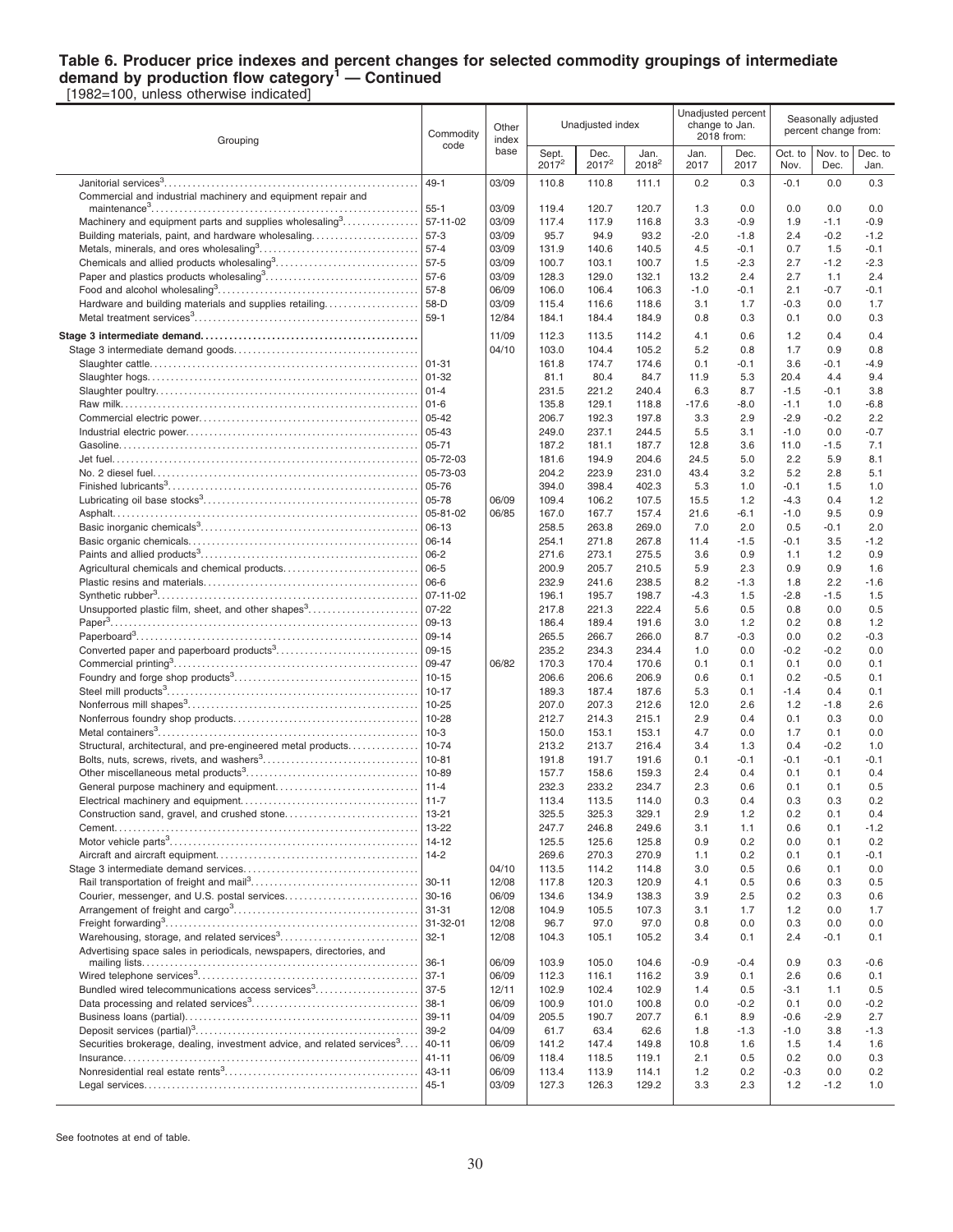#### **Table 6. Producer price indexes and percent changes for selected commodity groupings of intermediate demand by production flow category<sup>1</sup> — Continued** [1982=100, unless otherwise indicated]

Grouping Commodity code **Other** index base Unadiusted index Unadjusted percent change to Jan. 2018 from: Seasonally adjusted percent change from: **Sept.** 2017 Dec. 2017<sup>2</sup> Jan. 2018<sup>2</sup> Jan. 2017 Dec. 2017 Oct. to Nov. Nov. to Dec. Dec. to Jan. Accounting services (partial). . . . . . . . . . . . . . . . . . . . . . . . . . . . . . . . . . . . . . . . . . . . . 45-2 06/09 106.7 107.1 107.3 -0.3 0.2 0.4 -0.1 -0.4 Architectural and engineering services<sup>3</sup> . . . . . . . . . . . . . . . . . . . . . . . . . . . . . . . . . . . 45-3 06/09 112.5 112.9 113.4 1.0 0.4 0.0 0.3 0.4 Management, scientific, and technical consulting<sup>3</sup>.....................|45-4  $\big| 06/09 \big| 104.6$  103.7 103.5  $\big|$  -1.4 -0.2  $\big| 0.3$  -1.4 -0.2 Advertising agency services<sup>3</sup> . . . . . . . . . . . . . . . . . . . . . . . . . . . . . . . . . . . . . . . . . . . . . 45-51 12/08 108.7 108.7 109.1 0.6 0.4 -0.1 0.1 0.4 Staffing services. . . . . . . . . . . . . . . . . . . . . . . . . . . . . . . . . . . . . . . . . . . . . . . . . . . . . . . . . 46-3 06/09 112.6 112.4 112.6 0.9 0.2 -0.1 -0.6 0.0 Aircraft repair maintenance. . . . . . . . . . . . . . . . . . . . . . . . . . . . . . . . . . . . . . . . . . . . . . 55-4 04/09 119.9 119.9 122.3 3.6 2.0 0.2 0.2 0.7 Parts and supplies for machinery and equipment wholesaling<sup>3</sup>........... | 57-11-02  $\begin{array}{|l} 03/09 & 117.4 & 117.9 & 116.8 & 3.3 & -0.9 & 1.9 & -1.1 & -0.9 \end{array}$ Building materials, paint, and hardware wholesaling. . . . . . . . . . . . . . . . . . . . . . . 57-3 03/09 95.7 94.9 93.2 -2.0 -1.8 2.4 -0.2 -1.2 Metals, minerals, and ores wholesaling<sup>3</sup> . . . . . . . . . . . . . . . . . . . . . . . . . . . . . . . . . . 57-4 03/09 131.9 140.6 140.5 4.5 -0.1 0.7 1.5 -0.1 Chemicals and allied products wholesaling<sup>3</sup>..............................| 57-5  $\qquad$  | 03/09 | 100.7 | 100.7 | 1.5 -2.3 | 2.7 -1.2 -2.3 Paper and plastics products wholesaling<sup>3</sup> . . . . . . . . . . . . . . . . . . . . . . . . . . . . . . . . . 57-6 03/09 128.3 129.0 132.1 13.2 2.4 2.7 1.1 2.4 Food wholesaling<sup>3</sup> . . . . . . . . . . . . . . . . . . . . . . . . . . . . . . . . . . . . . . . . . . . . . . . . . . . . . . . 57-81-01 03/09 103.6 104.0 104.3 -0.7 0.3 2.2 -0.8 0.3 Metal treatment services<sup>3</sup> . . . . . . . . . . . . . . . . . . . . . . . . . . . . . . . . . . . . . . . . . . . . . . . . 59-1 12/84 184.1 184.4 184.9 0.8 0.3 0.1 0.0 0.3 **Stage 2 intermediate demand. . . . . . . . . . . . . . . . . . . . . . . . . . . . . . . . . . . . . . . . . . . . . .** 11/09 103.3 105.6 106.3 3.0 0.7 1.1 0.8 0.5 Stage 2 intermediate demand goods. . . . . . . . . . . . . . . . . . . . . . . . . . . . . . . . . . . . . . . 04/10 87.3 90.9 91.5 3.6 0.7 2.0 1.7 0.5 Corn. . . . . . . . . . . . . . . . . . . . . . . . . . . . . . . . . . . . . . . . . . . . . . . . . . . . . . . . . . . . . . . . . . . . 01-22-02 127.7 128.8 132.7 -2.8 3.0 -1.2 -1.7 3.2 Oilseeds. . . . . . . . . . . . . . . . . . . . . . . . . . . . . . . . . . . . . . . . . . . . . . . . . . . . . . . . . . . . . . . . 01-83 173.2 176.5 174.6 -5.1 -1.1 1.1 -0.4 -0.6 Prepared animal feeds. . . . . . . . . . . . . . . . . . . . . . . . . . . . . . . . . . . . . . . . . . . . . . . . . . . 02-9 183.0 184.5 183.8 -1.2 -0.4 0.8 0.6 0.5 Coal. . . . . . . . . . . . . . . . . . . . . . . . . . . . . . . . . . . . . . . . . . . . . . . . . . . . . . . . . . . . . . . . . . . . 05-1 195.2 196.1 199.4 -0.6 1.7 -0.9 -0.1 1.0 Natural gas<sup>3</sup> . . . . . . . . . . . . . . . . . . . . . . . . . . . . . . . . . . . . . . . . . . . . . . . . . . . . . . . . . . . . 05-31 111.6 124.2 107.9 -30.9 -13.1 2.9 13.7 -13.1 Liquefied petroleum gas<sup>3</sup> . . . . . . . . . . . . . . . . . . . . . . . . . . . . . . . . . . . . . . . . . . . . . . . . 05-32 175.3 155.7 164.1 6.1 5.4 3.8 -4.8 5.4 Crude petroleum<sup>3</sup> . . . . . . . . . . . . . . . . . . . . . . . . . . . . . . . . . . . . . . . . . . . . . . . . . . . . . . . 05-61 134.9 161.5 180.3 30.3 11.6 11.0 1.8 11.6 No. 2 diesel fuel. . . . . . . . . . . . . . . . . . . . . . . . . . . . . . . . . . . . . . . . . . . . . . . . . . . . . . . . . 05-73-03 204.2 223.9 231.0 43.4 3.2 5.2 2.8 5.1 Industrial chemicals. . . . . . . . . . . . . . . . . . . . . . . . . . . . . . . . . . . . . . . . . . . . . . . . . . . . . 06-1 254.2 269.8 267.2 10.6 -1.0 0.0 2.9 -0.7 Plastic resins and materials. . . . . . . . . . . . . . . . . . . . . . . . . . . . . . . . . . . . . . . . . . . . . . 06-6 232.9 241.6 238.5 8.2 -1.3 1.8 2.2 -1.6 Plastic products<sup>3</sup> . . . . . . . . . . . . . . . . . . . . . . . . . . . . . . . . . . . . . . . . . . . . . . . . . . . . . . . . 07-2 201.6 203.6 204.6 4.0 0.5 1.0 -0.2 0.5 Logs, bolts, timber, pulpwood, and wood chips. . . . . . . . . . . . . . . . . . . . . . . . . . . 08-5 237.5 241.0 243.1 1.0 0.9 2.3 -1.1 1.0 Paper<sup>3</sup> . . . . . . . . . . . . . . . . . . . . . . . . . . . . . . . . . . . . . . . . . . . . . . . . . . . . . . . . . . . . . . . . . . 09-13 186.4 189.4 191.6 3.0 1.2 0.2 0.8 1.2 Paperboard, excluding corrugated paperboard<sup>3</sup>............................ 09-14-11 | 12/82 | 279.1 280.5 279.6 | 8.5 -0.3 | 0.0 0.2 -0.3 Commercial printing<sup>3</sup> . . . . . . . . . . . . . . . . . . . . . . . . . . . . . . . . . . . . . . . . . . . . . . . . . . . . 09-47 06/82 170.3 170.4 170.6 0.1 0.1 0.1 0.0 0.1 Iron and steel scrap<sup>3</sup> . . . . . . . . . . . . . . . . . . . . . . . . . . . . . . . . . . . . . . . . . . . . . . . . . . . . 10-12 463.2 442.8 499.7 14.7 12.9 -3.0 7.6 12.9 Steel mill products<sup>3</sup> . . . . . . . . . . . . . . . . . . . . . . . . . . . . . . . . . . . . . . . . . . . . . . . . . . . . . . 10-17 189.3 187.4 187.6 5.3 0.1 -1.4 0.4 0.1 Nonferrous mill shapes<sup>3</sup> . . . . . . . . . . . . . . . . . . . . . . . . . . . . . . . . . . . . . . . . . . . . . . . . . 10-25 207.0 207.3 212.6 12.0 2.6 1.2 -1.8 2.6 Electrical machinery and equipment. . . . . . . . . . . . . . . . . . . . . . . . . . . . . . . . . . . . . . 11-7 113.4 113.5 114.0 0.3 0.4 0.3 0.3 0.2 Electronic components and accessories. . . . . . . . . . . . . . . . . . . . . . . . . . . . . . . . . . 11-78 65.9 65.9 66.0 -2.2 0.2 0.5 0.8 0.2 Stage 2 intermediate demand services. . . . . . . . . . . . . . . . . . . . . . . . . . . . . . . . . . . . . 04/10 113.9 114.8 115.6 2.7 0.7 0.4 0.1 0.3 Rail transportation of freight and mail<sup>3</sup> . . . . . . . . . . . . . . . . . . . . . . . . . . . . . . . . . . . . 30-11 12/08 117.8 120.3 120.9 4.1 0.5 0.6 0.3 0.5 Truck transportation of freight<sup>3</sup> . . . . . . . . . . . . . . . . . . . . . . . . . . . . . . . . . . . . . . . . . . . 30-12 06/09 116.2 117.4 119.1 5.2 1.4 0.3 0.9 1.4 Pipeline transportation of petroleum products<sup>3</sup> . . . . . . . . . . . . . . . . . . . . . . . . . . . . 30-15-01 12/08 152.8 152.4 152.4 -0.4 0.0 0.0 -0.3 0.0 U.S. Postal Service. . . . . . . . . . . . . . . . . . . . . . . . . . . . . . . . . . . . . . . . . . . . . . . . . . . . . . 30-16-01 06/89 217.5 217.5 217.5 1.9 0.0 0.1 0.0 0.1 Courier and messenger services, except air. . . . . . . . . . . . . . . . . . . . . . . . . . . . . . 30-16-02 04/09 146.9 147.1 153.8 5.1 4.6 0.2 0.4 0.5 Air mail and package delivery services, excluding by USPS. . . . . . . . . . . . . 30-16-03  $\vert$  0.4/09  $\vert$  159.3 160.5 168.0  $\vert$  7.0 4.7  $\vert$  0.4 0.7 1.0 Airline passenger services. . . . . . . . . . . . . . . . . . . . . . . . . . . . . . . . . . . . . . . . . . . . . . . 30-22 12/08 106.5 107.4 108.1 -3.7 0.7 1.0 -4.7 -1.6 Arrangement of freight and cargo<sup>3</sup> . . . . . . . . . . . . . . . . . . . . . . . . . . . . . . . . . . . . . . . 31-31 12/08 104.9 105.5 107.3 3.1 1.7 1.2 0.0 1.7 Television advertising time sales. . . . . . . . . . . . . . . . . . . . . . . . . . . . . . . . . . . . . . . . . 36-21 06/09 109.1 112.4 105.5 -5.0 -6.1 0.7 3.6 -3.6 Wireless telecommunication services<sup>3</sup> . . . . . . . . . . . . . . . . . . . . . . . . . . . . . . . . . . . . 37-2 06/09 67.1 67.9 66.1 -6.5 -2.7 0.6 0.6 -2.7 Data processing and related services<sup>3</sup> . . . . . . . . . . . . . . . . . . . . . . . . . . . . . . . . . . . . 38-1 06/09 100.9 101.0 100.8 0.0 -0.2 0.1 0.0 -0.2 Securities brokerage, dealing, investment advice, and related services<sup>3</sup>... ....|40-11 |06/09 | 141.2 147.4 149.8 | 10.8 1.6 | 1.5 1.4 1.6 Portfolio management<sup>3</sup> . . . . . . . . . . . . . . . . . . . . . . . . . . . . . . . . . . . . . . . . . . . . . . . . . . 40-2 12/08 201.3 209.8 209.3 8.8 -0.2 1.4 1.0 -0.2 Investment banking<sup>3</sup> . . . . . . . . . . . . . . . . . . . . . . . . . . . . . . . . . . . . . . . . . . . . . . . . . . . . . 40-31 12/08 165.7 167.1 170.0 9.0 1.7 0.7 0.7 1.7 Insurance. . . . . . . . . . . . . . . . . . . . . . . . . . . . . . . . . . . . . . . . . . . . . . . . . . . . . . . . . . . . . . . 41-11 06/09 118.4 118.5 119.1 2.1 0.5 0.2 0.0 0.3 Commissions from sales of insurance<sup>3</sup> . . . . . . . . . . . . . . . . . . . . . . . . . . . . . . . . . . . 42-11 06/09 105.7 105.9 106.5 1.7 0.6 0.2 0.1 0.6 Legal services. . . . . . . . . . . . . . . . . . . . . . . . . . . . . . . . . . . . . . . . . . . . . . . . . . . . . . . . . . . 45-1 03/09 127.3 126.3 129.2 3.3 2.3 1.2 -1.2 1.0 Accounting services (partial). . . . . . . . . . . . . . . . . . . . . . . . . . . . . . . . . . . . . . . . . . . . . 45-2 06/09 106.7 107.1 107.3 -0.3 0.2 0.4 -0.1 -0.4 Management, scientific, and technical consulting<sup>3</sup>.....................|45-4  $\big| 06/09 \big| 104.6$  103.7 103.5  $\big|$  -1.4 -0.2  $\big| 0.3$  -1.4 -0.2 Advertising agency services<sup>3</sup> . . . . . . . . . . . . . . . . . . . . . . . . . . . . . . . . . . . . . . . . . . . . . 45-51 12/08 108.7 108.7 109.1 0.6 0.4 -0.1 0.1 0.4 Staffing services. . . . . . . . . . . . . . . . . . . . . . . . . . . . . . . . . . . . . . . . . . . . . . . . . . . . . . . . . 46-3 06/09 112.6 112.4 112.6 0.9 0.2 -0.1 -0.6 0.0 Security guard services<sup>3</sup> . . . . . . . . . . . . . . . . . . . . . . . . . . . . . . . . . . . . . . . . . . . . . . . . . 48-1 03/09 110.7 111.1 112.7 2.9 1.4 0.0 0.4 1.4 Janitorial services<sup>3</sup> . . . . . . . . . . . . . . . . . . . . . . . . . . . . . . . . . . . . . . . . . . . . . . . . . . . . . . 49-1 03/09 110.8 110.8 111.1 0.2 0.3 -0.1 0.0 0.3 Traveler accommodation services. . . . . . . . . . . . . . . . . . . . . . . . . . . . . . . . . . . . . . . . 53-1 06/09 116.3 111.3 111.7 4.5 0.4 0.7 0.3 0.0 Commercial and industrial machinery and equipment repair and maintenance<sup>3</sup> . . . . . . . . . . . . . . . . . . . . . . . . . . . . . . . . . . . . . . . . . . . . . . . . . . . . . . . . . 55-1 03/09 119.4 120.7 120.7 1.3 0.0 0.0 0.0 0.0 Hardware and building materials and supplies retailing. . . . . . . . . . . . . . . . . 58-D  $\big|03/09\big|115.4$  116.6 118.6  $\big|3.1$  1.7  $\big|$  -0.3 0.0 1.7 **Stage 1 intermediate demand. . . . . . . . . . . . . . . . . . . . . . . . . . . . . . . . . . . . . . . . . . . . . .** 11/09 111.4 112.7 113.8 5.6 1.0 0.7 0.6 0.9 Stage 1 intermediate demand goods. . . . . . . . . . . . . . . . . . . . . . . . . . . . . . . . . . . . . . . 04/10 95.9 97.4 98.7 7.8 1.3 0.8 1.2 1.7 Prepared animal feeds. . . . . . . . . . . . . . . . . . . . . . . . . . . . . . . . . . . . . . . . . . . . . . . . . . . 02-9 183.0 184.5 183.8 -1.2 -0.4 0.8 0.6 0.5 Commercial electric power. . . . . . . . . . . . . . . . . . . . . . . . . . . . . . . . . . . . . . . . . . . . . . . 05-42 206.7 192.3 197.8 3.3 2.9 -2.9 -0.2 2.2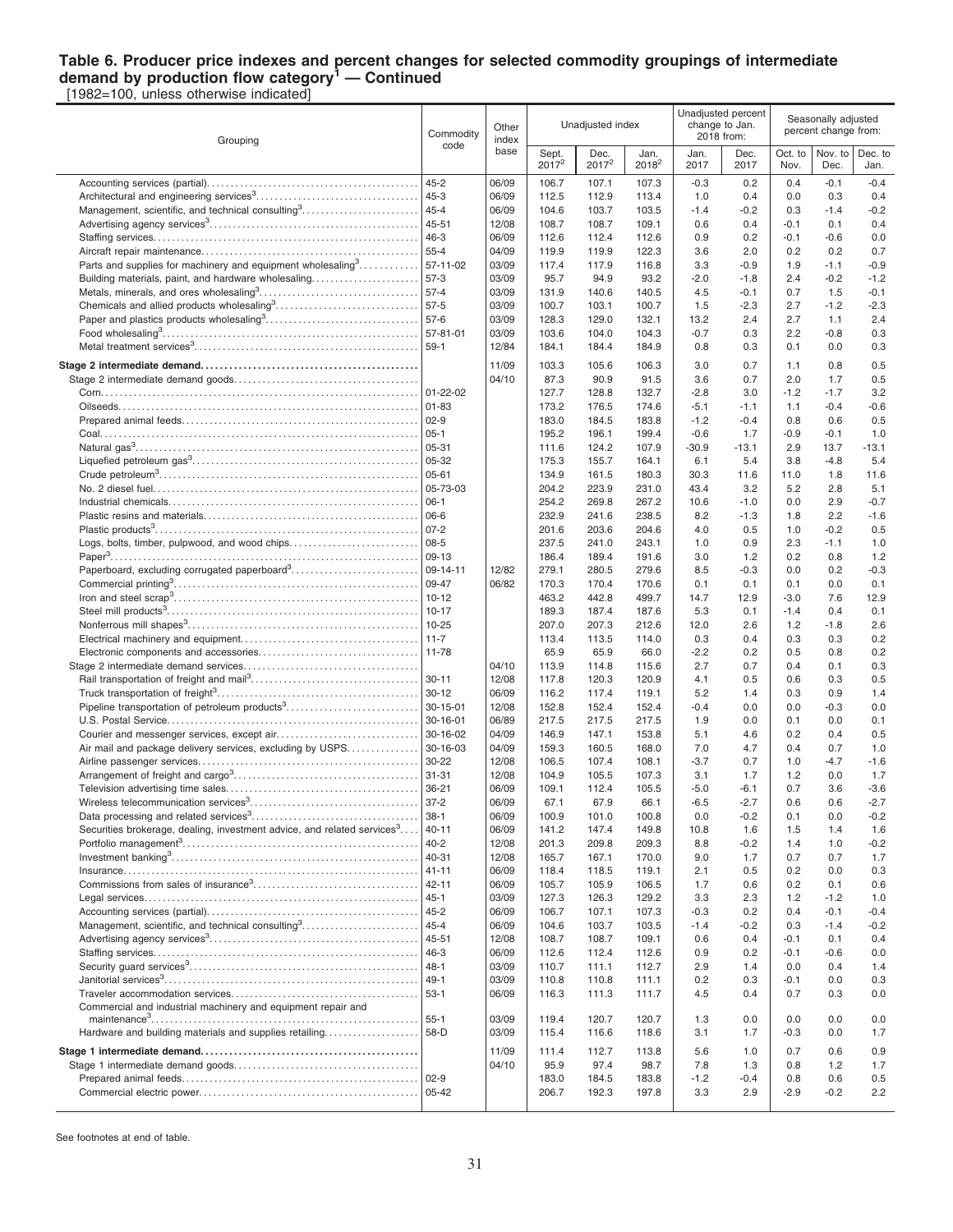#### **Table 6. Producer price indexes and percent changes for selected commodity groupings of intermediate demand by production flow category<sup>1</sup> — Continued** [1982=100, unless otherwise indicated]

Grouping Commodity code **Other** index base Unadjusted index Unadjusted percent change to Jan. 2018 from: Seasonally adjusted percent change from: **Sept.** 2017 Dec.  $2017^2$ Jan.  $2018^2$ Jan. 2017 Dec. 2017 Oct. to Nov. Nov. to Dec. Dec. to Jan. Industrial electric power. . . . . . . . . . . . . . . . . . . . . . . . . . . . . . . . . . . . . . . . . . . . . . . . . . 05-43 249.0 237.1 244.5 5.5 3.1 -1.0 0.0 -0.7 Commercial natural gas. . . . . . . . . . . . . . . . . . . . . . . . . . . . . . . . . . . . . . . . . . . . . . . . . . 05-52 12/90 185.8 194.1 191.5 -0.3 -1.3 1.5 1.0 -2.7 Industrial natural gas. . . . . . . . . . . . . . . . . . . . . . . . . . . . . . . . . . . . . . . . . . . . . . . . . . . . 05-53 12/90 155.8 162.5 157.9 -6.7 -2.8 0.4 0.0 -1.9 Gasoline. . . . . . . . . . . . . . . . . . . . . . . . . . . . . . . . . . . . . . . . . . . . . . . . . . . . . . . . . . . . . . . . 05-71 187.2 181.1 187.7 12.8 3.6 11.0 -1.5 7.1 No. 2 diesel fuel. . . . . . . . . . . . . . . . . . . . . . . . . . . . . . . . . . . . . . . . . . . . . . . . . . . . . . . . . 05-73-03 204.2 223.9 231.0 43.4 3.2 5.2 2.8 5.1 Industrial chemicals. . . . . . . . . . . . . . . . . . . . . . . . . . . . . . . . . . . . . . . . . . . . . . . . . . . . . 06-1 254.2 269.8 267.2 10.6 -1.0 0.0 2.9 -0.7 Prepared paint<sup>3</sup> . . . . . . . . . . . . . . . . . . . . . . . . . . . . . . . . . . . . . . . . . . . . . . . . . . . . . . . . . 06-21 276.1 277.1 278.6 2.3 0.5 0.6 -0.2 0.5 Plastic construction products. . . . . . . . . . . . . . . . . . . . . . . . . . . . . . . . . . . . . . . . . . . . . 07-21 218.7 222.4 221.8 4.1 -0.3 2.5 -1.8 -0.4 Wastepaper<sup>3</sup> . . . . . . . . . . . . . . . . . . . . . . . . . . . . . . . . . . . . . . . . . . . . . . . . . . . . . . . . . . . . 09-12 417.8 351.6 334.9 -12.7 -4.7 14.9 3.0 -4.7 Paper<sup>3</sup> . . . . . . . . . . . . . . . . . . . . . . . . . . . . . . . . . . . . . . . . . . . . . . . . . . . . . . . . . . . . . . . . . . 09-13 186.4 189.4 191.6 3.0 1.2 0.2 0.8 1.2 Converted paper and paperboard products<sup>3</sup> . . . . . . . . . . . . . . . . . . . . . . . . . . . . . . 09-15 235.2 234.3 234.4 1.0 0.0 -0.2 -0.2 0.0 Iron and steel scrap<sup>3</sup> . . . . . . . . . . . . . . . . . . . . . . . . . . . . . . . . . . . . . . . . . . . . . . . . . . . . 10-12 463.2 442.8 499.7 14.7 12.9 -3.0 7.6 12.9 Steel mill products<sup>3</sup> . . . . . . . . . . . . . . . . . . . . . . . . . . . . . . . . . . . . . . . . . . . . . . . . . . . . . . 10-17 189.3 187.4 187.6 5.3 0.1 -1.4 0.4 0.1 Primary nonferrous metals<sup>3</sup> . . . . . . . . . . . . . . . . . . . . . . . . . . . . . . . . . . . . . . . . . . . . . . 10-22 195.3 190.4 198.7 12.3 4.4 -1.2 -1.9 4.4 Nonferrous scrap. . . . . . . . . . . . . . . . . . . . . . . . . . . . . . . . . . . . . . . . . . . . . . . . . . . . . . . . 10-23 354.2 359.8 374.2 19.2 4.0 2.7 -0.7 4.0 Nonferrous wire and cable<sup>3</sup> . . . . . . . . . . . . . . . . . . . . . . . . . . . . . . . . . . . . . . . . . . . . . . 10-26 240.5 245.3 249.4 8.3 1.7 0.6 0.0 1.7 Fabricated structural metal products. . . . . . . . . . . . . . . . . . . . . . . . . . . . . . . . . . . . . . 10-7 220.0 220.8 222.3 2.7 0.7 0.4 0.1 0.5 General purpose machinery and equipment. . . . . . . . . . . . . . . . . . . . . . . . . . . . . . 11-4 232.3 233.2 234.7 2.3 0.6 0.1 0.1 0.5 Construction sand, gravel, and crushed stone. . . . . . . . . . . . . . . . . . . . . . . . . . . . 13-21 325.5 325.3 329.1 2.9 1.2 0.2 0.1 0.4 Stage 1 intermediate demand services. . . . . . . . . . . . . . . . . . . . . . . . . . . . . . . . . . . . . 04/10 116.3 116.9 117.4 2.6 0.4 0.5 -0.2 -0.2 Truck transportation of freight<sup>3</sup> . . . . . . . . . . . . . . . . . . . . . . . . . . . . . . . . . . . . . . . . . . . 30-12 06/09 116.2 117.4 119.1 5.2 1.4 0.3 0.9 1.4 Airline passenger services. . . . . . . . . . . . . . . . . . . . . . . . . . . . . . . . . . . . . . . . . . . . . . . 30-22 12/08 106.5 107.4 108.1 -3.7 0.7 1.0 -4.7 -1.6 Advertising space sales in periodicals, newspapers, directories, and mailing lists. . . . . . . . . . . . . . . . . . . . . . . . . . . . . . . . . . . . . . . . . . . . . . . . . . . . . . . . . . . 36-1 06/09 103.9 105.0 104.6 -0.9 -0.4 0.9 0.3 -0.6 Business wired telecommunication services<sup>3</sup> . . . . . . . . . . . . . . . . . . . . . . . . . . . . . . 37-12 06/09 95.8 101.6 101.5 5.7 -0.1 5.7 0.2 -0.1 Wireless telecommunication services<sup>3</sup> . . . . . . . . . . . . . . . . . . . . . . . . . . . . . . . . . . . . 37-2 06/09 67.1 67.9 66.1 -6.5 -2.7 0.6 0.6 -2.7 Bundled wired telecommunications access services<sup>3</sup>...................| 37-5 | 12/11 | 102.9 | 102.4 102.9 | 1.4 0.5 | -3.1 1.1 0.5 Business loans (partial). . . . . . . . . . . . . . . . . . . . . . . . . . . . . . . . . . . . . . . . . . . . . . . . . . 39-11 04/09 205.5 190.7 207.7 6.1 8.9 -0.6 -2.9 2.7 Deposit services (partial)<sup>3</sup> . . . . . . . . . . . . . . . . . . . . . . . . . . . . . . . . . . . . . . . . . . . . . . . . 39-2 04/09 61.7 63.4 62.6 1.8 -1.3 -1.0 3.8 -1.3 Securities brokerage, dealing, investment advice, and related services $3 \ldots$ ....|40-11 |06/09 | 141.2 147.4 149.8 | 10.8 1.6 | 1.5 1.4 1.6 Portfolio management<sup>3</sup> . . . . . . . . . . . . . . . . . . . . . . . . . . . . . . . . . . . . . . . . . . . . . . . . . . 40-2 12/08 201.3 209.8 209.3 8.8 -0.2 1.4 1.0 -0.2 Investment banking<sup>3</sup> . . . . . . . . . . . . . . . . . . . . . . . . . . . . . . . . . . . . . . . . . . . . . . . . . . . . . 40-3 12/08 165.7 167.1 170.0 9.0 1.7 0.7 0.7 1.7 Insurance. . . . . . . . . . . . . . . . . . . . . . . . . . . . . . . . . . . . . . . . . . . . . . . . . . . . . . . . . . . . . . . 41-11 06/09 118.4 118.5 119.1 2.1 0.5 0.2 0.0 0.3 Nonresidential real estate rents<sup>3</sup> . . . . . . . . . . . . . . . . . . . . . . . . . . . . . . . . . . . . . . . . . 43-11 06/09 113.4 113.9 114.1 1.2 0.2 -0.3 0.0 0.2 Architectural and engineering services<sup>3</sup> . . . . . . . . . . . . . . . . . . . . . . . . . . . . . . . . . . . 45-3 06/09 112.5 112.9 113.4 1.0 0.4 0.0 0.3 0.4 Management consulting services<sup>3</sup> . . . . . . . . . . . . . . . . . . . . . . . . . . . . . . . . . . . . . . . . 45-41 06/09 104.6 103.7 103.5 -1.4 -0.2 0.3 -1.4 -0.2 Waste collection. . . . . . . . . . . . . . . . . . . . . . . . . . . . . . . . . . . . . . . . . . . . . . . . . . . . . . . . . 50-1 12/08 123.5 123.9 125.9 5.2 1.6 0.4 0.4 1.2 Traveler accommodation services. . . . . . . . . . . . . . . . . . . . . . . . . . . . . . . . . . . . . . . . 53-11 06/09 116.3 111.3 111.7 4.5 0.4 0.7 0.3 0.0 Commercial and industrial machinery and equipment repair and maintenance<sup>3</sup> . . . . . . . . . . . . . . . . . . . . . . . . . . . . . . . . . . . . . . . . . . . . . . . . . . . . . . . . . 55-1 03/09 119.4 120.7 120.7 1.3 0.0 0.0 0.0 0.0 Machinery and equipment parts and supplies wholesaling<sup>3</sup>...............|57-11-02 | 03/09 | 117.4 117.9 116.8 | 3.3 -0.9 | 1.9 -1.1 -0.9 Building materials, paint, and hardware wholesaling. . . . . . . . . . . . . . . . . . . . . . . 57-3 03/09 95.7 94.9 93.2 -2.0 -1.8 2.4 -0.2 -1.2 Metals, minerals, and ores wholesaling<sup>3</sup> . . . . . . . . . . . . . . . . . . . . . . . . . . . . . . . . . . 57-4 03/09 131.9 140.6 140.5 4.5 -0.1 0.7 1.5 -0.1 Chemicals and allied products wholesaling<sup>3</sup>...............................| 57-5  $\qquad$  03/09 | 100.7 103.1 100.7 | 1.5 -2.3 | 2.7 -1.2 -2.3 Paper and plastics products wholesaling<sup>3</sup> . . . . . . . . . . . . . . . . . . . . . . . . . . . . . . . . . 57-6 03/09 128.3 129.0 132.1 13.2 2.4 2.7 1.1 2.4 Hardware and building materials and supplies retailing. . . . . . . . . . . . . . . . . . . . 58-D 03/09 115.4 116.6 118.6 3.1 1.7 -0.3 0.0 1.7 Mining services<sup>3</sup> . . . . . . . . . . . . . . . . . . . . . . . . . . . . . . . . . . . . . . . . . . . . . . . . . . . . . . . . . 60-1 06/85 230.5 231.7 231.9 4.2 0.1 -0.1 0.5 0.1

<sup>1</sup> Further information about the Final Demand-Intermediate Demand Aggregation system is available online at https://www.bls.gov/ppi/fdidaggregation.htm

<sup>2</sup> The indexes for September 2017 have been recalculated to incorporate late reports and corrections by respondents. All indexes are subject to revision 4 months after original publication.

<sup>3</sup> Not seasonally adjusted.

″-″ Data not available.

NOTE: The term ″(partial)″ denotes incomplete coverage of the index category.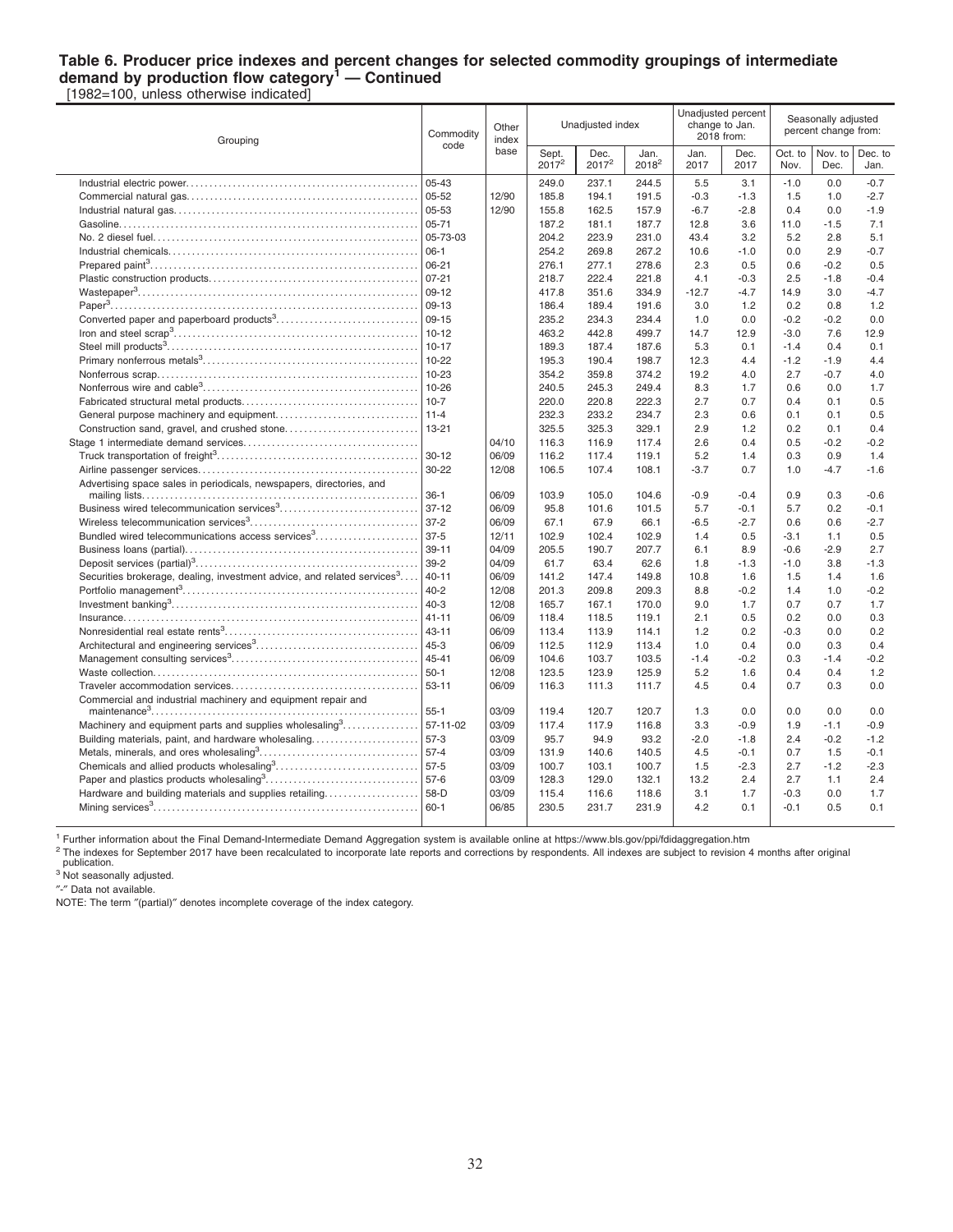#### **Table 7. Producer price indexes for selected final demand and intermediate demand categories, seasonally adjusted**

[Nov 2009=100, unless otherwise indicated]

|                                                                              | Other         | Index <sup>1</sup> |            |           |           |           |           |  |  |  |  |
|------------------------------------------------------------------------------|---------------|--------------------|------------|-----------|-----------|-----------|-----------|--|--|--|--|
| Grouping                                                                     | index<br>base | Aug. 2017          | Sept. 2017 | Oct. 2017 | Nov. 2017 | Dec. 2017 | Jan. 2018 |  |  |  |  |
|                                                                              |               | 113.1              | 113.4      | 114.0     | 114.4     | 114.4     | 114.9     |  |  |  |  |
|                                                                              |               | 111.1              | 111.8      | 112.0     | 113.0     | 113.1     | 113.9     |  |  |  |  |
|                                                                              |               | 116.4              | 116.3      | 116.7     | 117.2     | 116.7     | 116.5     |  |  |  |  |
|                                                                              |               | 98.9               | 101.8      | 101.7     | 105.4     | 105.9     | 109.5     |  |  |  |  |
|                                                                              |               | 113.3              | 113.5      | 113.8     | 114.1     | 114.3     | 114.5     |  |  |  |  |
|                                                                              |               | 113.8              | 114.0      | 114.6     | 114.8     | 114.7     | 115.1     |  |  |  |  |
|                                                                              |               | 115.4              | 115.2      | 116.6     | 116.2     | 115.7     | 116.1     |  |  |  |  |
| Final demand transportation and warehousing services                         |               | 115.2              | 116.7      | 117.5     | 118.1     | 117.4     | 117.9     |  |  |  |  |
| Final demand services less trade, transportation, and warehousing            |               | 113.0              | 113.1      | 113.4     | 113.7     | 113.9     | 114.4     |  |  |  |  |
| Intermediate demand by commodity type                                        |               |                    |            |           |           |           |           |  |  |  |  |
|                                                                              | 00/82         | 190.7              | 191.9      | 193.3     | 194.3     | 195.2     | 196.5     |  |  |  |  |
|                                                                              | 00/82         | 179.7              | 180.5      | 181.6     | 182.1     | 183.1     | 183.4     |  |  |  |  |
|                                                                              | 00/82         | 235.7              | 236.3      | 237.1     | 238.6     | 238.3     | 239.5     |  |  |  |  |
| Processed fuels and lubricants for intermediate demand                       | 00/82         | 168.9              | 173.0      | 176.7     | 179.3     | 181.0     | 185.4     |  |  |  |  |
|                                                                              | 00/82         | 227.7              | 227.6      | 227.2     | 228.7     | 228.4     | 228.6     |  |  |  |  |
|                                                                              | 00/82         | 193.4              | 193.3      | 193.9     | 194.1     | 194.5     | 195.1     |  |  |  |  |
|                                                                              | 00/82         | 187.7              | 188.6      | 188.1     | 193.8     | 197.4     | 199.2     |  |  |  |  |
|                                                                              | 00/82         | 164.6              | 162.9      | 163.6     | 167.2     | 167.3     | 165.9     |  |  |  |  |
|                                                                              | 00/82         | 228.2              | 233.0      | 233.0     | 243.6     | 247.4     | 265.9     |  |  |  |  |
|                                                                              | 00/82         | 137.3              | 137.0      | 133.4     | 134.9     | 144.9     | 131.5     |  |  |  |  |
|                                                                              |               | 115.3              | 115.5      | 115.9     | 116.5     | 116.5     | 116.6     |  |  |  |  |
|                                                                              |               | 115.8              | 115.5      | 115.8     | 117.0     | 117.0     | 116.7     |  |  |  |  |
| Transportation and warehousing services for intermediate demand              |               | 120.5              | 121.3      | 121.8     | 122.4     | 122.3     | 122.7     |  |  |  |  |
| Services less trade, transportation, and warehousing for intermediate demand |               | 114.2              | 114.3      | 114.7     | 115.2     | 115.3     | 115.4     |  |  |  |  |
| Intermediate demand by production flow                                       |               |                    |            |           |           |           |           |  |  |  |  |
|                                                                              |               | 113.2              | 113.4      | 113.9     | 114.5     | 114.5     | 114.9     |  |  |  |  |
|                                                                              |               | 110.0              | 110.3      | 110.5     | 111.0     | 111.1     | 111.2     |  |  |  |  |
|                                                                              |               | 115.6              | 115.7      | 116.3     | 116.7     | 116.6     | 116.9     |  |  |  |  |
|                                                                              |               | 112.0              | 112.4      | 113.1     | 114.1     | 114.4     | 115.5     |  |  |  |  |
|                                                                              |               | 111.8              | 112.2      | 112.6     | 114.0     | 114.5     | 115.0     |  |  |  |  |
|                                                                              |               | 114.5              | 114.4      | 114.8     | 116.1     | 116.8     | 116.5     |  |  |  |  |
|                                                                              |               | 110.2              | 111.2      | 111.4     | 112.8     | 113.0     | 114.2     |  |  |  |  |
|                                                                              |               | 100.6              | 102.6      | 106.3     | 109.1     | 110.1     | 113.5     |  |  |  |  |
|                                                                              |               | 102.9              | 103.5      | 104.0     | 105.1     | 105.9     | 106.4     |  |  |  |  |
|                                                                              |               | 93.1               | 94.2       | 94.7      | 96.6      | 98.2      | 98.7      |  |  |  |  |
|                                                                              |               | 112.5              | 112.7      | 113.1     | 113.6     | 113.7     | 114.1     |  |  |  |  |
|                                                                              |               | 110.6              | 111.3      | 111.9     | 112.7     | 113.4     | 114.4     |  |  |  |  |
|                                                                              |               | 106.9              | 107.6      | 107.8     | 108.6     | 110.0     | 111.2     |  |  |  |  |
|                                                                              |               | 114.2              | 114.9      | 116.1     | 116.7     | 116.9     | 117.7     |  |  |  |  |
|                                                                              |               | 112.7              | 113.0      | 113.6     | 114.5     | 114.7     | 115.8     |  |  |  |  |
| Special groupings                                                            |               |                    |            |           |           |           |           |  |  |  |  |
|                                                                              | 04/10         | 112.6              | 112.7      | 113.3     | 113.5     | 113.4     | 113.9     |  |  |  |  |
|                                                                              | 04/10         | 111.3              | 111.6      | 112.1     | 112.6     | 112.6     | 113.2     |  |  |  |  |
|                                                                              | 04/10         | 112.6              | 112.7      | 113.3     | 113.5     | 113.4     | 113.8     |  |  |  |  |
|                                                                              | 01/10         | 112.7              | 113.0      | 113.5     | 113.9     | 113.8     | 114.4     |  |  |  |  |
|                                                                              | 04/10         | 108.7              | 109.3      | 109.6     | 110.0     | 110.2     | 110.6     |  |  |  |  |
|                                                                              | 04/10         | 107.6              | 108.1      | 108.7     | 109.1     | 109.4     | 110.0     |  |  |  |  |
| Total private capital investment (goods, services, and construction)         | 04/10         | 111.6              | 111.8      | 112.1     | 111.9     | 112.0     | 112.6     |  |  |  |  |
|                                                                              | 00/82         | 197.8              | 199.0      | 199.3     | 201.4     | 201.3     | 202.7     |  |  |  |  |
|                                                                              | 00/82         |                    |            |           |           |           |           |  |  |  |  |
|                                                                              |               | 190.7              | 192.2      | 193.7     | 194.7     | 195.7     | 197.2     |  |  |  |  |
|                                                                              | 00/82         | 191.1              | 189.6      | 190.4     | 191.0     | 190.6     | 190.1     |  |  |  |  |
|                                                                              | 00/82         | 169.6              | 173.8      | 177.5     | 180.2     | 181.8     | 186.3     |  |  |  |  |
|                                                                              | 00/82         | 193.6              | 194.2      | 195.1     | 195.7     | 196.5     | 197.1     |  |  |  |  |
|                                                                              | 00/82         | 197.0              | 200.0      | 198.5     | 206.1     | 212.8     | 216.6     |  |  |  |  |
|                                                                              | 00/82         | 144.6              | 146.6      | 148.6     | 156.9     | 163.8     | 164.7     |  |  |  |  |
|                                                                              | 00/82         | 329.1              | 333.8      | 321.8     | 324.7     | 329.4     | 342.0     |  |  |  |  |
| Total goods inputs to stage 4 intermediate demand                            | 04/10         | 108.0              | 108.3      | 108.9     | 109.3     | 109.4     | 110.2     |  |  |  |  |
| Total services inputs to stage 4 intermediate demand                         | 04/10         | 114.9              | 115.1      | 115.5     | 116.2     | 116.1     | 116.1     |  |  |  |  |
|                                                                              | 04/10         | 102.1              | 102.8      | 103.2     | 105.0     | 105.9     | 106.8     |  |  |  |  |
| Total services inputs to stage 3 intermediate demand                         | 04/10         | 113.4              | 113.6      | 113.9     | 114.6     | 114.7     | 114.7     |  |  |  |  |
|                                                                              | 04/10         | 86.4               | 87.5       | 87.9      | 89.7      | 91.2      | 91.7      |  |  |  |  |
| Total services inputs to stage 2 intermediate demand                         | 04/10         | 113.9              | 114.1      | 114.6     | 115.1     | 115.2     | 115.6     |  |  |  |  |
| Total goods inputs to stage 1 intermediate demand                            | 04/10         | 94.5               | 95.4       | 96.0      | 96.8      | 98.0      | 99.7      |  |  |  |  |
| Total services inputs to stage 1 intermediate demand                         | 04/10         | 116.4              | 116.6      | 117.3     | 117.9     | 117.7     | 117.5     |  |  |  |  |
|                                                                              |               |                    |            |           |           |           |           |  |  |  |  |

<sup>1</sup> All seasonally adjusted indexes are subject to change up to 5 years after original publication due to the recalculation of seasonal factors each January. The indexes for September<br>2017 have been recalculated to incorpo